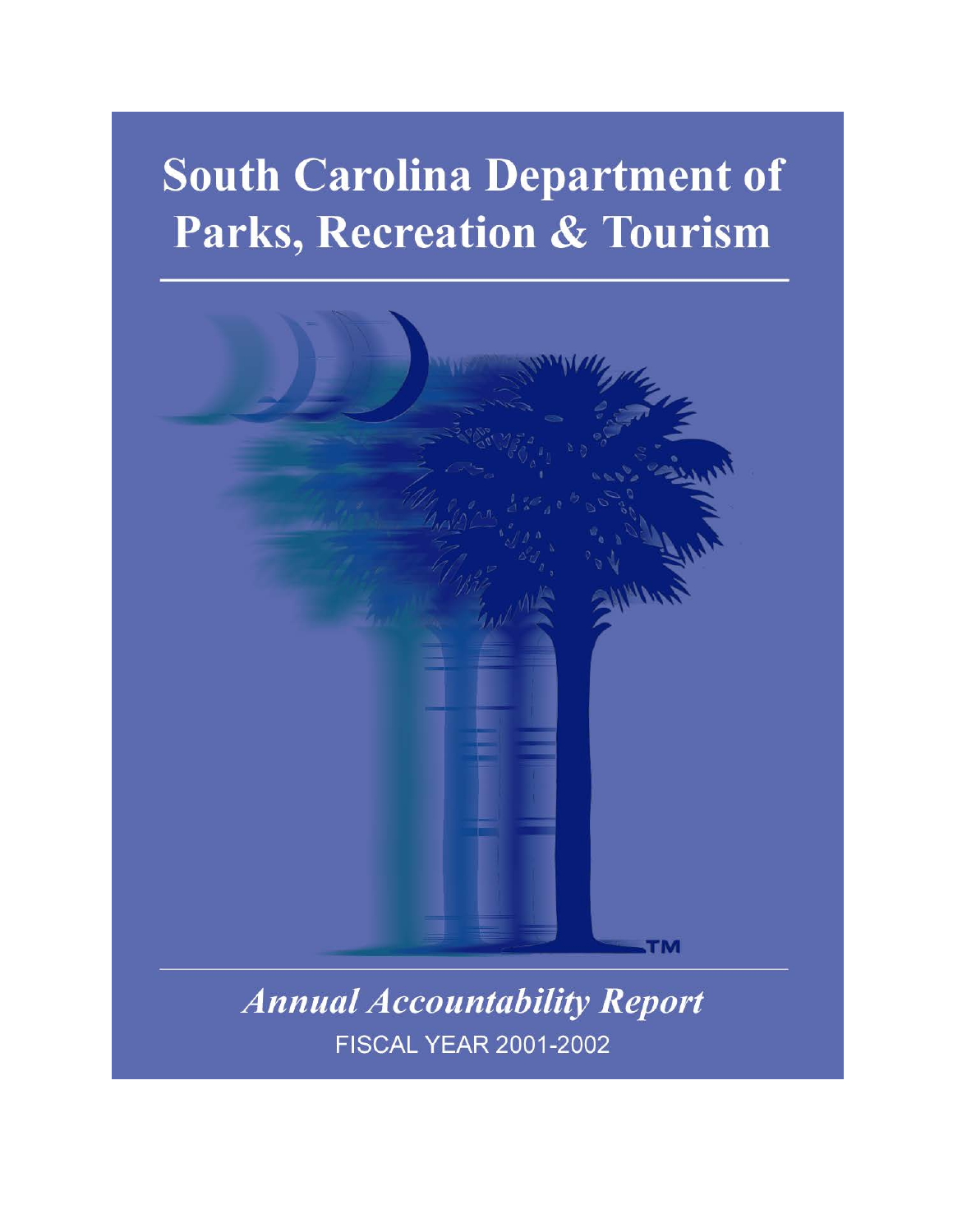# *Section I – Executive Summary*

#### **Mission And Values**

The staff and leadership of the SC Department of Parks, Recreation, & Tourism (PRT) are totally committed to the mission of the agency and passionately believe in providing exceptional service to the citizens of South Carolina. Accountability at PRT is both a measurement system and a relationship system. In the face of the September 11 national tragedy, everyone in the agency kept a clear focus on the personal relationships involved in providing services and in reporting accountability for the service that is provided. Whether it is a park visitor, a recreation enthusiast, or a tourism visitor to the state, PRT employees work together to help each of these unique individuals discover the cultural and natural resources that our state offers. Additionally, employees work hard to balance the needs of future generations of visitors without sacrificing the resources of today.

#### **Key Goals**

From the development last fiscal year of the PRT Strategic Plan, agency leadership is working to establish operational goals to guide both day-to-day delivery of service and future opportunities. This fiscal year, an Organizational Plan has linked the long-term results of the Strategic Plan to implementation of the agency's key service action plans.

**Key Result 1** Develop and implement policies, plans and programs that best serve the people of South Carolina, consistent with PRT's mandate.

**Key Result 2** Take a leadership role in stewardship efforts of cultural and natural resources statewide.

**Key Result 3** Encourage economic and community development consistent with market demand and conservation of the states resources.

**Key Result 4** Increase awareness and support of parks, recreation, and tourism and the agency's programs.

**Key Result 5** Have a trained, motivated, diverse workforce.

#### **Opportunities & Barriers**

When the tragic events of September 11 occurred, the PRT Leadership realized the downturn, which the state's top industry -- tourism -- would experience; the Director began communicating with industry leaders statewide. Based on those conversations, and proactively working in conjunction with the Deputy Directors and Agency Division Directors, he developed strategies to speed the industry's recovery. Among those initiatives were the convening of the Governor's Summit on Travel and Tourism, the establishment of the Tourism Resilience Committee, and the development of a Ten-Point Plan.

The importance of increasing promotional efforts during economic downturns is outlined by the Association of Business Media Companies and includes maintaining or increasing marketing efforts during economic downturns. History and well-documented research have proven that organizations that maintain or increase their promotional investments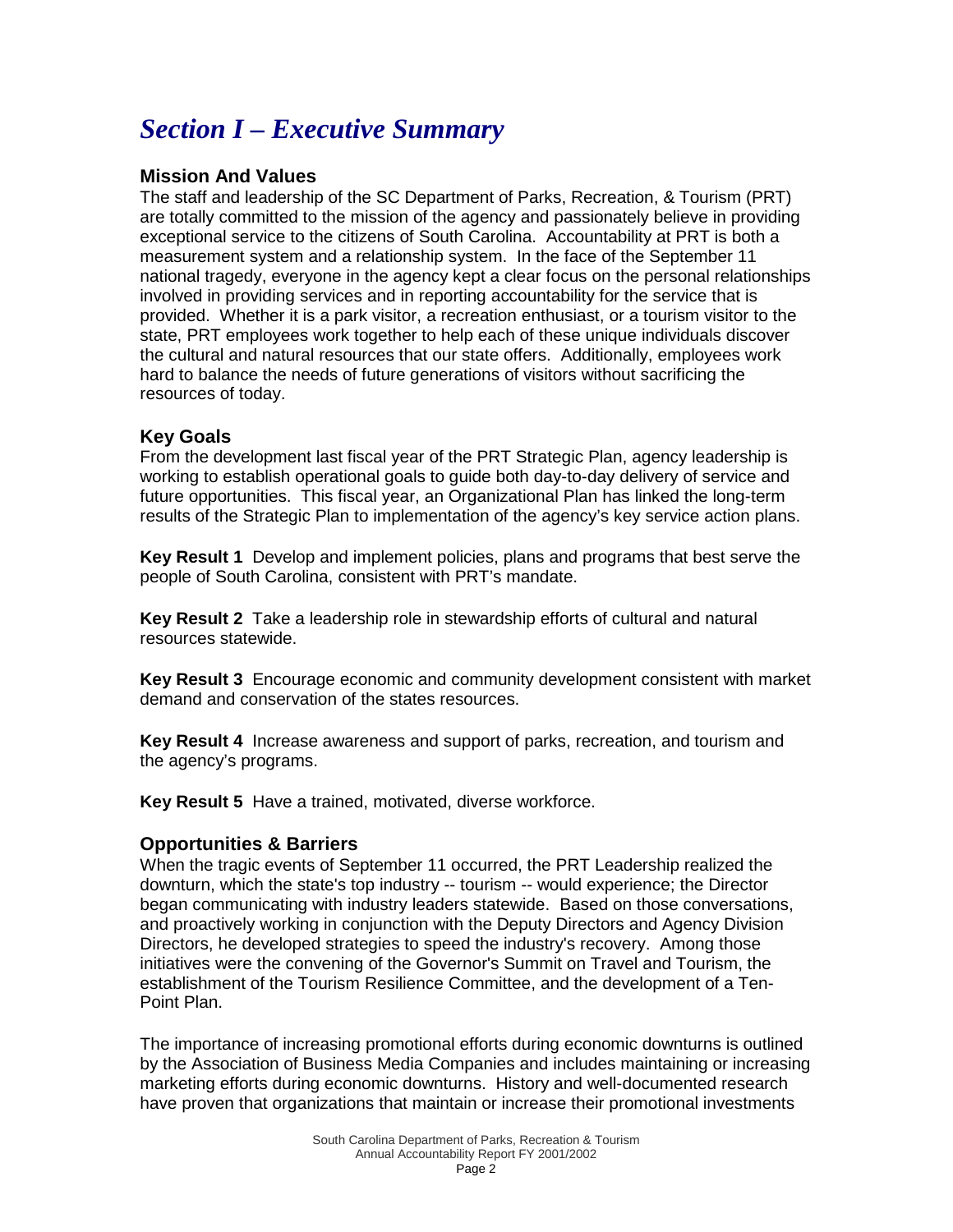in periods of economic downturns increase their sales and share of market, both during and after the downturn.

In the wake of continued budget reductions within the agency, the agency made several strategic decisions and implemented key action plans that resulted in major achievements for the state and the agency.

# **Major Achievements from FY 01/02**

All strategic plans are eventually put to the test. For PRT, this test came on the heels of the tragic events of September 11, 2001. Those events, coupled with an already declining national economy, led to significant disruption and posed a serious challenge to the nation's travel and tourism industry. Acting swiftly, PRT organized and hosted the Governor's Summit on Tourism and Travel on October  $8<sup>th</sup>$ . Following September 11<sup>th</sup>, the Tourism Resilience Committee developed a strategy for coping with the current challenge to South Carolina's travel and tourism business. A 10-point plan of action was developed to bolster the state's sagging tourism economy.

The Tourism Division prioritized its sales programs and eliminated programs in the weaker Japanese and Brazilian markets in order to minimize the adverse impact of budget reductions on sales and marketing programs in the stronger markets of United Kingdom, Ireland, and German-speaking countries. PRT will continue to have a modified presence in Japan and Brazil through its member alliance with Travel South, USA, a 12 state consortium that markets its member states and South Carolina internationally.

Many of our neighboring states are also experiencing significant shortfalls to their treasuries; however, despite this, only Florida and South Carolina worked to increase their tourism marketing efforts beyond their original plans for the current fiscal year. This is a competitive advantage that South Carolina capitalized on – and the results speak for themselves.

#### **Tourism**

The Agency established the PRT News Bureau as a tool to aid in communicating information about the agency's programs, services, contributions, and accomplishments to industry partners, the state's residents, the broader business community, other state agencies, the Governor's Office, and members of the General Assembly. This innovative program draws on volunteer reporters/writers from across the agency to identify story ideas and develop press releases for distribution to in-state media.

PRT launched a new, online web portal in July 2001, which has enabled the agency to broaden its communication links. Simultaneously, the agency began to define characteristics of target audiences, identify opportunities to acquire contact and profile information from site visitors, establish demographic variables, and set requirements for acquiring and using data. The e-marketing strategic plan involved all key stakeholders whose activities impact the success of PRT's marketing initiatives.

The agency assigned resources in line with the Strategic Plan. PRT was able to accomplish the following with this year's Spring Campaign: 748 million + impressions, media investment \$3.4 million: total plan value \$11,474,731, and 200%+ increase in delivered value. The Fall Campaign provided the following: 37 million impressions on the basis of a media investment of \$20,685 with a total plan value of \$813,118 (93%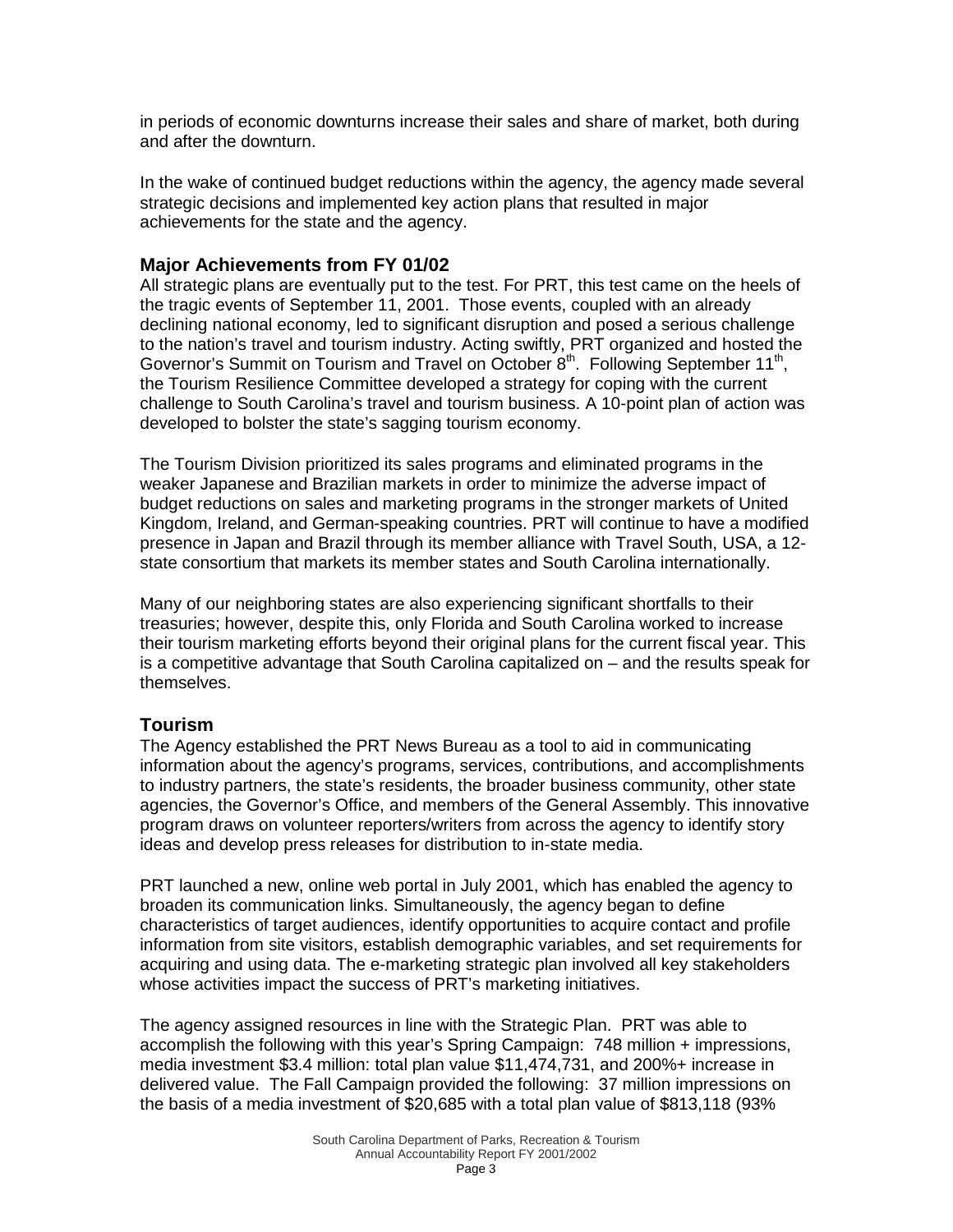increase in delivered value over cost). PRT also launched a major Spring Campaign that yielded 748 million + impressions from a media investment of \$3.4 million with a total plan value \$11,474,731. This represents a 200%+ increase in delivered value over cost. The total net investment by industry partners in PRT's co-operative marketing programs totaled: *Smiles, Places,* and *Highways -* \$476,517, consumer media programs - \$270, 038, and total partner investment - \$746,555.

Through the Partnership Marketing Program PRT implements a cooperative advertising partnership program that leverages existing consumer advertising dollars to extend reach and frequency of South Carolina's brand identity. Due to the \$2 million recovery loan from the Budget & Control Board for marketing, the FY 2001-02 Media Plan provided partnership co-op opportunities for South Carolina industry partners – our biggest program ever.

# **State Parks**

PRT continued to build support for the foundation and corporate partnership program to help leverage dollars for State Parks. During FY 2001-02, PRT has raised approximately \$298,000 in private donations to help meet our strategic goals, an increase of \$98,000 from FY 2000-01.

Within the State Park Service, numerous projects were undertaken. Lake Greenwood State Park received \$1 million in state bond funds supplemented with approximately \$460,000 in private donations and \$250,000 in local funds to construct an education and conference facility.

The Edisto Beach State Park Interpretive Center is currently under construction and ahead of schedule. The project was designed to promote the principles of stewardship and sustainability. PRT partnered with the Department of Natural Resources (DNR) to obtain Federal funding on the project. To date, the agencies have obtained \$3,388,798.00 of National Estuarine Research Reserve (NERR) grants and have used the Park property as a match to the grant. This facility will also help both agencies meet their goals in education and help stimulate the ACE Basin Project by providing one of the satellite visitor centers. PRT has applied and received preliminary approval on a Land and Water Conservation Fund (LWCF) grant for trails at Edisto Beach State Park.

Musgrove Mill State Historic Site partnered with the Palmetto Conservation Foundation to obtain additional funding and to develop interpretive materials. The site developed additional partnerships with the National Park Service and the Daughters of the American Revolution for interpretative displays and site interpretation at the park.

The Department of Health and Environmental Control (DHEC) /Office of Coastal Resource Management (OCRM) has provided \$4.2 million in funding to restore the beach at Hunting Island State Park. The Park is currently working with the Army Corps of Engineers to obtain Section 206 and Section 14 funding (\$5 million) to supplement the State funding for beach restoration.

An additional 1,049 acres has been protected around the 448-acre historic and natural area that is Landsford Canal State Park through a partnership with Duke Energy, Catawba Valley Land Trust (CVLT), the DNR, and the SC Forestry Commission. KVLT secured an option on the property and it was purchased by DNR through the federally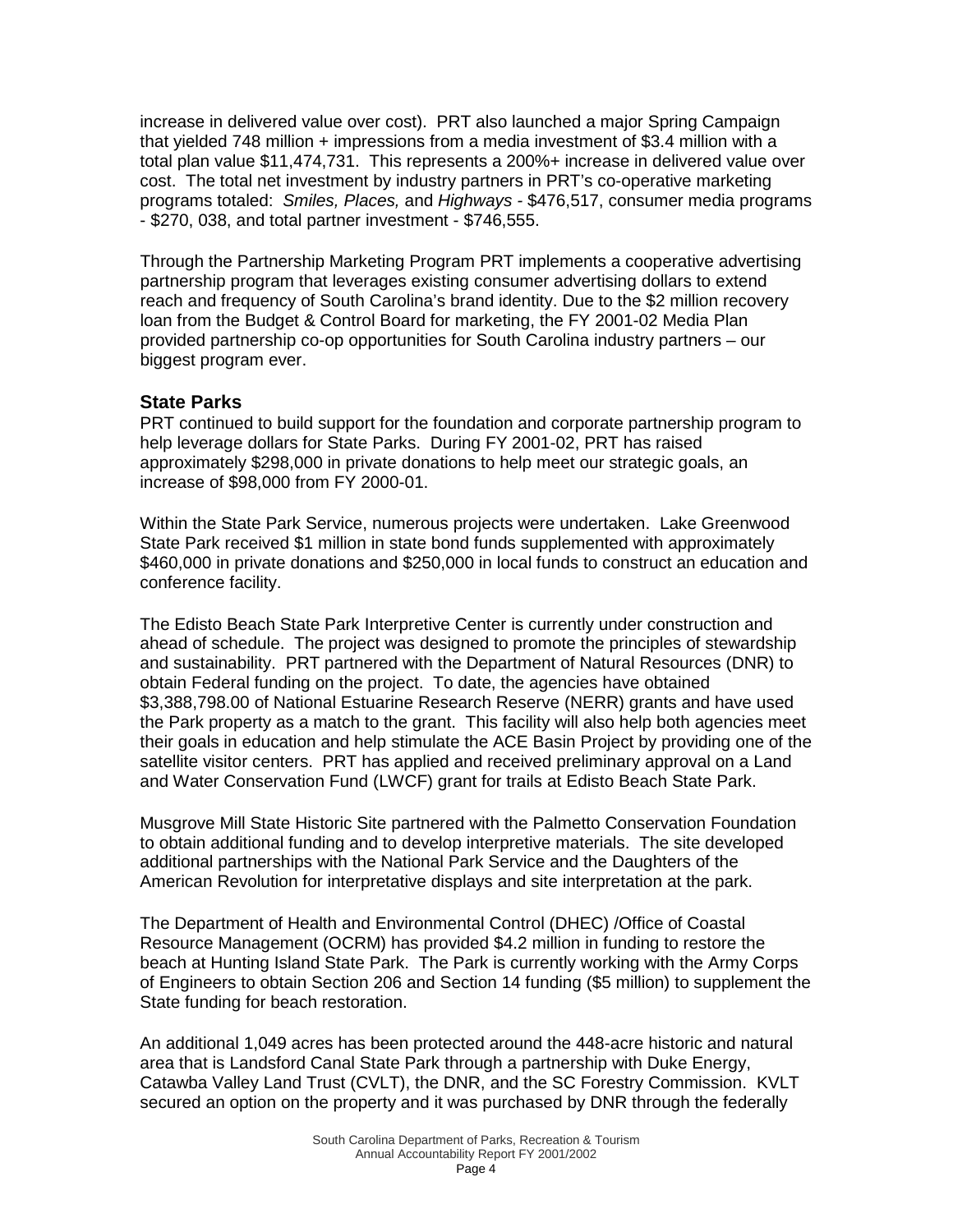funded Forest Legacy Program. Management will be by PRT with assistance of the DNR and the Forestry Commission.

The Huntington Beach State Park Education Center was part of a DNR Stewardship Award winning project. PRT provided design and construction oversight for the facility. At this time, we believe the site is the first use of pervious concrete in South Carolina, which is being touted as a sustainable alternative to asphalt parking lots and trails. The facility teaches stewardship and diversity of habitats. The facility and Huntington Beach State Park staff were recently the recipient of a local award for stewardship called the Golden Oyster Award by Murrells Inlet 2007. The Park Staff continues to provide a first class educational experience for park visitors and school children through the Discover Carolina Program at this Education Center.

PRT continued to successfully operate the Discover Carolina Education Program at 21 State Parks across South Carolina. In addition, the agency continued a successful partnership with the SC State Department of Education to expand the Discover Carolina Education Program with approved core curriculum and approved lesson plans, which are now online at www.discovercarolina.com.

PRT partnered with the SC State Department of Education and Clemson University to complete the first Discover Carolina Teacher Workshop titled *From the Mountains to the Sea*. This is a weeklong training program for SC teachers on the natural resources found in SC State Parks. It is worth three graduate credit hours from Clemson University for participating teachers.

The State Park service designed and implemented the CENTS (Conserving Energy Now Through Stewardship) program at SC State Parks resulting in an overall reduction in energy costs throughout the park system as well as providing energy stewardship awareness to park visitors.

#### **SC National Heritage Corridor**

PRT has leveraged \$1.26 million in federal and private dollars for Heritage Tourism Development. This is leveraged through \$1 million in state bonds, and only \$218,000 in PRT salaries and operating funds.

#### **Efficiency & Cost Savings**

The Finance Office's reduction of staff time for new procedures in the tracking and verification of credit card payments by using Internet access process has improved the efficiency of the Revenue Section.

The Office of Technology Services set up the new Enterprise database, which replaced seven separate stand-alone database applications with one common shared database. The deployment of this database has resulted in cost savings of at least \$50,000 per year in man hours through the reduction of duplicated data entry, the sharing of common information across program areas, and enhanced reporting for accountability to management. The office also deployed a new Cisco PIX firewall, replacing the existing Raptor firewall product. The Office achieved cost savings by deploying two PIX firewalls to insure for redundancy and fail-over while decreasing network downtime and increasing network availability.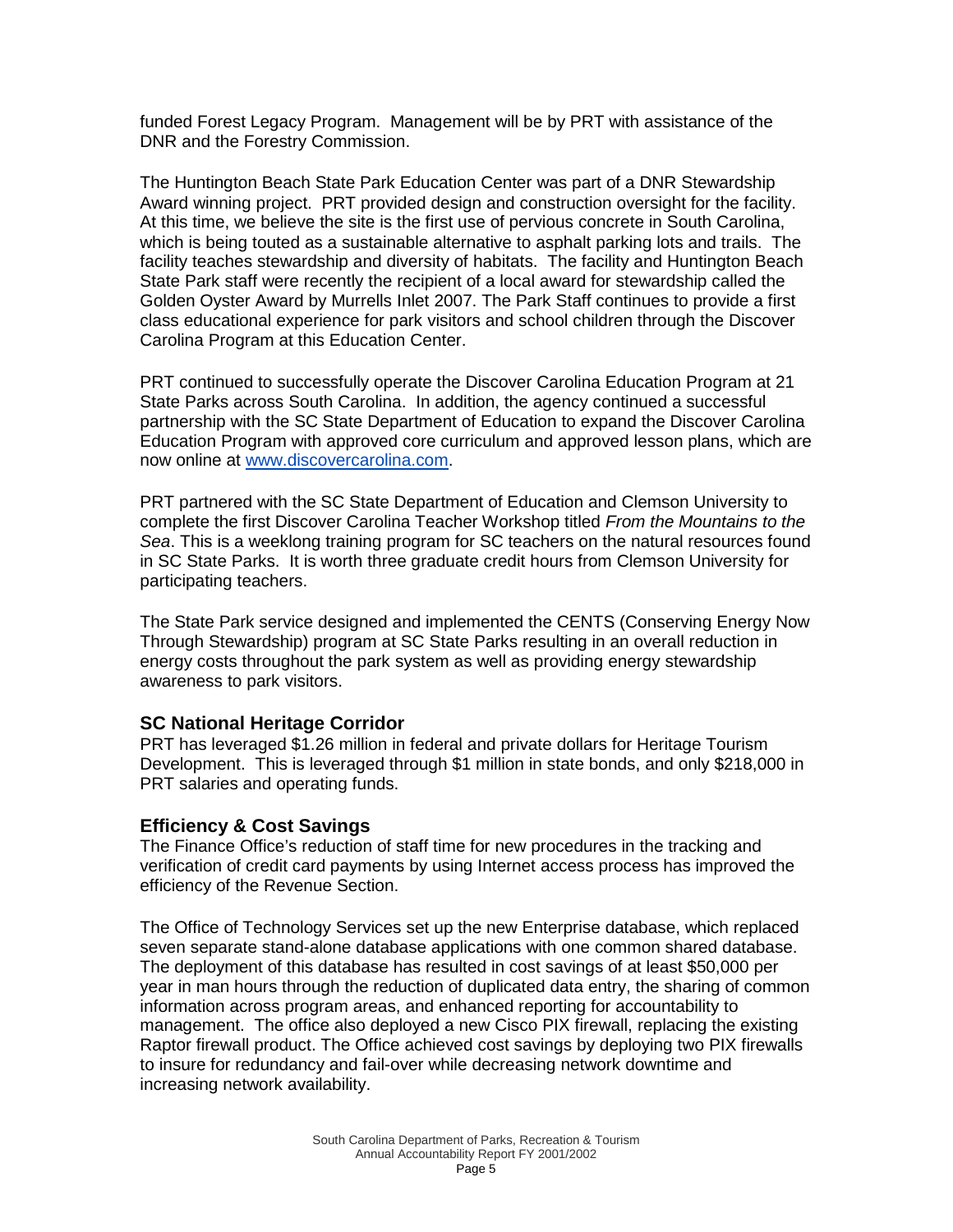The Agency's Minority Business Utilization Plan has been approved, and over \$134,897 in goods and services have been procured year to date, exceeding the goals established. This represents 108% of our \$125,000. Cabinet Agency Training Consortium saved the agency \$16,475.00 in FY 2001-2002. In-house training has resulted in an agency cost savings of \$27,173.00 this fiscal year. In-house facilitation saved the agency \$18,700 in fees this fiscal year.

# *Section II – Business Overview*

Today, PRT is one of South Carolina's most important state agencies. Last year, travel & tourism was a \$14.7 billion dollar industry in our State – our top industry. Almost 240,000 South Carolinians were employed (directly and indirectly) in our State's top industry. Travel and tourism generated over \$743 million in taxes, which represents 10% of all state and local taxes which were collected last year; those taxes collected statewide saved the average household in South Carolina \$486; and finally, for every tax dollar spent on travel and tourism operations at the state and local level, \$1.40 was returned in taxes alone.

South Carolina State Parks are attracting 8.7 million visitors a year, and the agency plays an important role in preserving unique properties and providing access to facilities across the state. PRT helps bring tourism-related development to communities, big and small, all over the state and the agency has assumed a leadership role with industry partners in promoting South Carolina's number one industry.

#### **Employees**

PRT's mission is to discover South Carolina through our parks, recreation and tourism resources in order to improve the well being of our citizens, while sustaining our cultural and natural resources for future generations. It guides the agency's operations, and provides a benchmark for its hundreds of employees to measure their day-to-day contributions. PRT invests critical resources in its employees to create a motivated, diverse, and capable workforce. 546 classified employees serve the agency and services are enhanced through the support of 502 temporary or supplemental/seasonal employees. The agency is committed to the recruitment of employees who support the mission and services of PRT and to the ongoing development program that recognizes and promotes the best levels of employee performance. Each division of the agency supports PRT's mission by helping staff understand and embrace the goals and philosophy of their line of service.

# **Operation Locations & Description Of Major Products And Services**

Due to PRT's diverse services, the agency covers a broad scope of locations and sites that are significant naturally, culturally, and historically. Operation locations include a central office complex located in Columbia and a variety of park sites, welcome centers, and a Discovery Center.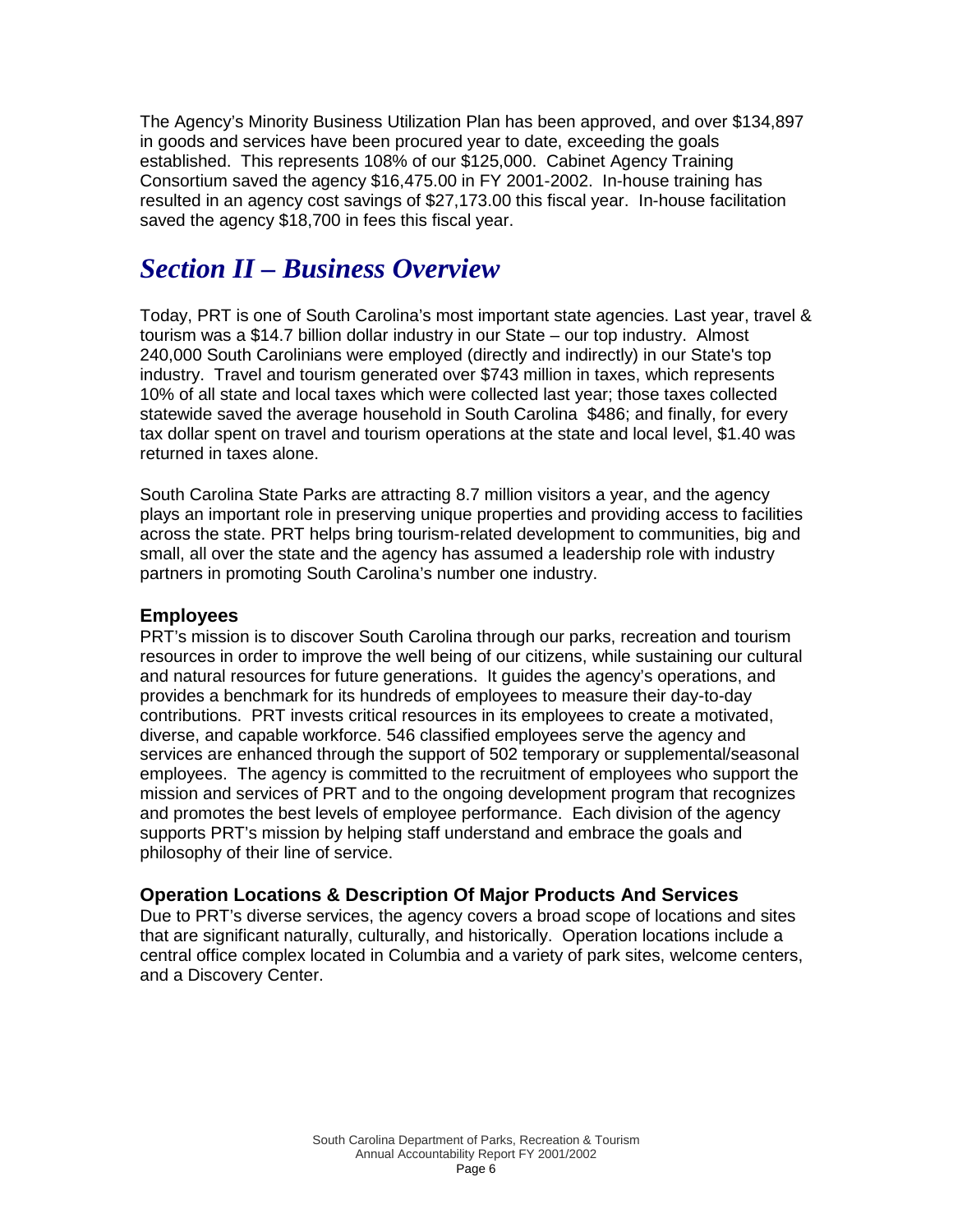South Carolina's state parks are defined in many ways and valued on multiple scales. They encompass a variety of physical attributes, host a number of recreational and educational activities, and touch a spiritual plane for many visitors. Defined by both objective and subjective criteria — from plant species, carrying capacities and attendance figures, to scenic quality, historic and cultural value, and general ambiance — parks are a paradox. They are:

a haven for those who seek a natural respite from developed areas;

a step back in time at historic sites;

a hands-on classroom that challenges visitors to better appreciate their surroundings; and

a place for families and friends to spend leisure time together.

Nearly 9 million people visited a South Carolina state park in 2001. The Park Service manages and protects more than 80,000 acres of South Carolina's natural and cultural resources, which range from deep mountain wilderness and old-growth forests, to plantation homes, battlefields, waterfronts and wetlands. The state park system includes 45 operational parks and eight historic properties. The system also includes more than 1,500 separate buildings, 155 cabins, 80 motel rooms, 3,000 campsites, two 18-hole golf courses, two saltwater fishing piers, 42 ponds, 156



Maps are not to scale.

miles of paved roads, and more than 300 miles of hiking and riding trails. Day to day operation of the park service requires a full time staff of 400 and additional seasonal staff.

Parks are defined by the core resource of the property -- a natural feature, an archaeological site, or a combination of features. In the best of South Carolina's state parks, visitors are given the opportunity to experience the diverse natural and cultural resources that project the essence of South Carolina. From the southern edge of the Appalachian and Blue Ridge Mountains, to the tidal creeks and sand dunes of the Atlantic coast, South Carolina's state parks are located throughout the state and provide public access to many of the state's finest natural and cultural resources. Each of these regions reflects a unique topography, historic and cultural heritage, and offers visitors a broad range of recreational and learning experiences. The state park service has divided its properties into classification groups to help visitors know what type of opportunities and experiences they will have at a particular park or site.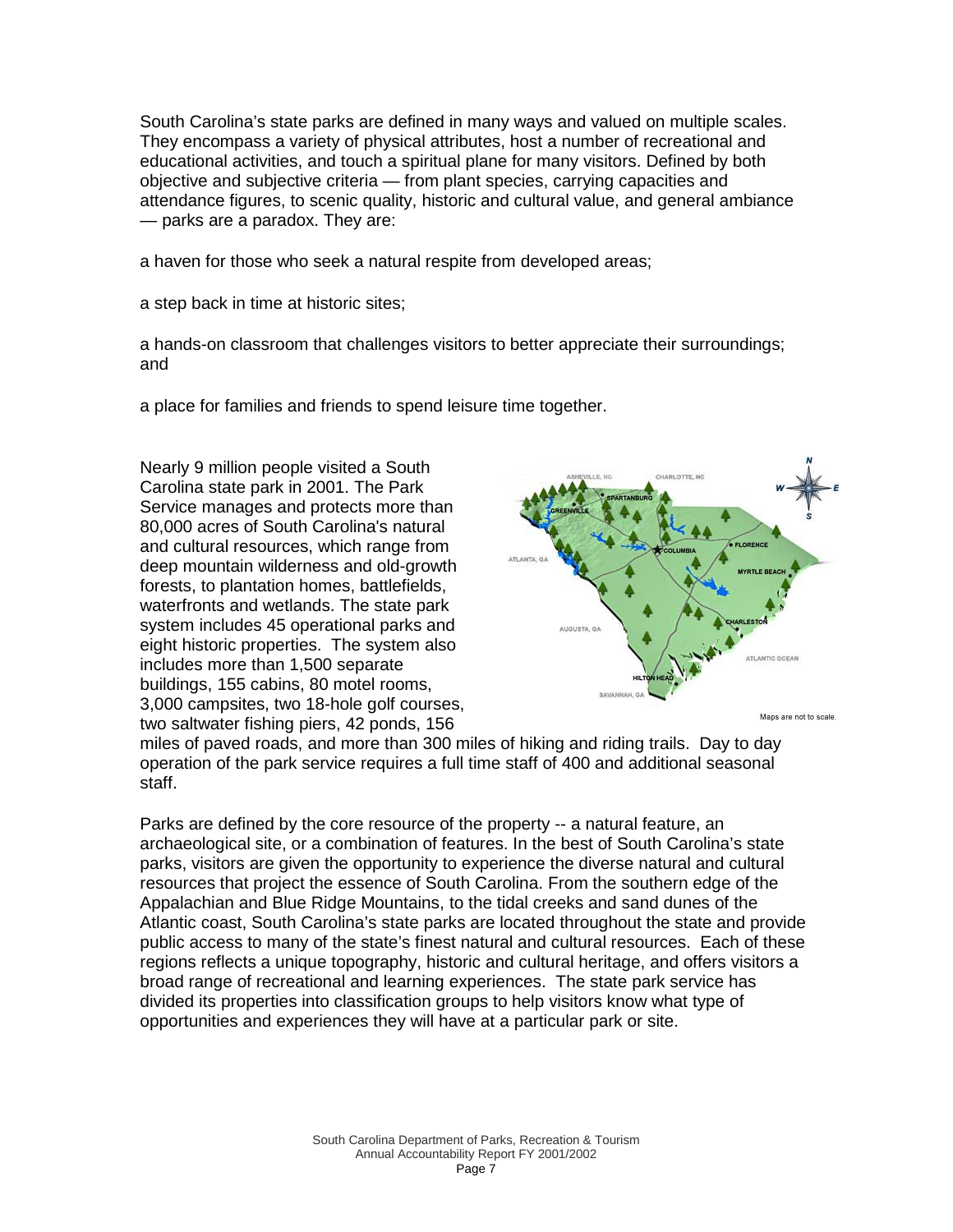# **Special Resource Parks**

Special resource parks feature natural and cultural resources of such exceptional caliber they warrant special protection. These sites provide limited facilities and focus on protecting the natural resources and preserving the historical features.

#### **Regional Parks**

Regional parks provide opportunities for recreation in a natural setting as well as facilities to serve the neighboring community or region. Each site has a significant attribute, which contributes to the quality of life for that region.

#### **Outdoor Recreation Parks**

Outdoor recreation parks are capable of supporting more intense recreation opportunities. While the resources of these areas are not as fragile as those of special resource and traditional parks, development of facilities is designed to complement the natural landscape.

# **Traditional State Parks**

Traditional state parks contain significant natural and cultural resources much like special resource parks, but provide traditional recreation opportunities for visitors to experience without compromising the integrity of the resource.

#### **Tourism**

One of tourism's greatest strengths as an economic driver is that it brings new dollars into the state's economy, rather than recycling existing dollars by shifting them from one part of the state to another. By almost any measure, tourism in South Carolina has proven to be a remarkably strong asset to the continued health of the state's economy. It has enjoyed a decade of continuous annual growth in visitor expenditures, jobs created, and state and local taxes generated. While not immune to the vagaries of a national economy, tourism is one of the first industries to rebound following a softening in the economy. The primary reason for this can be attributed to people's *psychological need*  for leisure travel activities. Communities with diverse economies withstand economic shifts far easier than those tied to a single industry such as manufacturing or agriculture. Many of South Carolina's communities, recognizing the need to diversify their economies, turned to the inclusion of tourism as part of their economic development strategy mix. PRT works to create and sustain the brand image of the state; works with industry partners to leverage tourism investment through cooperative programs; conducts research to support industry decision making; and provides leadership to identify opportunities and to squarely face challenges to the state's tourism economy.

# **Marketing & Promotions**

This service area is responsible for implementing agency policy and programs relating to the development of South Carolina's tourism marketing, sales and branding programs.

#### **Trade, Sports Development & International**

The agency's staff has contacts to assist with United Kingdom, Ireland, Scandinavia, Germany, other European countries and other international inquiries. Group tour operators and leaders can find details about attractions, accommodations and restaurants, plus contact information for South Carolina's tourism regions. Staff can help sports promoters or enthusiasts with their sports venue needs.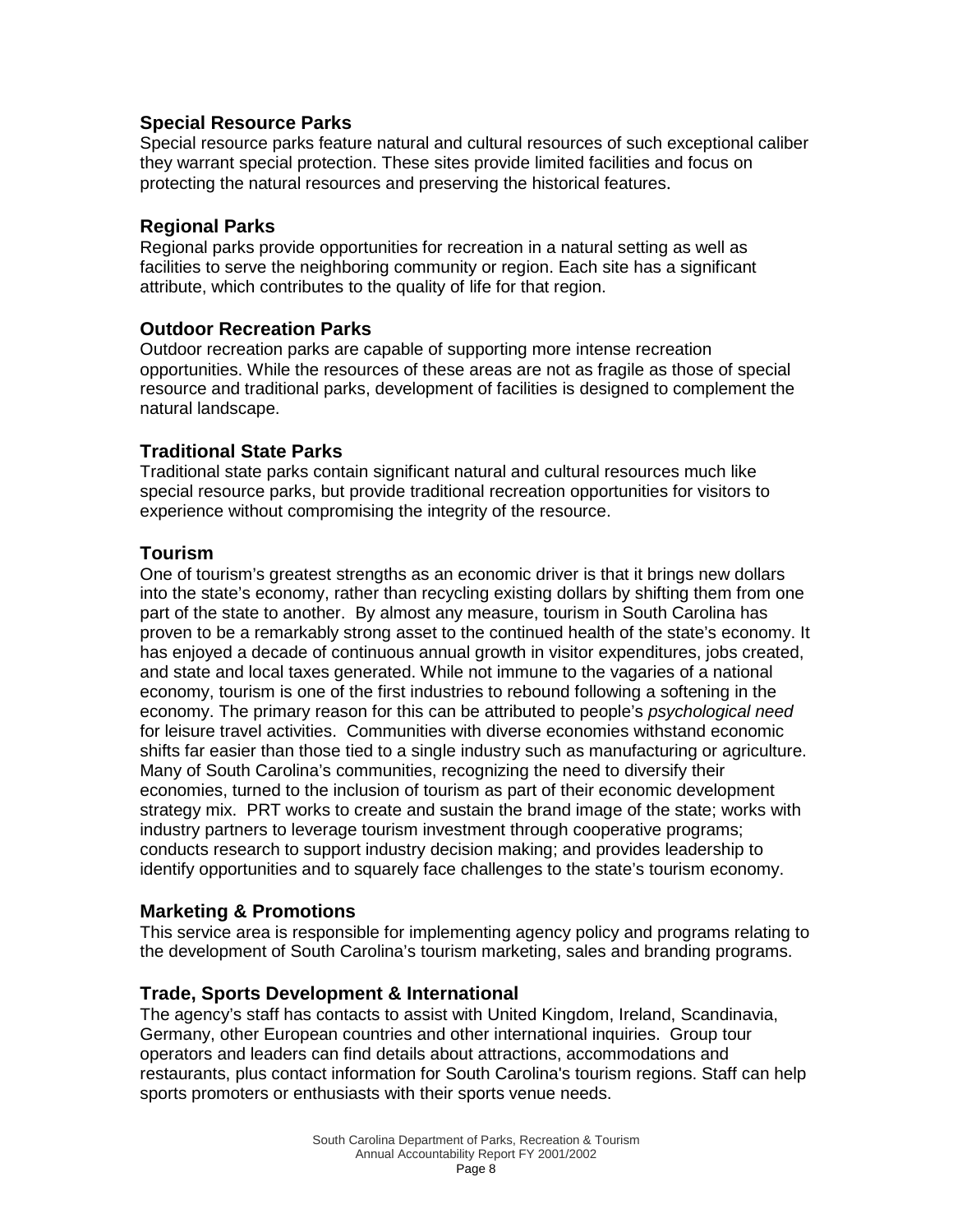# **Welcome & Discovery Centers**

The South Carolina Welcome Center Program exists to increase travel expenditures and expand economic development within the state's tourism industry. The centers offer services that simplify the travel experience for visitors and encourage them to stay longer and spend more money in the state.

Each year, over eight million domestic and international travelers and state residents rely on the wide variety of travel services offered at the state's welcome centers. The centers generate millions of dollars annually in additional travel revenue for the Palmetto State through such services as complimentary lodging reservations, complimentary attraction reservations, and proactive one-on-one marketing. During November of 2001, the agency closed the Allendale welcome center after a lengthy evaluation and has worked to assist local industry partners in making use of the facilities. Nationally certified travel coordinators help visitors book rooms for overnight travel, make dinner reservations, get tickets for a show, or make tee times for a round of golf.

The agency has recently opened a Discovery Center on the Clemson University Campus. This Center has interpretive exhibits showcasing the natural, historical, and cultural resources of the S. C. National Heritage Corridor.

# **Heritage Tourism**

Much of South Carolina has potential for Heritage Tourism Development. Currently, the most advanced heritage tourism development project is taking place in the South Carolina National Heritage Corridor. The Heritage Corridor was designated by Congress as a



Mans are not to scale

National Heritage Area in 1996, one of about two dozen such areas in the country. The Corridor Consists of 14 counties and over 250 miles, divided into four distinct regions. The corridor stretches along the western border of the state from Charleston to the mountain foothills.

Two routes - Discovery and Nature - run the length of the Corridor. The Discovery Route features many of the historic aspects of the region, and the Nature Route highlights the natural beauty of the various landscapes. Each of the four regions has its own distinct story, including the scenic mountains of Region 1, the political legacy of Region 2, the development of the railroad communities in Region 3, and the Low Country history of Charleston and surrounding communities in Region 4. Together, they provide an excellent heritage experience for the traveler.

Heritage Tourism includes historic, cultural and natural amenities. Heritage resources include folkways, the arts, the surrounding landscape and geography, the history of the peoples who settled there and the recreational amenities of an area. The basic characteristic of this tourism niche is that the experience be interactive, educational, authentic and entertaining. Other parts of the state are developing heritage tourism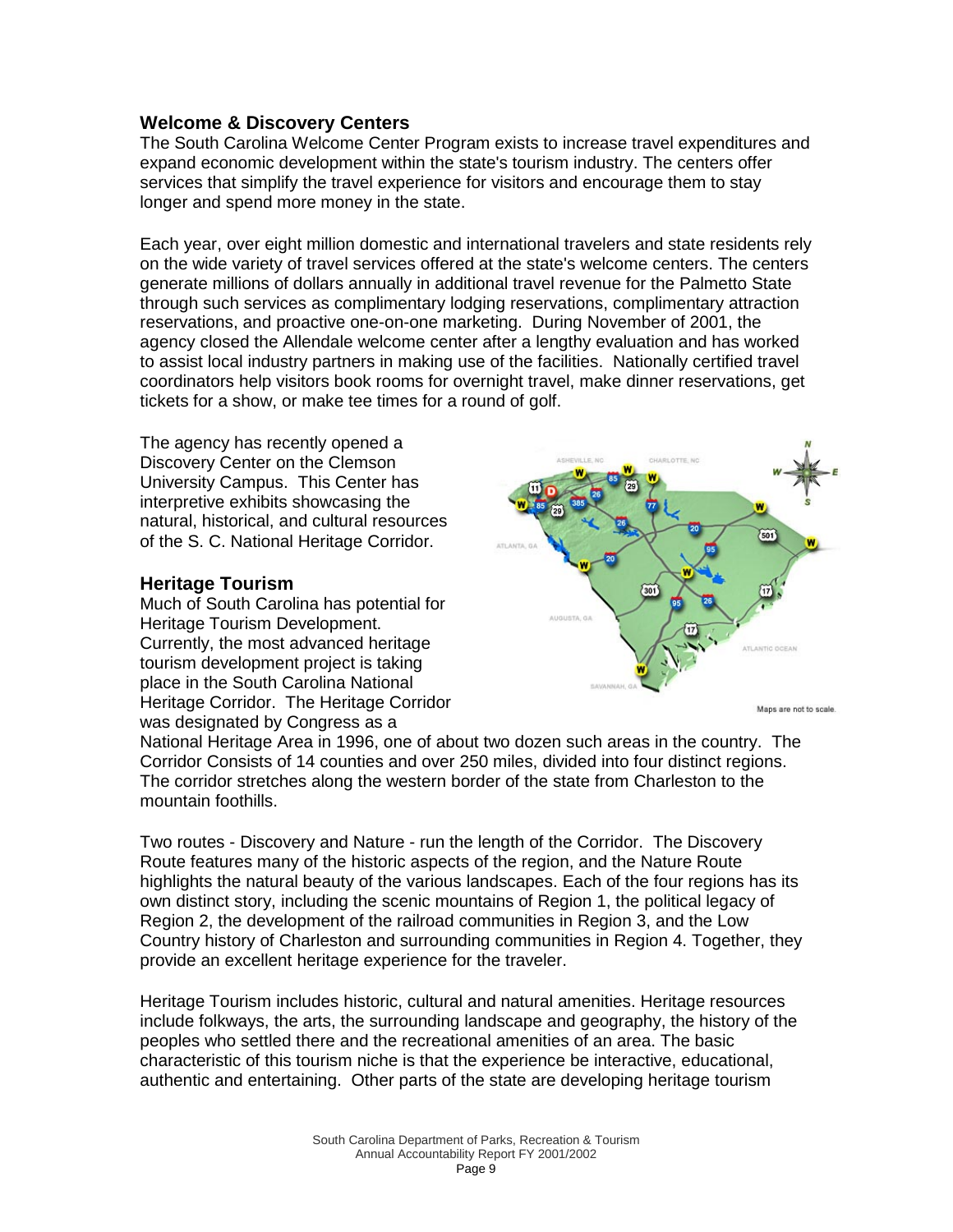products relating to the Revolutionary and Civil War, political history, and agricultural and industrial themes.

#### **Research & Business Development**

The research and statistics staff provides tourism statistics regarding travel, economics, tourism, accommodations, and other critical industry information.

# **Grant Funding**

A variety of grants are available to non-profit and governmental organizations to develop traditional marketing materials, purchase apdvertising to attract visitors, develop heritage products, acquire land for the purpose of public recreation, plan and develop new indoor or outdoor public park and recreation facilities, and implement trail-related projects.

#### **Key Customers**

PRT provides direct service to primary customer groups through the Park service, Welcome Centers, and Discovery Centers. In addition to direct customer service, the agency delivers a significant impact with stakeholder groups affected by other major agency services. The critical stakeholders for PRT products and services include, but are not limited to:

| Consumers (Visitors)  | Boards & associations | SC taxpayers/citizens     |
|-----------------------|-----------------------|---------------------------|
| Governmental partners | Political leadership  | Endangered species        |
| <b>PRT</b> employees  | Future generations    | Tourism industry partners |

Key suppliers for PRT's services include the Leslie Agency, Excelorant, Parks Service Friends Groups, SMRI, and local chambers. As part of his proclaiming November 2001 to be "Rediscover South Carolina" Month, Governor Hodges called upon the media to help. PRT launched an economical, statewide public service campaign to emphasize the importance of the tourism industry to all South Carolinians. The two thirty second TV spots, a radio spot and a newspaper advertisement were produced with the invaluable help of the Leslie Agency and TVP Studios. Other key players in that partnership were the South Carolina Broadcasters Association and the State Press Association, both of which donated all the time and space to run the campaign. South Carolinians responded to the Governor's call and the strategy resulted in national recognition. The Telly Awards are judged against a high standard of excellence. They are some of the most sought-after awards in the commercial and video industry. The Rediscover South Carolina public service media campaign won three of the highly prestigious Telly Awards. PRT's long-term partnership with the Leslie Agency offers a fully proven, fullyprepared advertising and marketing partner with more than twenty-three years of experience and uncommon achievement in selling the South Carolina vacation travel experience.

Strategic Marketing and Research, Inc. provides consultation and implementation services, utilizing a blend of research, marketing, technology and insightful communication strategies. Beginning with an Advertising Strategy Development study for the Marketing Office of PRT in FY99/00 followed by studies of consumer usage of media and fulfillment materials in their trip planning process, SMARI annually assesses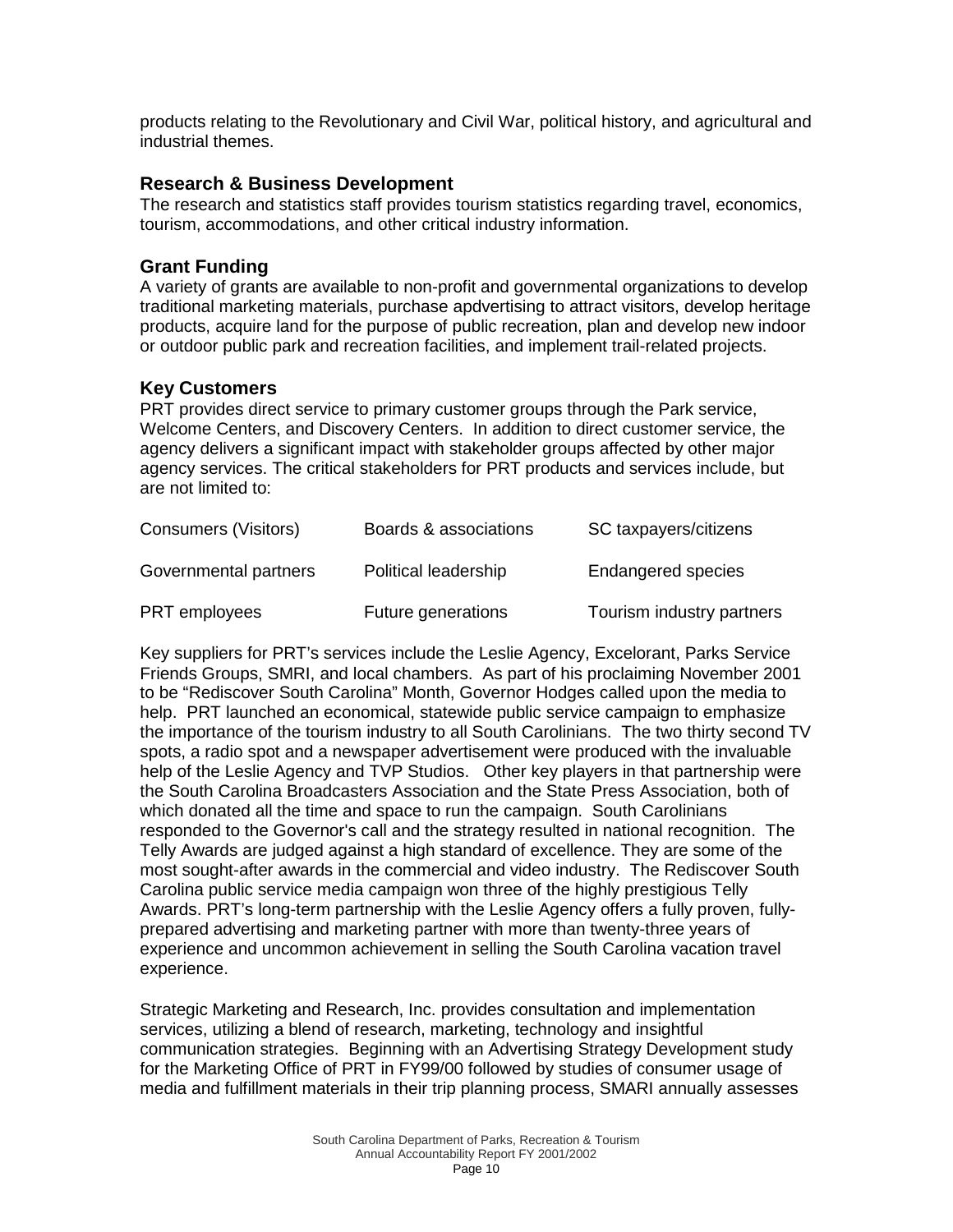PRT advertising awareness in South Carolina's primary visitor origin markets and conversion of PRT inquiries to South Carolina trips.

Excelorant is PRT's experienced partner for online strategy, usability, development, interactive and transaction based applications and web sites. In seeking to enhance the customer experience on the web site **DiscoverSouthCarolina.com**, PRT contracted with Excelorant to assess opportunities, identify alternative strategies, build and implement web site plans, refine and sharpen diverse approaches, and deliver results through strong customer knowledge and management.

Friends Groups in South Carolina State Parks have become important resources in the daily operation and long-term management of parks. They are usually formed by a group of dedicated volunteers who help operate the park, acquire funding, plan special events, support specific projects and raise awareness of the value of state parks. Many of them are called "Friends of (the state park)" or "Partners for (the state park)" but they all support public recreation and resource protection by expanding services without expanding costs.

#### **Organizational Structure**

PRT was reorganized in August of 2001 whereby two deputy directors were appointed, forming a three-person leadership team to direct the agency strategically and on a dayto-day basis. One of the primary goals was to ensure PRT does the best job it can to align day-to-day responsibilities in a way that will maximize operational efficiency throughout our agency. This new leadership structure within the Office of the Director has enabled staff to more fully utilize the special and significant talents of each and every one in the agency at a time of new challenge and opportunity. These reorganization steps have arisen not only out of our strategic planning, but also from the need to make great strides toward achieving the goals set forth through Baldrige and with respect to our overall accountability to the Governor, the General Assembly, our other stakeholders, our fellow South Carolinians and us.

Under the leadership of the Agency Director, PRT is organized into four divisions. These divisions reflect the major areas of service and support services needed to fulfill the mission of the agency. To coordinate the activities of these divisions, the Director relies on strategic personnel within the Directorate Office, including the two Deputy Directors and the Communications Director. The four divisions of the agency are Tourism, Parks & Recreation, Business & Community Development, and Administration. Two areas provide service in the Tourism Division: marketing, and sales. Besides managing the Park service, the Parks & Recreation Division also provides services in the areas of recreation, planning, and engineering. Within the Business & Community Development Division, staff is focused on development in the areas of business, sports, and heritage tourism. Finally, the Administration Division provides support for budget and fiscal management, finance services, and information technology.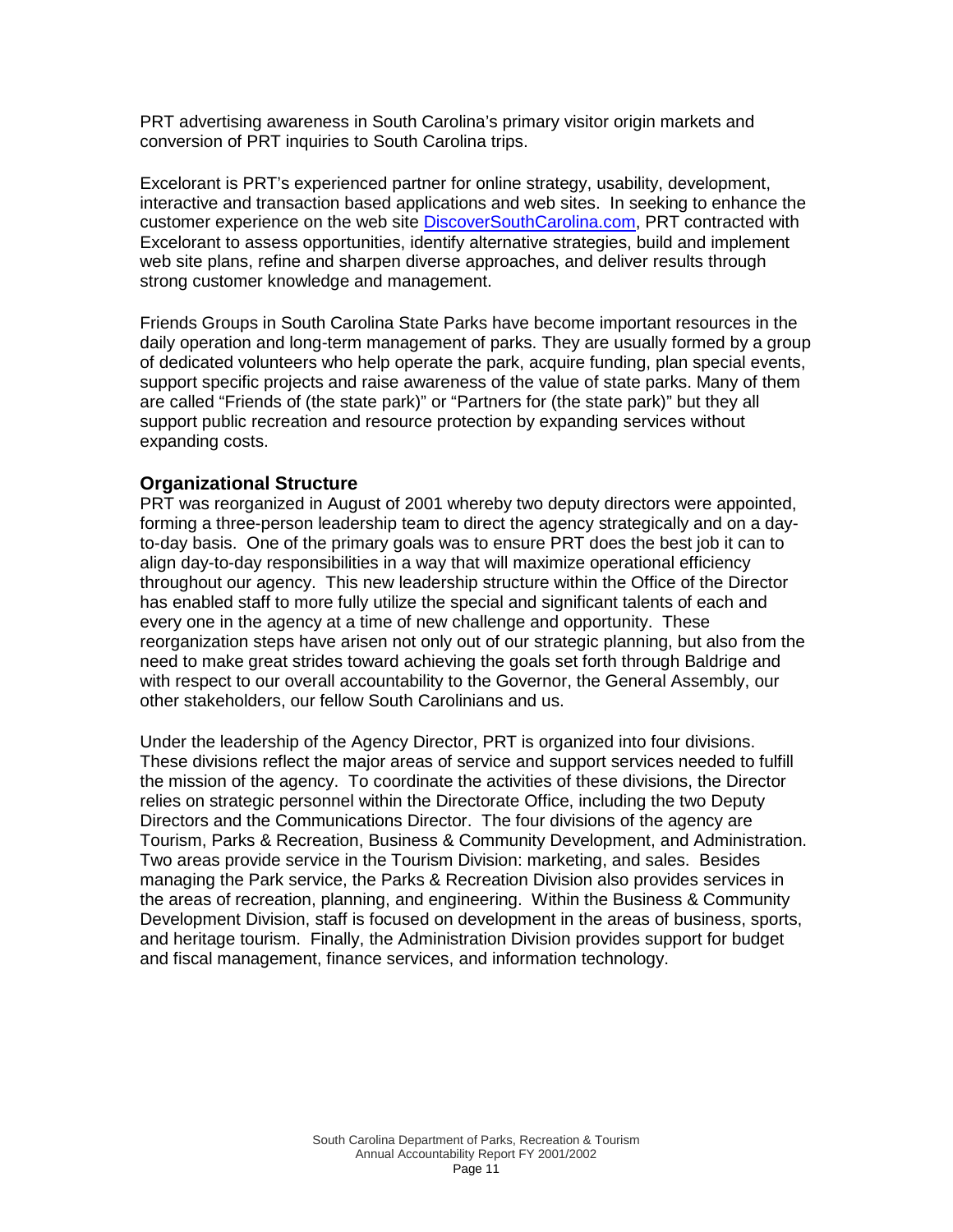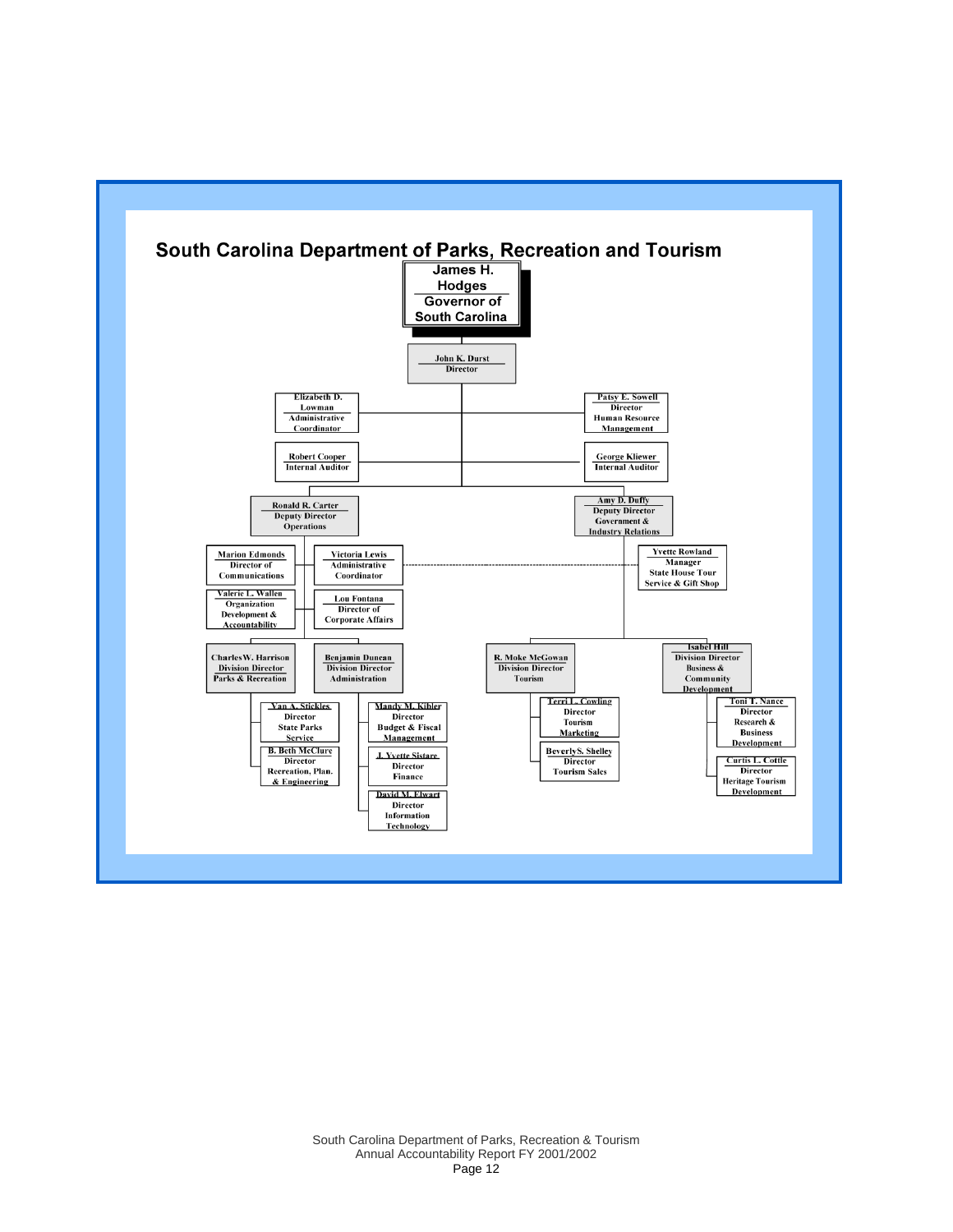# Accountability Report Appropriations/Expenditures Chart

|                                                    | 00-01 Actual Expenditures    |                         | 01-02 Actual Expenditures |                  | 02-03 Appropriations Act |                         |
|----------------------------------------------------|------------------------------|-------------------------|---------------------------|------------------|--------------------------|-------------------------|
| <b>Major</b><br><b>Budget</b><br><b>Categories</b> | <b>Total</b><br><b>Funds</b> | General<br><b>Funds</b> | <b>Total Funds</b>        | General<br>Funds | <b>Total Funds</b>       | General<br><b>Funds</b> |
| Personal<br>Service                                | \$18,777,247                 | \$14,302,543            | \$18,979,389              | \$14,262,853     | \$18,216,827             | \$14,563,650            |
| Other<br>Operating                                 | \$24,316,944                 | \$11,008,291            | \$20,824,546              | \$7,940,313      | \$24,208,723             | \$10,445,345            |
| Special Items                                      | \$2,265,056                  | \$2,265,056             | \$2,360,427               | \$2,360,427      | \$2,360,427              | \$2,360,427             |
| Permanent<br>Improveme<br>nts                      | \$8,147,538                  | \$535,000               | \$4,418,766               | \$61,000         | \$0                      | \$0                     |
| <b>Case Services</b>                               | \$0                          | \$0                     | \$0                       | \$0              | \$0                      | \$0                     |
| <b>Distributions</b><br>to Subdivisions            | \$5,174,488                  | \$2,075,622             | \$4,893,135               | \$2,706,997      | \$6,120,700              | \$2,400,000             |
| <b>Fringe Benefits</b>                             | \$4,998,730                  | \$4,566,229             | \$5,388,407               | \$4,462,245      | \$5,420,956              | \$4,464,386             |
| Non-recurring                                      | \$6,408,000                  | \$6,408,000             | \$2,100,000               | \$2,100,000      | \$0                      | \$0                     |
| Total                                              | \$70,088,003                 | \$41,160,741            | \$58,964,670              | \$33,893,835     | \$56,327,633             | \$34,233,808            |

# **Base Budget Expenditures and Appropriations**

# **Other Expenditures**

| Sources of Funds                | 00-01 Actual Expenditures | 01-02 Actual Expenditures |
|---------------------------------|---------------------------|---------------------------|
| Supplemental Bills              | \$6,408,000               | \$2,100,000               |
| Capital Reserve<br><b>Funds</b> | \$587,559                 | \$20,310                  |
| <b>Bonds</b>                    | \$5,281,427               | \$2,482,843               |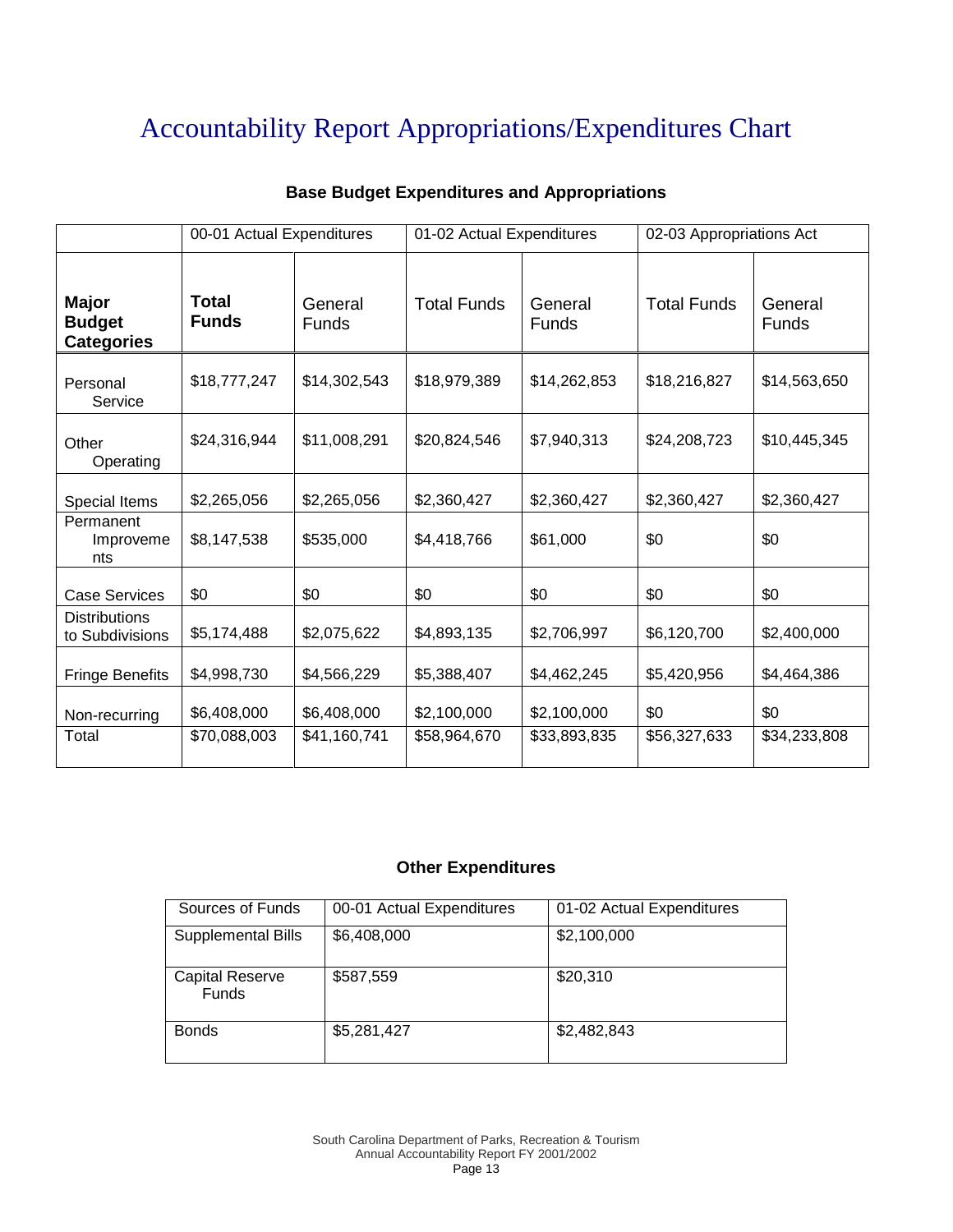# *Section III – Elements of Malcolm Baldrige Award Criteria*

# **Category 1 – Leadership**

# *1.1.a. How do senior leaders set, deploy and communicate short and long term direction?*

Senior leaders communicate direction through a variety of methods, both formal and informal. These leaders have used the agency's Strategic Plan as a *living* document and incorporated ongoing communication about strategic direction into all management and staff meetings. The Agency Director and Deputy Directors focus on face-to-face, personal contact with key agency leaders and meet on a weekly basis to discuss progress on key projects and against the Strategic Plan. Critical items from the meeting are communicated to Division Directors during their weekly meeting and / or each Division Director's bi-weekly meeting with their Deputy Director. Division Directors communicate direction to their Office Directors. Office Directors also receive critical information during the monthly Office Directors meeting and the monthly joint meeting between Office Directors and Division Directors. Senior leaders meet annually to set and deploy adjustments to the Strategic Plan and priorities for the coming fiscal year.

# *1.1.b. How do senior leaders set, deploy and communicate performance expectations?*

In addition to using the Strategic Plan as a *living* document for communicating direction, senior leaders use the planning processes across the agency, key meetings, and the accountability report process to set and communicate performance expectations. Senior leaders are involved in setting performance expectations through operational plans for key services, planning for specific critical support functions, and critical project meetings. In each of these areas, leaders meet with critical staff and document the performance expectations. At key milestones the leaders receive updates on performance to plans and expectations. This year the leaders decided to move to a Universal Review date for the Employee Performance Management System in order to align the planning cycles and performance plans for key services, functions, and projects. Senior leaders have also involved agency management in the creation and implementation of an agency dashboard of strategic performance measures. The dashboard of measures will receive regular review during the coming fiscal year and provide meaningful impact as to the effectiveness of PRT management systems.

#### *1.1.c. How do senior leaders set, deploy and communicate organizational values?*

Organizational values were set during the agency's strategic planning process with the involvement and ownership of the senior leaders, Division Directors, and Office Directors. Values are deployed through agency plans, interactions between supervisors and employees, and feedback received from the Staff Assessment of Management Survey (SAMS). Senior leaders incorporated support for values into the development and implementation of an agency Diversity Management Plan and Policy. PRT particularly focused on stewardship, customer service, collaboration and accountability in the past year. The agency exhibits strength in its value of Collaboration through a variety of cooperative programs across all key services and the involvement of park staff with local communities to protect and conserve natural and cultural resources. Senior leaders set the tone for reinforcing collaboration after the September 11 tragedy by creating and implementing a collaborative summit for the tourism industry.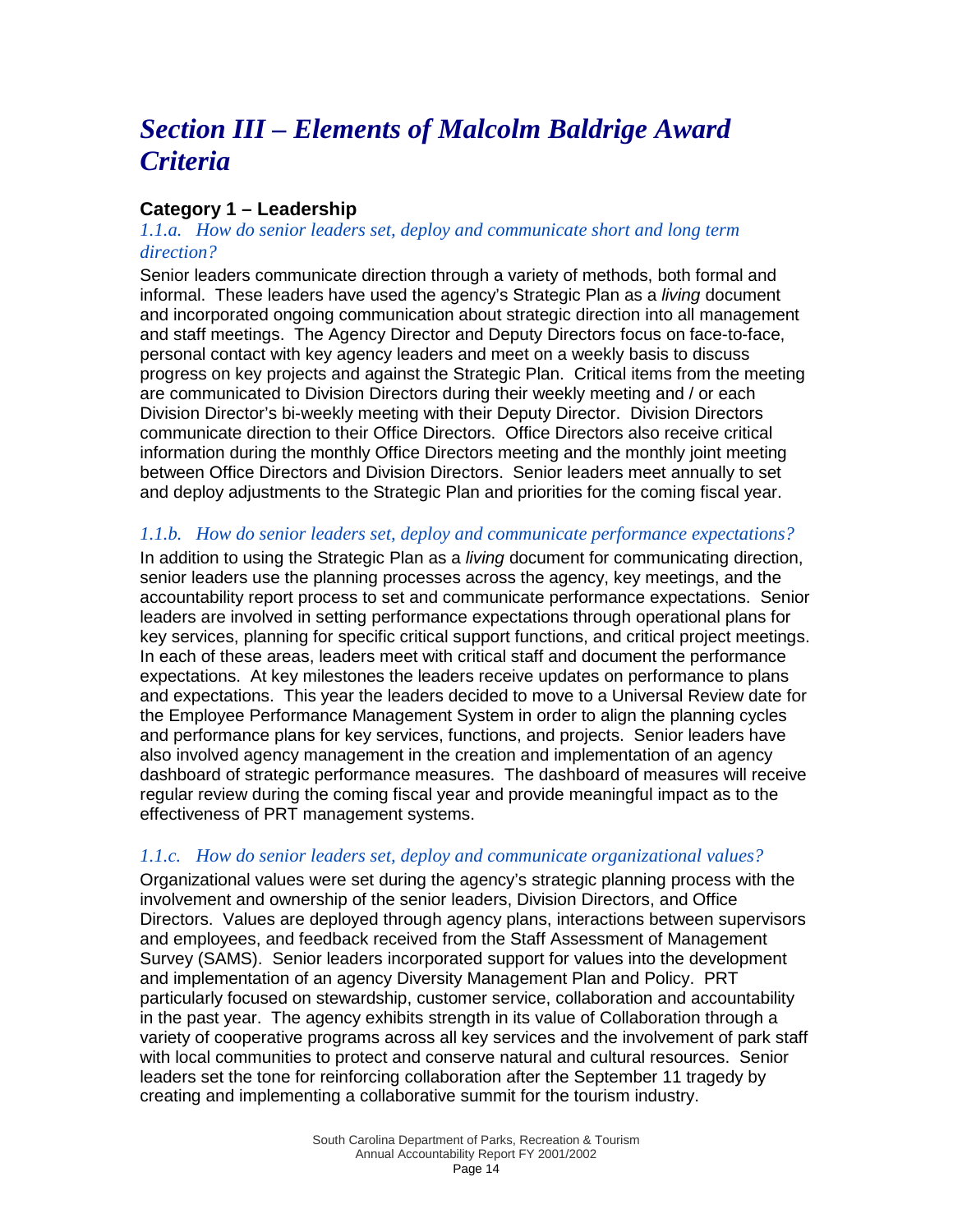# *1.1.d. How do senior leaders set, deploy and communicate empowerment and innovation?*

For PRT's employees who provide direct service to customers, the State Park Service communicates empowerment and innovation through their *Vision for the 21st Century* and the Annual Park Planning process. Park managers understand and work within the Park Service's Vision of Stewardship and Service and five broad Service goals. These five broad Service goals are "cascaded" through a General Management Plan, Specific Management Plan, and annual budget and operations review process. This aligns the day-to-day operations of each park with the strategic direction of the Parks system and empowers park managers with the information and structure they need to provide innovative service to customers and future generations of South Carolinians.

Senior leaders also conduct project reviews periodically and at the end of each project cycle. Employees are given the opportunity to identify and diagnose strengths and improvement opportunities in critical agency processes. Project reviews result in improvement plans that are incorporated into the next project planning cycle and into improvement of project implementation plans. Projects improved during this review, planning and implementation cycle include the agency's:

| Marketing plan                            | Cooperative advertising          |
|-------------------------------------------|----------------------------------|
| <b>Diversity Hiring Teams</b>             | <b>Cabinet Agency Consortium</b> |
| Implementation of the Enterprise Database | Human Resources Advisory Board   |

IP/TV

# *1.1.e. How do senior leaders set, deploy and communicate organizational and employee learning?*

Organizational learning takes place through key industry linkages. Significant information on the tourism industry is gathered through the Travel & Tourism Satellite Account and shared with agency employees and key industry partners. Additional information was gathered analyzed and shared in response to September 11 through the Governor's Summit on Travel & Tourism and the representatives to the Tourism Resilience Committee appointed as a result of the Summit. Parks industry information is gathered through regional and national parks meeting and shared at the annual Park Managers Conference. Key employee learning in the Parks service is also shared at the conference and during the Annual Park Planning process. Welcome Center staff share organizational and employee learning across ten statewide centers at the annual Welcome Center conference and quarterly supervisor meetings. Key organizational learning is shared through regular voluntary staff meetings, IP/TV, and regular management and staff meetings.

# *1.1.f. How do senior leaders set, deploy and communicate ethical behavior?*

Ethical behavior receives attention through agency human resources policies, supervision of key processes and responsibilities, and during the agency's new employee orientation. For the past two years, the agency has worked hard to incorporate the value of accountability into all agency planning processes and to follow up with plans through performance measures and the Employee Performance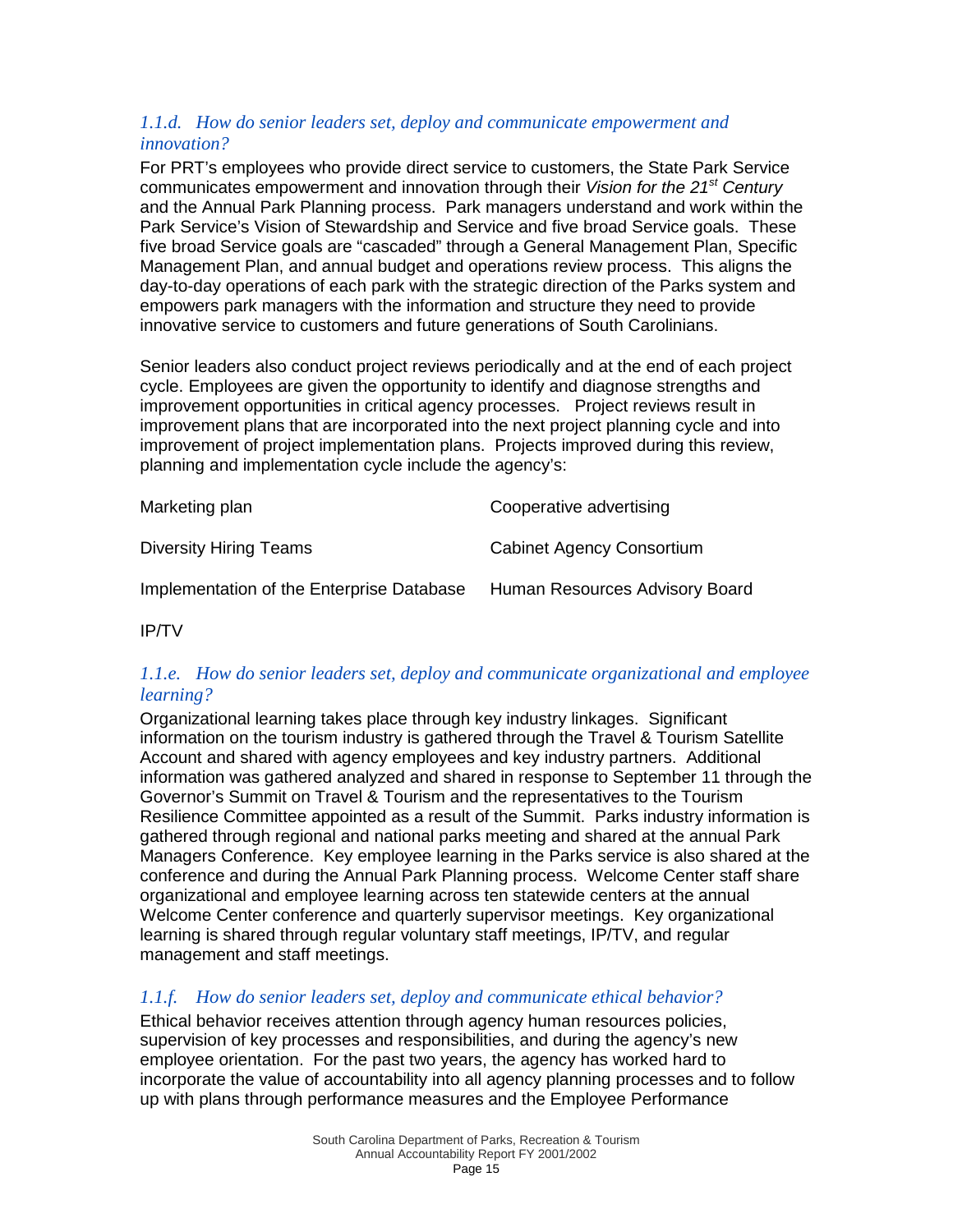Management System (EPMS). The agency has also initiated reviews by the internal auditors whenever business practices were called into question or when business practices needed review prior to implementation.

# *1.2. How do senior leaders establish and promote a focus on customers?*

Senior leaders proactively promote a systematic focus on customers through several strategic activities of the agency. Customer goals, objectives, and performance measures are incorporated into the PRT Marketing Plan, the State Parks Vision for the 21<sup>st</sup> Century, and the Strategic Plan for the state's National Heritage Corridor. In addition, key customer access points include processes for receiving and incorporating customer feedback, including the annual Governor's Conference, website usability testing, and various focus groups with key stakeholders and partners on key projects. All grant programs managed by the agency operate under a "sunshine" process, are reviewed annually, and incorporate improvement input from those customers applying for grants.

# *1.3. What key performance measures are regularly reviewed by your senior leaders?*

Key performance measures are tied to the agency's Strategic Plan and critical operational plans. This year these measures were crafted into an agency dashboard of measures (see Category 7.2) and tied to the strategic goals of each of the key agency processes, programs, and plans. Some examples of these key systems include the annual budget, the marketing plan, the State Parks planning process, and the Heritage Corridor plans. Agency leaders use performance measures such as inquiry counts, conversion study data and advertising awareness in markets to evaluate its tourism marketing program.

# *1.4. How do senior leaders use organizational performance review findings and employee feedback to improve their own leadership effectiveness and the effectiveness of management throughout the organization?*

Senior leaders review the annual budget, the agency marketing plan, Park plans, and the Strategic Plan regularly in the course of agency planning and decision-making processes. Senior leaders make adjustments in short-term direction through the key operational plans of the agency. Senior leaders are developing an agency Organizational Plan to strengthen the linkage between performance review findings, the agency Strategic Plan, and key operational plans. Ultimately, the alignment between these processes will allow senior leaders to develop a consistency of objectives across management EPMS stages in alignment with agency goals.

To address management feedback and employee satisfaction processes, the Office of Organizational Development and Accountability utilized the Staff Assessment of Management Survey (SAMS). Employees fill out rating questions and open-ended questions about their supervisor's performance in five key areas: leadership, communication / flexibility, innovation / planning, problem solving / decision making, and organization / time management. Results from the survey are compiled, analyzed, and used to plan for performance improvements with each manager evaluated by the employee feedback system. In addition, results are aggregated and used to set leadership team goals in each agency division.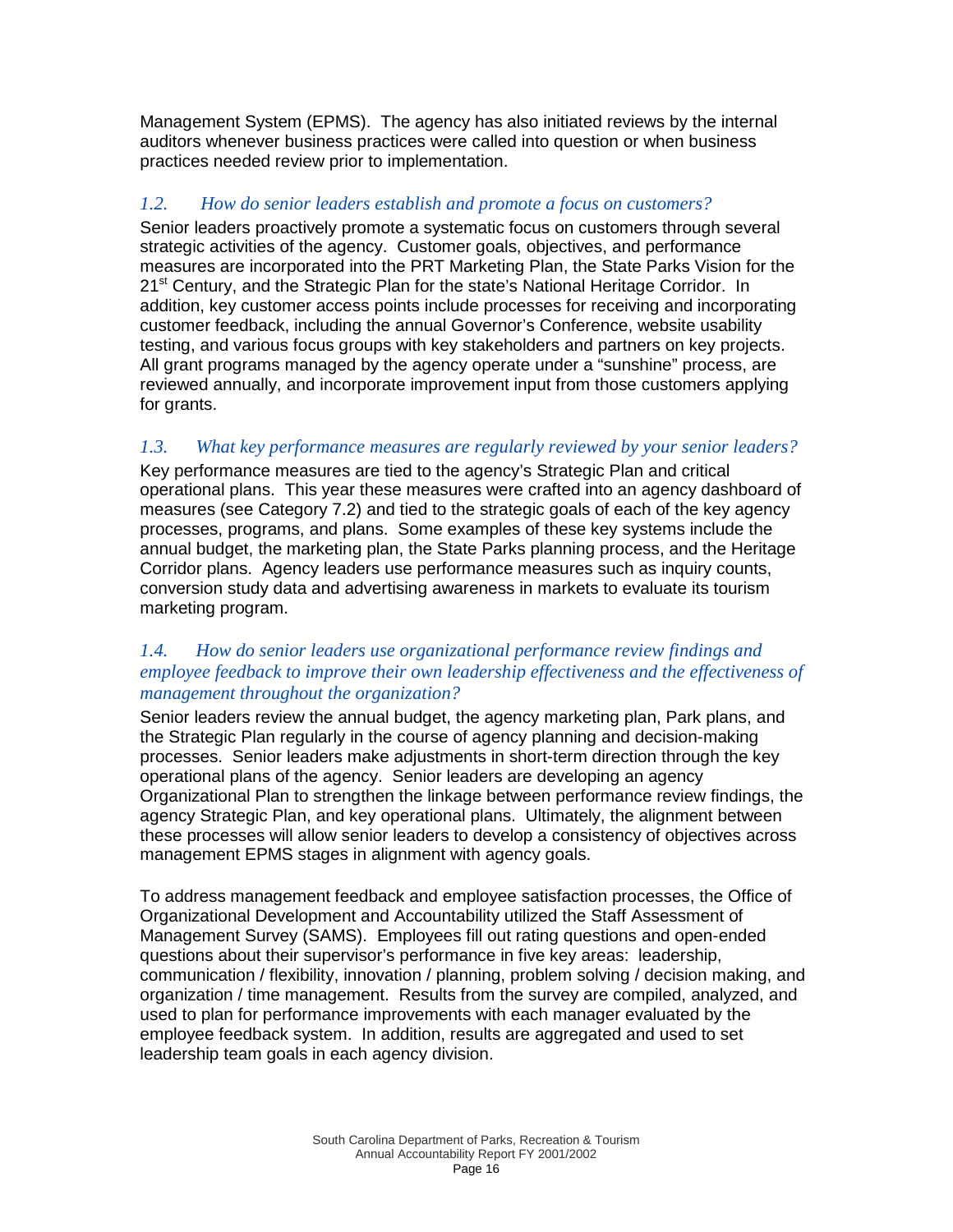#### *1.5. How does the organization address the current and potential impact on the public of its products, programs, services, facilities and operations, including associated risks?*

Annually the State Parks and Recreation division of the agency conducts an assessment of state operated facilities. There is a cost / risk analysis done for aging facilities, including an ongoing effort to deal with asbestos risks. The agency focuses on impact assessments for construction sites. A comprehensive crisis communication plan guides the agency's activities and safeguards the public during major environmental crisis such as an earthquake or hurricane. Given the diminishing resources available during cuts in the agency's operating budget, decisions on resource allocation are based on the best use of dollars for the public impact and associated risks.

In the wake of the September 11 tragedy, the senior leaders of the agency moved swiftly and proactively to convene the Governor's Summit on Travel. Senior leaders from the travel and tourism industry came together with the Governor and agency leaders to formulate a resiliency plan for recovering from the negative effects of the tragedy on the industry.

# *1.6. How does senior leadership set and communicate key organizational priorities for improvement?*

Senior leaders use the analysis and decision making process for the agency accountability report to set and communicate key organizational priorities for improvement. This year senior leaders were divided into Baldrige "champion" teams to collect, analyze, and report on the information for the agency's accountability report. The accountability report process, along with the agency's strategic planning process, has successfully evolved into a systemic approach of planning, implementing, reviewing, and improving agency performance. Senior leaders analyze and debrief improvement opportunities and targets in key business systems: park planning, operational planning, and marketing planning. The senior leaders are continuing to work on moving the agency from a solid foundation in the agency's Strategic Plan to business planning for every key business function of the agency.

# *1.7. How does senior leadership and the agency actively support and strengthen the community?*

Senior leaders focus their active support for strengthening the community in the areas of natural and cultural resources and in recreation and tourism activities. Leaders provide technical support, and funding support to communities through the Heritage Corridor program grants, the Tourism Marketing Partnership Program, and the recreation programs of the agency. PRT's research reports on our website provide vital tourismrelated information to communities and organizations.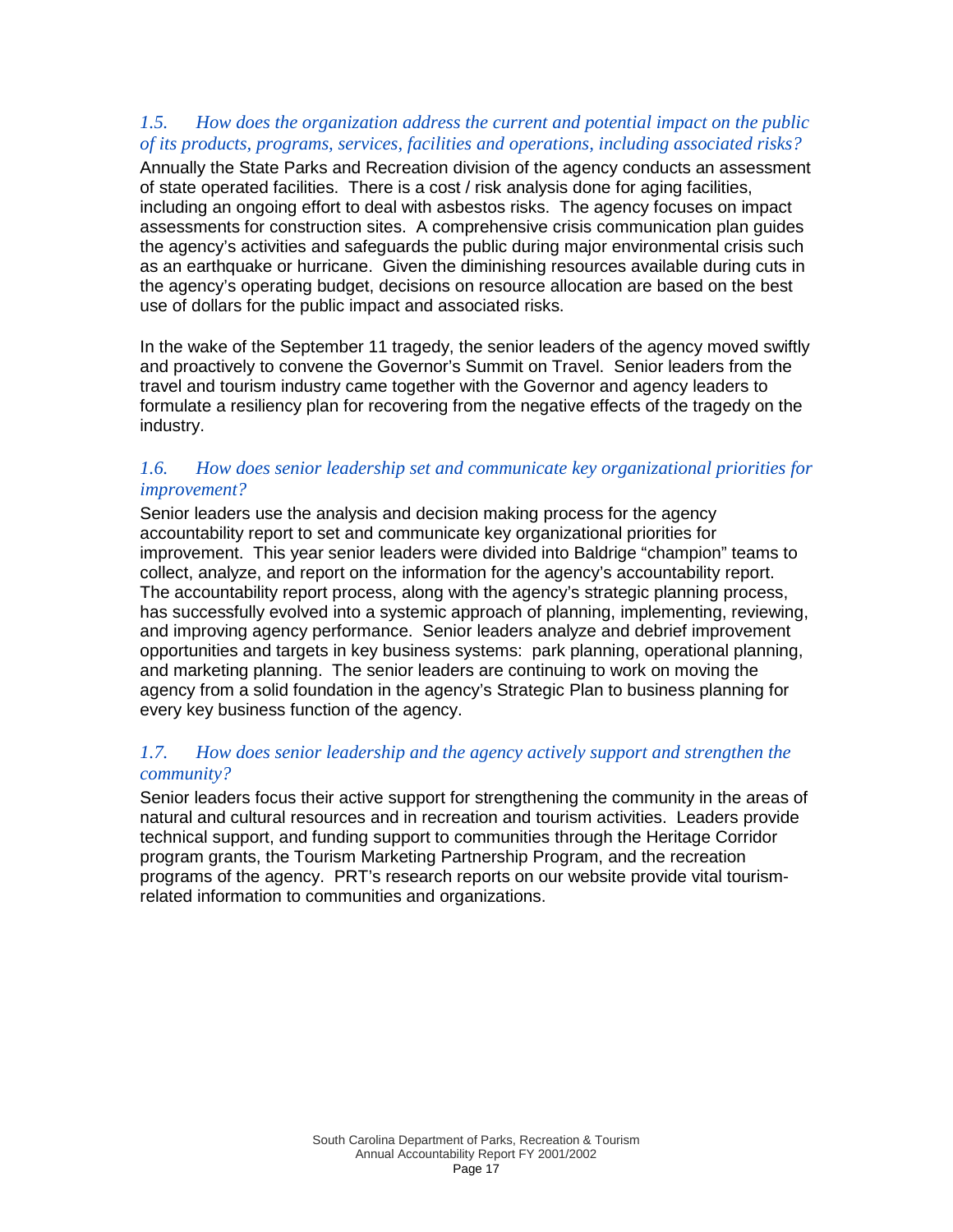# **Category 2– Strategic Planning**

#### *2.1. What is your Strategic Planning process, including participants?*

The Strategic Planning process employed in 2001 and the subsequent plan developed, better identified and helped focus the agency's priorities for the future. The plan outlined a refined vision and mission for PRT and identified 5 key core results and opportunities. Key external stakeholder groups and agency employees are given opportunities to provide input both in the original development of the plan and during the creation and implementation of action plans that support PRT's Strategic Plan. While the Strategic Plan was communicated to staff via all-staff meetings, e-mail and the agency intranet in 2001, the vision, mission, key results and values were incorporated into desktop kiosks for staff to serve as subtle but daily reminders in 2002.

An agency wide Organizational Plan is being developed by Division Directors that directly links the agency's many and diverse work plans back to the Strategic Plan. The Organizational Plan provides direct focus to individual office and departmental programs of work by providing better direction and refinement of resource allocation. Of equal importance, this document will also provide the agency with a better means to ascertain and prioritize resource allocation and management to key strategic objectives and results. Completion and implementation of the agency-wide Organizational Plan will take place within the first quarter of FY 2002/03.

#### *2.1.a. What is your Strategic Planning process, including participants, and how does it account for customer needs and expectations?*

In addition to the post September 11 activities, PRT continues to utilize the Annual Governor's Conference on Tourism and Travel as a primary means of crosscommunications to inform. The Strategic Plan process and its implementation through agency actions plans are used to focus employees on the application of the agency's mission and to refine agency programs as needed. Additionally, internal customer input and feedback is sought through the annual Park Managers



# *of Accountability*

#### **STRATEGIC PLANNING AT WORK**

Three years ago, Huntington Beach State Park operated two camping areas within the 2,500-acre seaside park located 17 miles south of Myrtle Beach. Today, the park only operates one. The other was closed, and the land is being allowed to return to a natural state so that it more closely resembles the forest that it was in 1670, when settlers first arrived.

In an area of the state, where there isn't much undeveloped ocean front forest, the park's initiative is nothing short of monumental. But the park didn't arbitrarily render the decision to close one of its revenue-generating campgrounds. Instead, the decision was derived through a meticulous planning process that started in 1997 and continues even today.

The South Carolina State Park Service launched a major initiative in 1997 to reinvent the state park system and clearly define the mission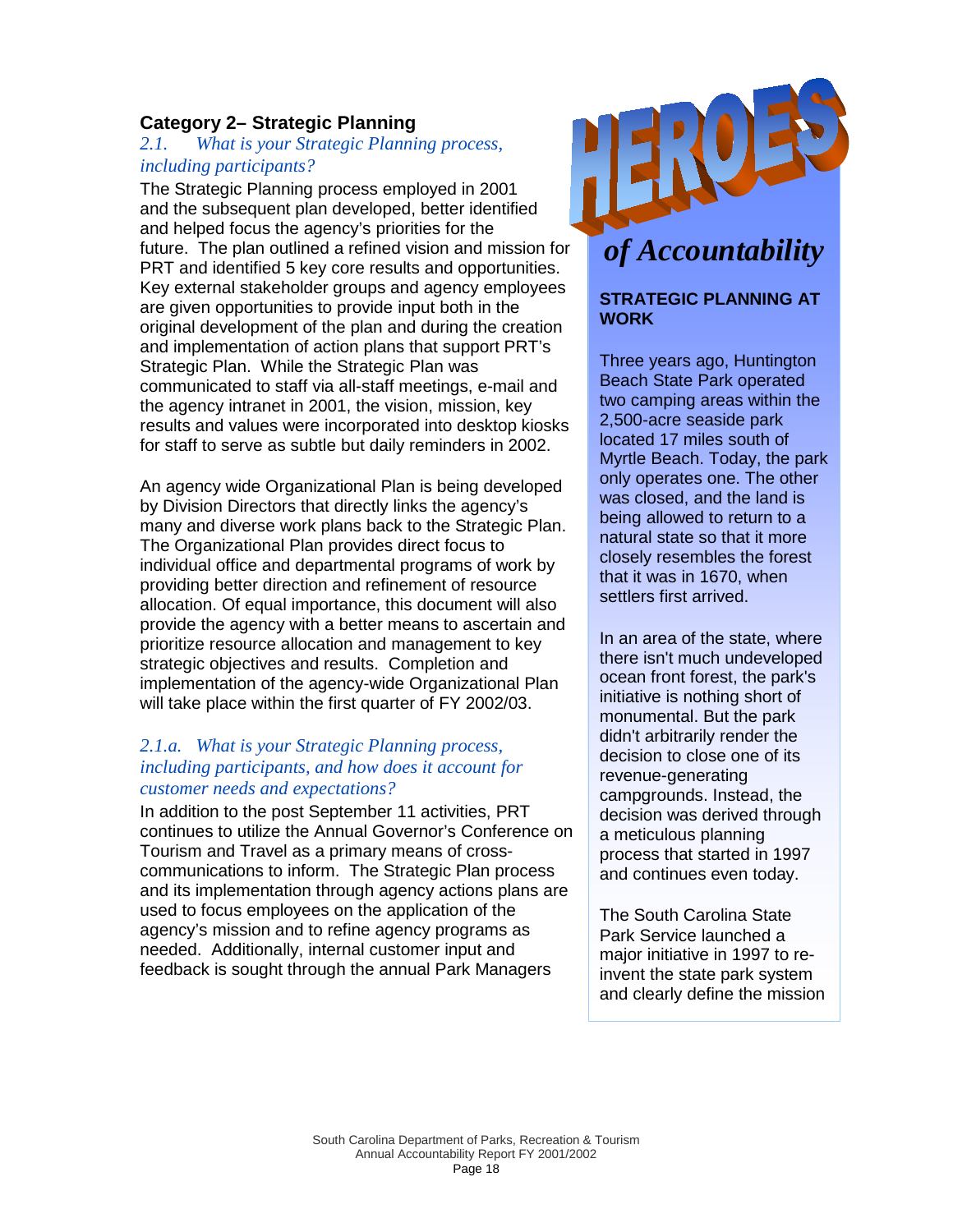Conference. PRT uses primary and secondary market research to focus marketing efforts and to measure consumer reactions.

In late 2001, PRT contracted with Syneractive, Inc., (now Excelorant) to develop and implement a usability-testing study to gain direct customer feedback on the ease of use of PRT's new web portal. Findings of this study has enabled PRT to make both significant and minor enhancements and changes to the portal's design functions allowing customers to better access the diverse information they are seeking.

# *2.1.b. What is your Strategic Planning process, including participants, and how does it account for financial, societal and other risks?*

The agency's performance accountability is designed to link strategic planning, budgeting and performance measures to clearly demonstrate accountability. To be able to meet these challenges the Office of Budget and Fiscal Management was created to focus and assist with these key issues. Market Research is conducted annually to ensure that our advertising is reaching our targeted customers and fulfilling our marketing goals, and maximizing greater ROI potential through our marketing dollars.

The Park Service Annual Park Planning process and the Recreation, Planning, & Engineering annual plan process each assess societal and environmental risks as a regular course of business in delivering services. It is important to develop a comprehensive, aggressive program to help protect and preserve examples of the state's unique natural features. In order for the state to be a leader in protecting vital resources, it must stand ready to face increasing competition among developers who also understand the value of prime land. The same special attributes that draw visitors also attract businesses in the "second home" or resort industries. Furthermore, the economic demand for wood products has converted most of our natural forests to productionoriented woodlands. To ensure the park service's product mix represents the state's cultural, historical and natural features, PRT will seek to acquire, enter partnerships and otherwise participate in the protection of unique sites that currently are not represented in the park system.

#### *Heroes of Accountability continued…*

not only of the entire park system, but of each individual state park. With input from area stakeholders, Park Manager Keith Windham and his staff quickly determined that their park's mission was rooted in preserving and protecting Huntington's unique salt water, freshwater and forest habitat.

In the past three years, Windham and his staff, heeding stakeholder input, have developed a Management Plan and a Comprehensive Interpretive Plan for the park.

"It's the most important tool we have," Windham says of the Management Plan. "The plan gives us guidelines on how to protect and preserve the park. It keeps us doing the right things," he said.

Another example of the impact of the Management and Interpretive plans is the type of educational program now offered at the park. "It's learning with a purpose. The purpose is to educate people about the importance of preserving natural areas," says Windham, adding that the planning process is a continuous one guided by the park's mission of preservation.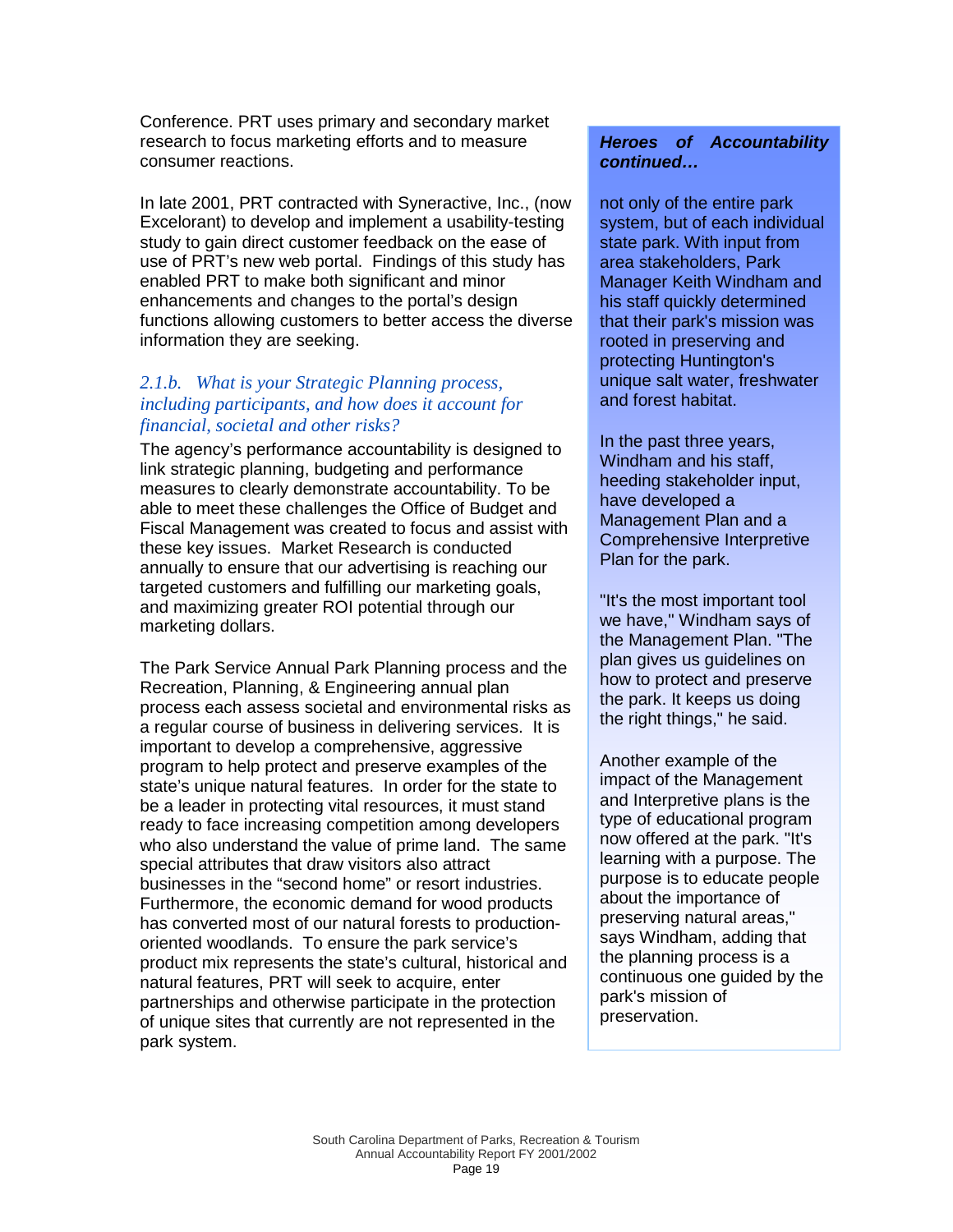#### *2.1.c. & d What is your Strategic Planning process, including participants, and how does it account for human resource capabilities and needs? What is your Strategic Planning process, including participants, and how does it account for operational capabilities and needs?*

Our vision, mission and goals are shaped around our relationships with the people we serve: our industry partners, our consumers, our employees, and the citizens of South Carolina. PRT is an agency with a statewide mandate serving the needs of diverse constituencies. PRT's Strategic Plan is a road map that sets out policy and strategy that guides fundamental decision-making at all levels and the allocation of resources around institutional priorities for the next 3-5 years. The Plan is also a statement to external stakeholders demonstrating our commitment to a future based on reality.

Key Result 5 of PRT's Strategic Plan addresses the need to have a trained motivated, diverse workforce. The Agency has implemented many training classes that provide the opportunity for employees to acquire and improve job skills. Individual employees work with their managers on long-term career development. Diversity awareness is infused throughout PRT and is incorporated into the agency's Strategic Plan. Training programs have been designed to increase employee's knowledge in cultural diversity, as well as give them the skills needed for promotional opportunities.

#### *2.1.e. What is your Strategic Planning process, including participants, and how does it account for supplier/contractor/partner capabilities and needs?*

Critical to PRT's ability to better gather and identify supplier/contractor/partner capabilities and needs is the agency's direct involvement and participation in key professional associations and boards. This leadership, as identified within the Key Results of the agency's Strategic Plan, provides the agency with the ability to be more proactive and responsive during times of critical need and challenge.

The PRT Finance Office worked with vendors to consolidate utilities bills for Parks field locations from hundreds of different bills received a different times into one utility bill that allowed the agency to pay on time and strengthen community relationships. For example, the office used to deal with Bell South for 119 residential lines in Park personnel facilities and 79 business lines in Park locations for almost 200 individual billings. Now the office receives one bill for all residential lines and one bill for all business lines and is able to more closely audit bills and provide timely bill paying.

The agency's direct participation in the 12-state regional organization, Travel South, USA, enabled PRT to take an immediate leadership role within the newly formed Tourism Task Force, commissioned by the 16-state Southern Governor's Association in the wake of September 11. The Task Force was charged with the responsibility to develop tourism policy recommendations that would assist in the post-September 11 recovery as well as ensure the future health of the region's tourism industries.

In Fiscal Year 2000/01, the agency contracted with the World Travel and Tourism Council to develop a Tourism Satellite Account that would provide information on the current and future state of the tourism economy and industry in South Carolina. During Fiscal Year 2001/02, the agency achieved significant cost efficiencies by bringing this program's capabilities "in-house", while allowing for better quality control over the data and its analysis.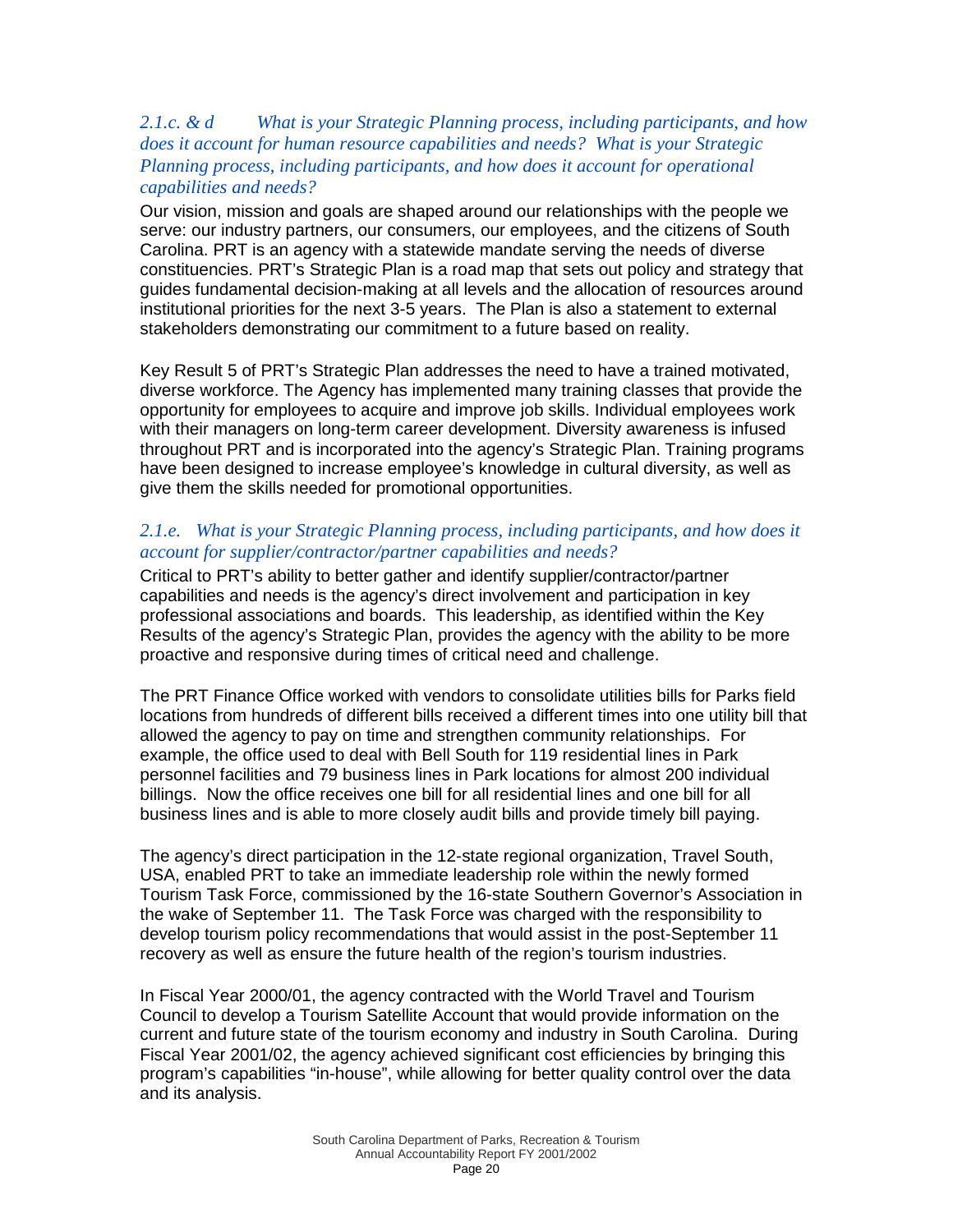# *2.2. How do you develop and track action plans that address your key strategic objectives?*

Prior to the development of the agency's Strategic Plan and Organizational Plan, PRT had developed and successfully implemented numerous key operational and action plans that directly worked towards fulfillment of the agency's legislated mandate. These plans covered the functional areas of the agency and included an annual Marketing Plan, Parks Strategic Plan, Nature-based Tourism Plan, Recreation, Planning and Engineering Plan and a Communications Plan. Developed by individual offices or jointly between offices, each plan contained budget requirements, timelines, areas of responsibility and in most cases, performance measures. The focus for this fiscal year was to evaluate, and where needed, begin to adjust the plans to align with the key results of PRT's Strategic Plan. Eventually, the alignment will link an employee's EPMS to a specific task within the strategies, objectives, and goals of PRT's Organizational Plan in support of the Strategic Plan.

# *2.3. How do you communicate and deploy your strategic objectives, action plans and performance measures?*

As a part of the strategic planning process, a communications plan was developed to provide for the transmission of agency messages to both internal, and external audiences. A critical component of the communications plan was the creation of an agency News Bureau. This bureau is comprised of representatives from each of the agency's offices, who, after professional training, work with our public relations staff to generate stories for the media about the agency's actions. Since its inception, the news bureau has been generating more than one story a week for public release.

In addition to the work of the news bureau, the agency utilizes an internal intranet site to communicate with staff. This site is now accessible to every State Park and state Welcome Center, and is supplemented by an IP/TV system that allows central office and distant locations to view videos of meetings and training. Central office personnel are also able to benefit from a newly instituted series of voluntary staff meetings. The responsibility for these meetings, which occur every other month, rotates through the different divisions and offices within the agency, and the subject matter of each session is the responsibility of the group in charge. In addition, the agency has created an e-mail partners list, and the directorate is issuing regular bulletins of information regarding the actions of PRT and state government that affect the state's tourism industry.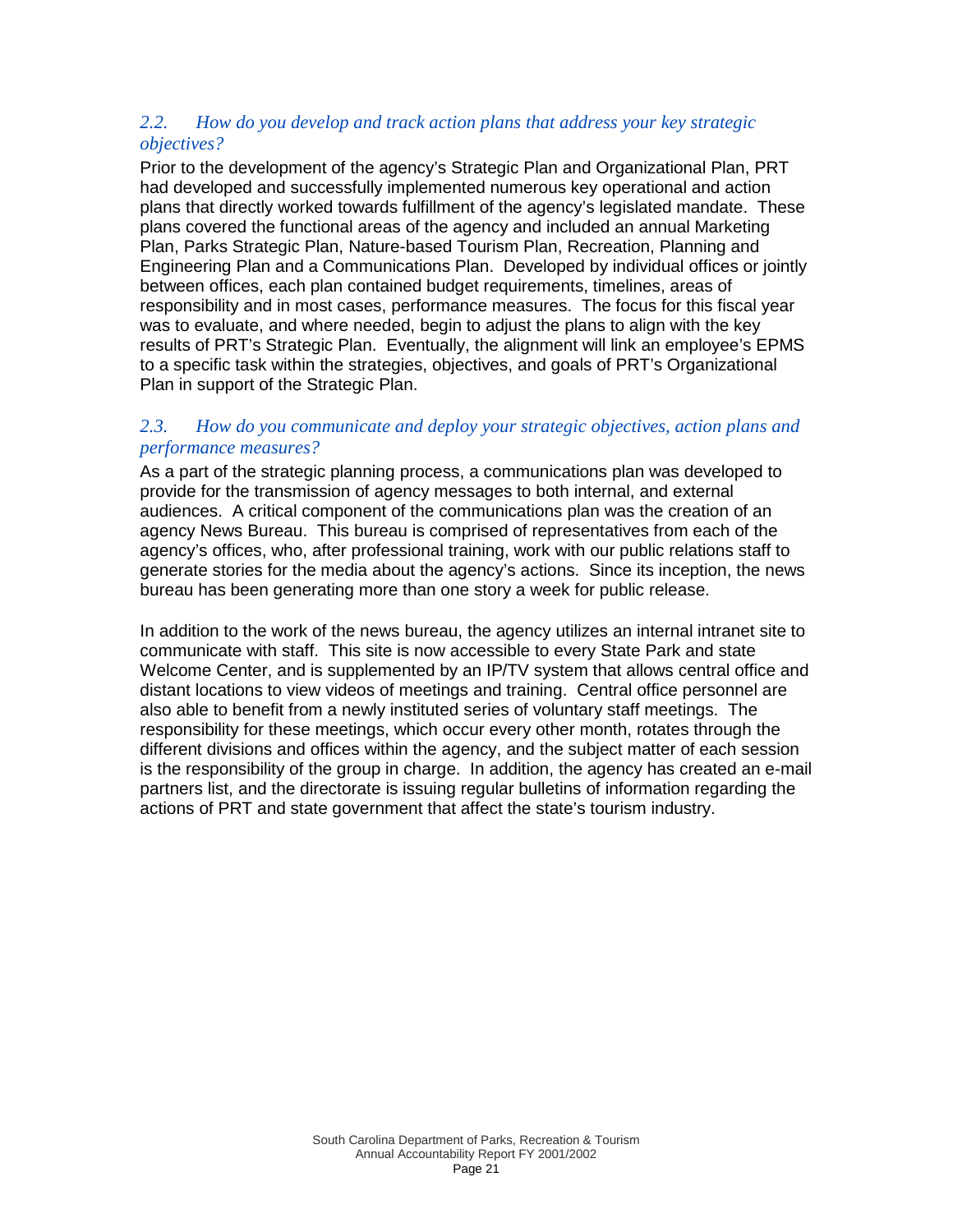# **Category 3 – Customer Focus**

#### *3.1. Identify key customers and stakeholders.*

PRT defines key stakeholders and customers as groups, individuals or organizations who have an interest in and are affected by PRT. This year, the agency conducted a strategic planning analysis that provided deeper identification and comprehensive viewing of the following customer and key stakeholder groups:

| Consumers (visitors)<br>$\bullet$       | Political Leadership              |
|-----------------------------------------|-----------------------------------|
| S.C.<br>$\bullet$<br>taxpayers/citizens | <b>PRT</b> employees<br>$\bullet$ |
| Private (tourism)                       | Travel trade                      |
| industry partners                       | professionals                     |
| Client boards and                       | Governmental                      |
| associations                            | partners                          |

# *3.2. How do you determine who your customers are and what are their key requirements?*

The agency answers this question in a variety of ways depending on the program or circumstances.

In response to the tragic events of September 11, 2001, PRT identified 500 of the state's tourism leaders and issued an invitation to attend the Governor's Summit on Tourism & Travel. Through the use of multiple facilitated sessions and a Future Search large group process, the Tourism Resilience Committee (consisting of 14 industry representatives segmented by geography and by function) was established to review suggestions arising from the Summit and to assist in the development of recommendations for future follow-up.

Market research defines customer segments that visit South Carolina from its domestic markets. Some are distinct in trip behavior, media usage, and demographics, requiring differing advertising messages to attract them. This tourism marketing assistance program polls external and internal customers to solicit suggestions on how to better meet customer and business needs, to ascertain guideline modifications, and to strengthen work processes.

Simultaneous to the launch of a new web portal, the agency began to define characteristics of key customer segments, identify opportunities to acquire contact and



# **CUSTOMER FOCUS**

The letters of recognition just keep rolling in for Sharlea Vidal, and no wonder - considering the level of service the traveler counselor at the North Augusta Welcome Center provides to visitors.

Case in point: During the past fiscal year, a couple from Georgia stopped by the welcome center on their way to Charleston. Sharlea assisted them with information and made a reservation for them at one of the properties in Charleston. When the couple got back to their car, it wouldn't start.

The center was about to close for the evening, but Sharlea didn't leave until she had helped the couple. She called AAA to get information about local auto repair shops; changed their reservation in Charleston since their travels had been delayed; and made the couple a reservation at a nearby motel. What's more, the husband was in need of medication for a heart condition. Sharlea promptly helped the couple connect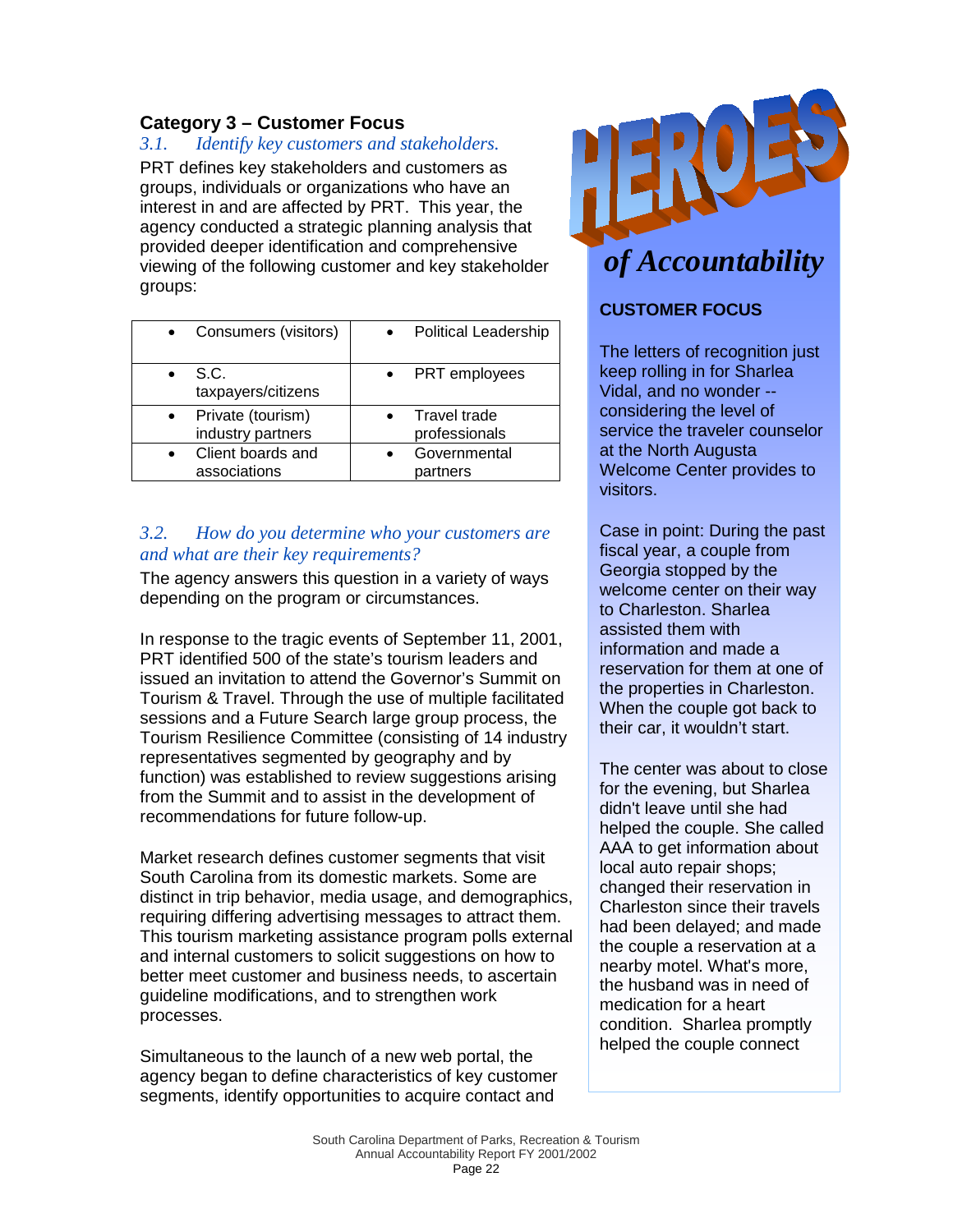profile information from site visitors, establish demographic variables, and establish requirements for acquiring and using data. The e-Marketing Strategic Plan involves all key stakeholders whose activities impact the success of PRT's marketing initiatives.

The State Park Service serves a variety of customers throughout the year and these customers utilize an assortment of diverse programs and services. Methods utilized to determine the success of the programs and services provided, include: feedback email on the State Park website, capturing of data on repeat visitors, visitor satisfaction, and evaluations of current programs. Park staff developed Musgrove Mill State Historic Site and Andrew Jackson State Park Long-Range Interpretive Plans with the assistance of park stakeholders, potential visitors, and members of the community. This plan will serve as the long-range vision of the park's interpretive program for the next five to 10 years.

# *3.3. How do you keep your listening and learning methods current with changing customer/business needs?*

PRT uses a variety of methods to keep the agency's listening and learning methods current with changing customer/business needs. Information is gained through

#### **Heroes of Accountability continued…**

with a local pharmacy.

With their car repaired, the husband's medication in hand and a heaping serving of South Carolina Welcome Center hospitality, the travelers were on their way to Charleston the next morning.

Sharlea's actions exemplify the level of customer service the South Carolina Welcome Center staff strive to provide to all visitors; for the employees in the state's nine Welcome Centers know they create the first impression that so many visitors have of South Carolina and its *smiling faces and beautiful places.*

research and marketing processes; environmental information collected through the legislative process and agency leaders' membership with critical boards and associations. The agency uses information from conversion and ad awareness studies to improve its media plan from year to year.

Following September 11, PRT and the Tourism Resilience Committee created a 10-point plan of action designed to bolster the state's sagging tourism economy. Several of the major initiatives from this plan included a *Rediscover South Carolina* PSA campaign, *We're Glad You're Here* campaign with front-line workers in the state's hospitality industry, strategic consumer research, relaxation of some of the requirements of the Tourism Marketing Partnership Program (matching grants) to allow in-state advertising, and a \$2 million emergency advertising campaign with money loaned from the state Budget and Control Board.

The annual Governor's Conference on Tourism & Travel utilizes internal and external stakeholders for planning methods. External industry partners serve as members of the conference Focus Group and participate in conference evaluations/surveys. Internal partners serve on the Program Advisory Team and provide recommendations for speaker and program content.

A number of tactics are used to gain input for articles included in *Smiles* magazine, including an internal editorial board, querying industry partners, assistance from professional associations, and working with state Welcome Centers. In addition, PRT conducted a study of its fulfillment material in 2000 and used that information to help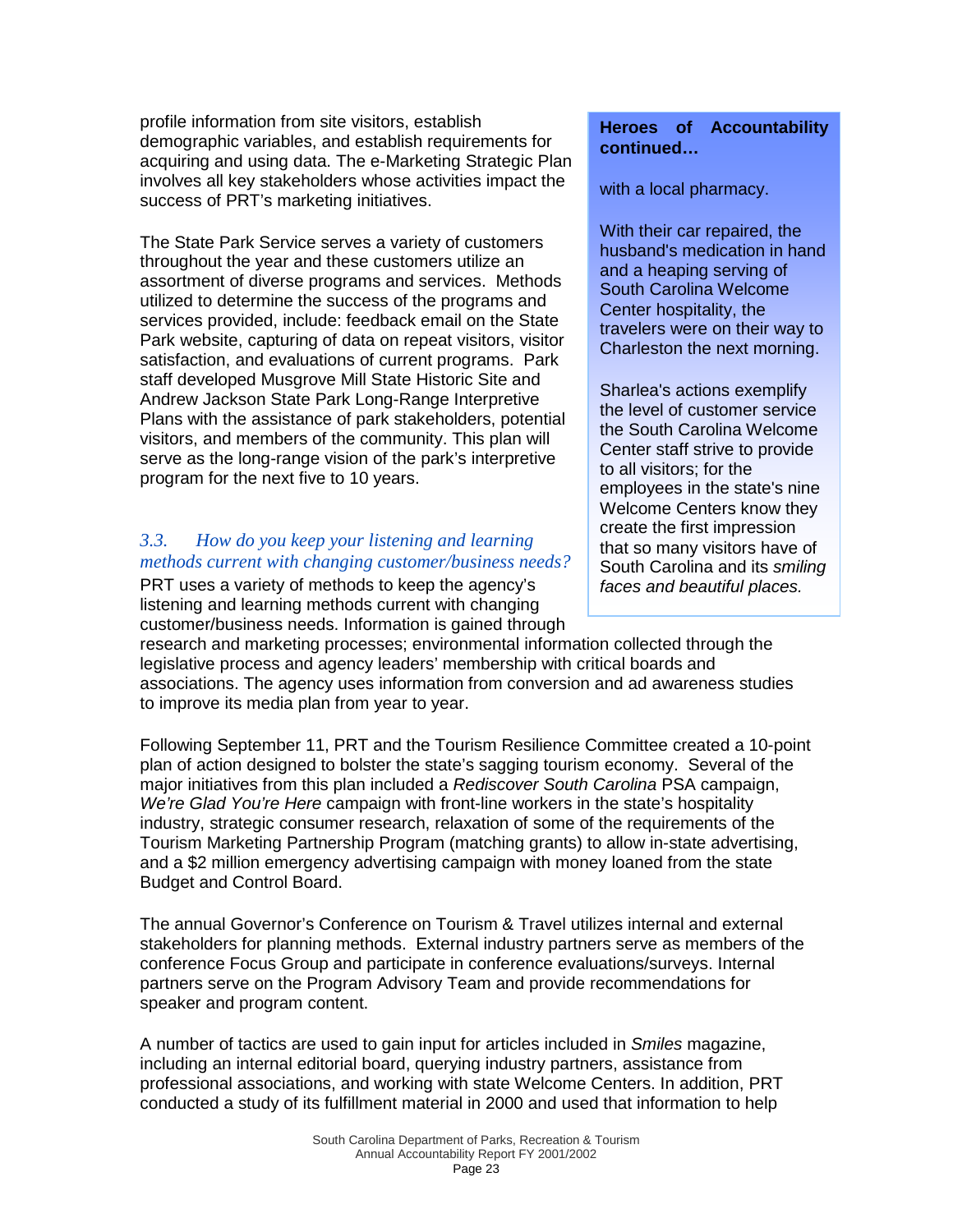direct its future fulfillment package. The agency uses information from conversion and advertising awareness studies to improve its media plan from year to year.

The TMPP grant program annually modifies guidelines, based on customer feedback. The expanded information technology category allows for web enhancement/upgrades. A new sports marketing category was added. For a one-time only response, the program allows organizations to use twenty-five percent of their current grant toward instate advertising because of the September 11 tragedy.

PRT contracted to test the "ease of use" of the website. The process involved having real users to perform different tasks on the PRT website in a controlled setting. The results of the sessions were used to improve the user's experience.

In response to visitor feedback, and due to the high demand for use of various facilities and programs at Devils Fork and Huntington Beach State Parks, a new pilot reservation program was introduced to better serve park guests. The system captures information that will, in the future, allow each park to summarize visitor preferences, needs, and provides for an evaluation of services.

The agency participates in several regional and national organizations working in the heritage field, including the Alliance of National Heritage Areas (for which South Carolina hosted the 2001 national conference), Partners in Tourism: Culture and Commerce (a collaboration of federal agencies and national non-profits) and a new national network of statewide heritage programs (which personnel from PRT has been elected to chair). The Heritage Tourism Development Office also was instrumental in developing and hosting the first national Heritage Development Institute in collaboration with the College of Charleston.

# *3.4. How do you use information from customers/stakeholders to improve services or programs?*

Information from customers/stakeholders results in improving services and programs at the agency on a regular basis.

PRT's Cooperative Advertising Programs are developed with input from South Carolina's tourism industry partners. Media programs are specifically designed to be extremely affordable and timed to maximize return on investment. The Tourism Marketing Partnership Program is currently being reviewed by the agency. The review will examine the purpose and scope of the program in order to better serve stakeholders. The agency has incorporated performance measures into the Annual Marketing Plan. Performance of these goals will be evaluated in the coming year so that changes and/or enhancements can be made to the Marketing Plan.

This spring, PRT released a series of inserts in national publications that carried a subdomain, hotdeals.discoversouthcarolina.com. The program points visitors directly to information on participating partner's vacation deals. The "Hot Deals" sub-site specifically captured the action-based interests of the visitor. Using this system, PRT is quantifying the number of visitor who click through each summary, exiting the sub-site, and moving into the PRT website.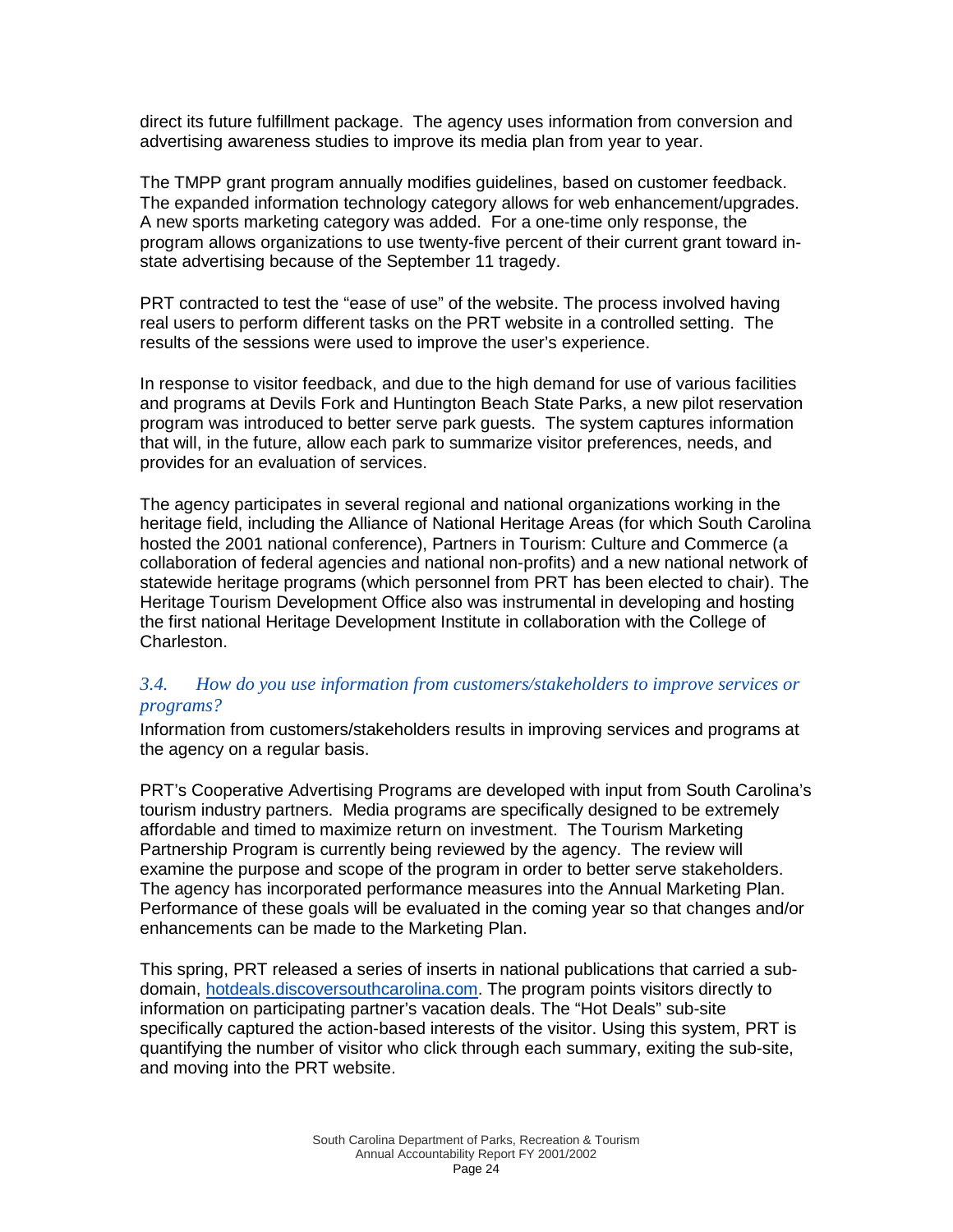The design process for the Heritage Corridor's Region 2 Discovery Center is a collaborative process of many meetings at the community level at each step of the design. Community leaders have been designated for each of the four counties and have provided considerable input into content and style of the design. Additionally, an interpretive committee has been formed in Region 1 to continue to refine and improve that Discovery Center based on customer feedback and regional needs. Also, the Visitor Services section of the Tourism Sales Office uses mystery shoppers to improve the performance of frontline staff in greeting and serving visitors at the Region 1 Discovery Center, which is managed under an agreement with Clemson University and the South Carolina Botanical Garden.

# *3.5. How do you measure customer/stakeholder satisfaction?*

Customer/stakeholder satisfaction is measured in a variety of ways throughout the variety of services offered by PRT. Within the Parks system, customer data is collected through cabin reply cards, direct observation and interaction with Park visitors, and through questions contributed to a citizen survey conducted by the USC Institute of Public Affairs. The State Comprehensive Outdoor Recreation Plan (SCORP) researches public interest in outdoor activities, analyzes demand for facilities, and reviews current issues, trends, and opportunities. Through coordination with other agencies and groups an implementation program is developed to address identified needs and concerns. SCORP is a requirement for the State to participate in the federal Land and Water Conservation Fund (LWCF) and is the key basis for the Open Project Selection Process used to award LWCF and State Recreation Land Trust Fund (RELT) grants. For complaints received within the Park Service, staff makes efforts to answer all complaints in the manner in which they are received: letters, emails, or telephone calls. Concerns come from a variety of sources. Staff works to address, and if possible, resolve the complaint to the customer's satisfaction in a timely manner. Marketing conversion studies are done to identify advertising effectiveness and conversion information on advertising campaigns. South Carolina's tourism industry partners invest in PRT's cooperative advertising programs, whereby they are able to measure the return on the media investment through qualified inquiry leads.

Stakeholder satisfaction with the web portal is measured through usability testing, which allows PRT to appropriately respond to the needs and interests of customer segments. By selecting both broad and targeted test participants, PRT affirms or adjusts navigation and content strategies and gains insight into more narrowly defined audience interests. The sub-domain web site (hotdeals.discoversouthcarolina.com) is used to track webbased components of the spring 2002 media program and serves as a permanent tracking platform for future web-based initiatives.

# *3.6. How do you build positive relationship with customers and stakeholders?*

In order to build positive relationships with customers and stakeholders, PRT balances the unique needs of different customer segments. PRT, along with the Tourism Resilience Committee, held a series of five regional meetings around the state with the purpose of listening to the industry and gathering information to strengthen PRT's marketing programs and to guide financial investment in the state's development initiatives. The PRT Director made numerous presentations throughout South Carolina to convey the economic impact of Parks, Recreation and Tourism. As a follow-up to the Director's initial Town Meetings that covered all 46 counties in October-December 2000, he is setting up a second set of Town Meetings with the help of South Carolina's 10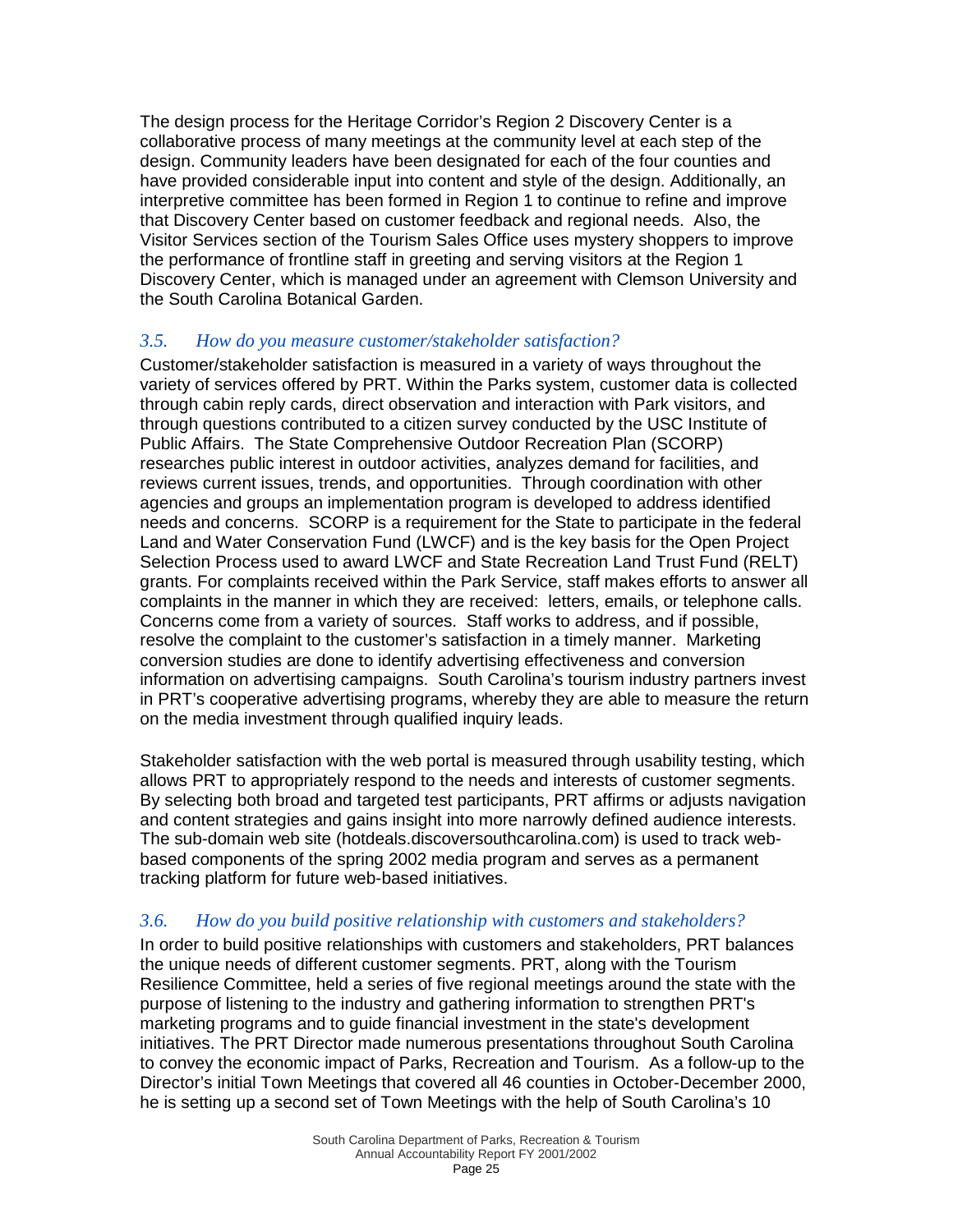regional tourism offices. The emphasis of these meetings will be long range community visions from a tourism standpoint.

In addition, key members of the senior leadership team attend numerous in-state industry meetings throughout the year, proactively providing updates on PRT's marketing activities, and bringing back suggestions for continuous improvement. PRT earmarked a total of \$550,000 of its marketing budget to assist coastal tourism partners; Myrtle Beach Chamber of Commerce, Charleston Area Convention & Visitors Bureau and Hilton Head Island Visitor and Convention Bureau in an effort to increase advertising initiatives and boost visitation along South Carolina's coast. The additional funds allowed each organization to develop destination specific media plans applicable to their respective destination's advertising objectives.

Additionally, PRT supports the promotional efforts of important in-state sporting events such as the Family Circle Cup tennis tournament, the Classic Heritage of Golf, the Canadian PGA Tour, and the LPGA Event. The TMPP marketing grant program builds a positive relationship on the shared goal of tourism promotion through cooperative marketing. This program allows customers/stakeholders to expand marketing reach, better leverage marketing dollars, extend South Carolina's brand image and realize economic benefits (accommodations tax, sustained jobs, admissions tax, etc.) for each area and the state of South Carolina.

The State Park Service continues to build on the positive relationships with "friends" groups while expanding this program into other parks. Results of these meetings will impact program content and operational procedures. The involvement and input of citizens in the management and operation of public lands is essential as parks are managed not only for this generation, but also for future generations.

PRT continues to manage the South Carolina National Heritage Corridor in collaboration with federal, state and local partners, the non-profit board of directors, four regional boards, and local boards at the county and community level. The program involves public participation in all program aspects from marketing (a major survey of existing and potential visitors was conducted this year) to product development (the grants program includes several layers of input and review) to interpretation (with review committees established for the creation and improvement of the Discovery System) to organizational development (with training workshops and community planning efforts for participants throughout the Corridor). Partnering in the management of the Corridor is Clemson University's Extension Service (the field program), the South Carolina Botanical Garden (Region 1 visitor services), the South Carolina Arts Commission (product development through traditional arts and crafts) and the South Carolina State Museum Commission (support services for development of the Discovery Centers). Funding is through the National Park Service, as well as state and local matching funds.

PRT employed a truly unique approach to reach appropriate consumers this year. A series of six inserts were developed based on specific visitor segments and placed in a "pod" of magazines that target those specific segments. Each of the inserts contained a strong editorial piece from the "*Smiles"* magazine and South Carolina's wide product offerings were sold throughout each insert. These inserts afforded the state the opportunity to focus on the audience and to focus on the message.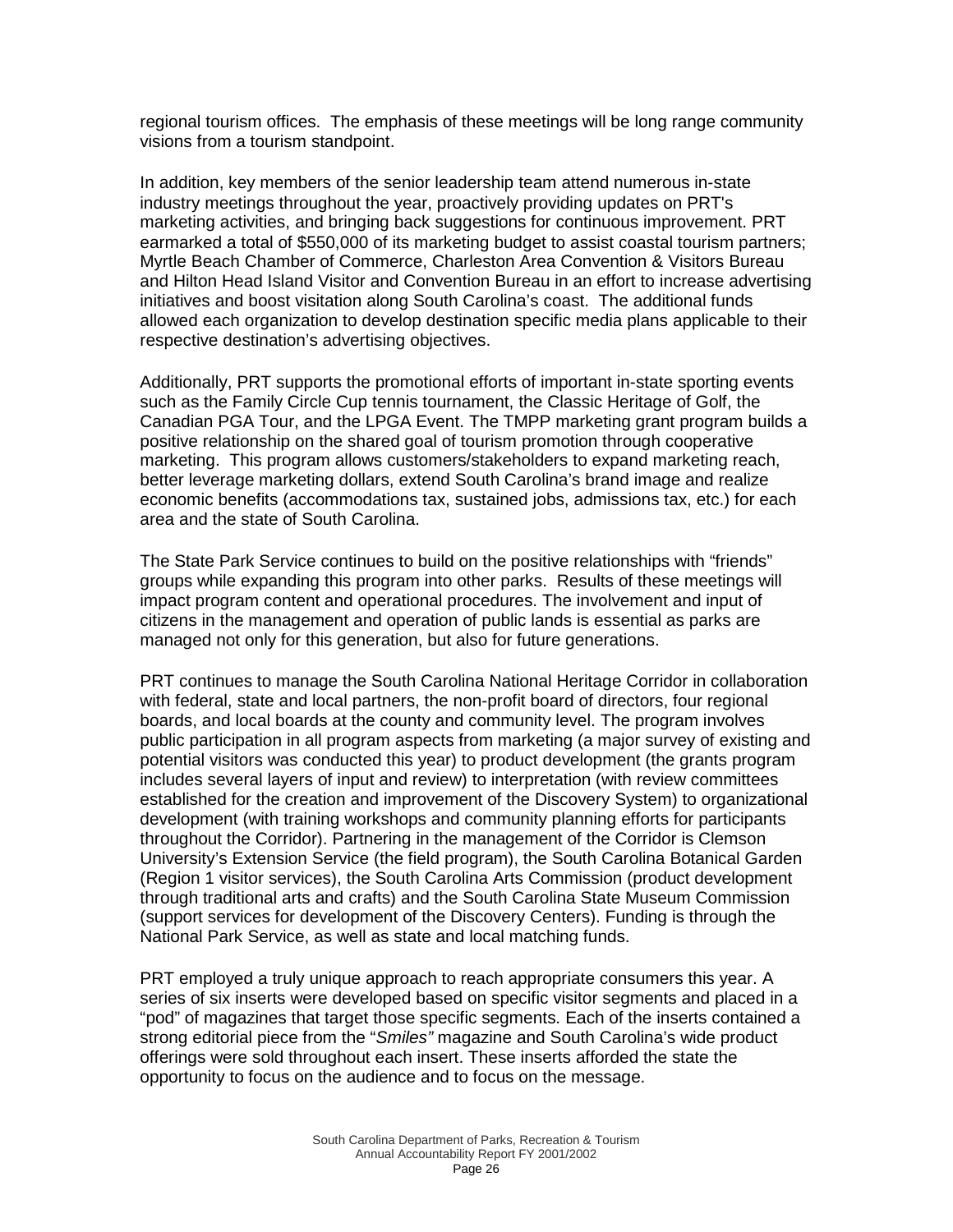The new Magazine Insert Program afforded us the opportunity for extensive message appeal. PRT focused our message in a targeted environment – ensuring it was seen and heard, while maintaining our ability to focus on statewide coverage. Through various call-to-action mechanisms, the agency provided the consumer with multiple means of finding out more information about planning a vacation in South Carolina. PRT included a targeted tool to drive retail business in the state through our new sub-domain, "hotdeals.discoversouthcarolina.com." Industry partners participating in any cooperative program this spring were given the opportunity to promote special packages and offerings in this dedicated environment.

#### **Category 4 – Information and Analysis**

# *4.1. How do you decide which operations, processes and systems to measure?*

Senior leaders review key goals of the many action plans of the agency to determine what measures will monitor the successful completion of the action plan goals. The agency is in the process of developing and engaging staff and middle management in assessing their goals and distilling key "dashboard measures" based upon the Strategic Plan and the attendant department plans of work.

One of the critical measurement processes of the agency is the evaluation of the dollars spent on marketing. The Travel & Tourism Satellite Account (TTSA) also provides a mechanism for more completely measuring all aspects of economic activity attributable to travel and tourism. The TTSA data and system has been made operational and is used as the foundation for public and private sector decisionmaking on key tourism issues. In fact it is consistently among the most downloaded document on our Internet site, indicating that the private sector is already using this tool. Within the management system for the parks, key measures were identified to track progress toward the strategies, objectives, and goals of the Parks system.

#### *4.2. How do you ensure data quality, reliability, completeness and availability for decision making?*

To ensure data quality and reliability, PRT developed and deployed an Enterprise Database in the last fiscal year. This database combined six stand-alone databases in to one central database, reducing duplicate data entry, and allowing for the sharing of information across program areas. The agency also developed policies and procedures over the last fiscal year for the collection, input and quality control of all



# *of Accountability*

# **INFORMATION & ANALYSIS**

Analysis of Information Makes Significant Difference At Park

When Mountain Bridge Wilderness Area Park Manager Joe Anderson conducted an analysis of the number of search and rescue missions that were being conducted in the park area and saw that as many as 30 a year were taking place, he had full faith that the number could be reduced.

To develop a strategy for reducing the number of search and rescue missions, Anderson and his team first analyzed data from incident reports dating from 1989 to 1997. By plotting the location of where hikers were getting off course along the trails, they were able to identify "hot spots." They also used the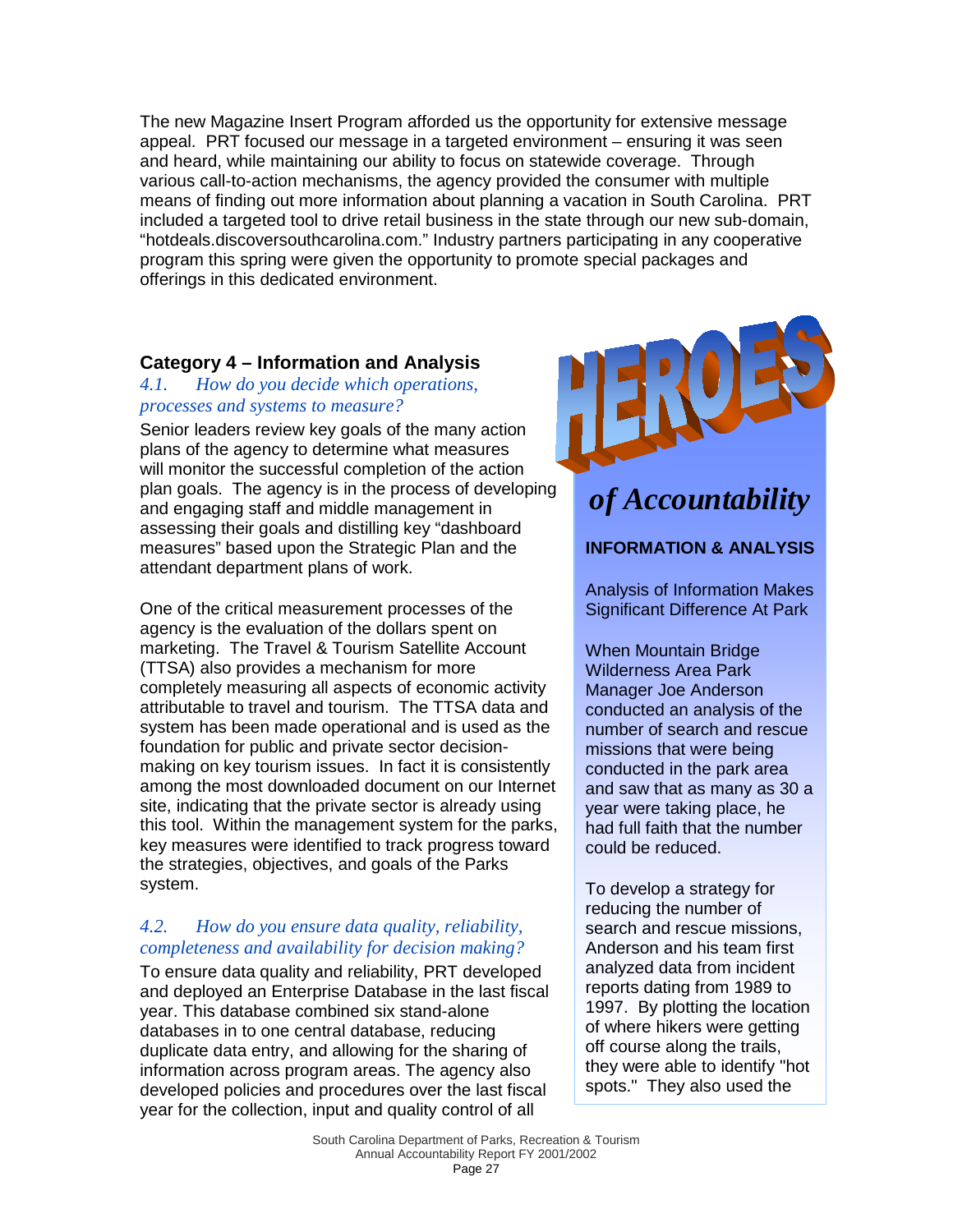data contained in the new Enterprise Database. Training on the use of this database is provided to agency personnel on an ongoing basis.

The review of the Trails Program by the federal cognizant agency has prompted PRT to revise the agency grant process. The revision will enhance the management and accountability of all grants administered by PRT.

Monthly, quarterly, and annual reports available on the agencies web portal site for download offer tourismrelated tax collections, occupancy information, visitor expenditures, visitor profiles, visitation estimates, and the impact of tourism on jobs and the state economy. Likewise, the TTSA has enhanced the quality, reliability, completeness, and availability of data for the tourism industry and tourism economy.

# *4.3. How do you use data/information analysis to provide effective support for decision-making?*

To provide effective support for decision-making, the agency uses various research studies, the TTSA, the budget process, and the Park management system. With recreation services research from the SCORP provide data for needed for decision-making on recreation grant programs. The travel trade area monitors international travel through the federal government's In-Flight Research Survey, inclusion of South Carolina in tour catalog offerings and the generation of business leads as a measurement of the agency's ability to impact specific markets. TTSA provides an ongoing system of data from which to base both service decisions and tourism-related policy decisions. The TTSA data is updated annually on the agency website to provide information to our travel industry partners.

#### *Heroes of Accountability continued*…

data to develop a lost-person profile. "We needed to know how people acted on our trails. The profile was such a big part of our being able to reduce the number of search and rescues."

"The hot spots identified areas where lost persons make their first critical mistake when getting lost," Anderson said. Subsequently, the park installed bulletin boards at the hot spots with maps depicting color-coded trail information. "What we needed were ways to help people help themselves," the park manager said.

Their strategy is working. The number of incidents decreased from 31 in 1997 to 11 in 2002. The park manager's intuitive application of the Malcolm Baldrige principle of conducting a self-assessment and developing an action plan has translated to a higher level of customer service for visitors and a reduction in search and rescue expenses.

The agency uses a variety of market research studies to inform, direct, and improve its marketing strategies including: strategy and perception studies, media usage studies, advertising and conversion studies, and fulfillment studies. Managers have found that the improved operational budget process allows them to make critical decisions about use of resources and how to align resources with the agency's mission and strategic priorities. The accountability process generated awareness of the opportunities to use information and analysis to improve decision-making and efforts are underway to integrate this process into management systems. The agency recognizes that there is significant benefit to be gained by integrating and monitoring trends in the dashboard measures to guide decision-making.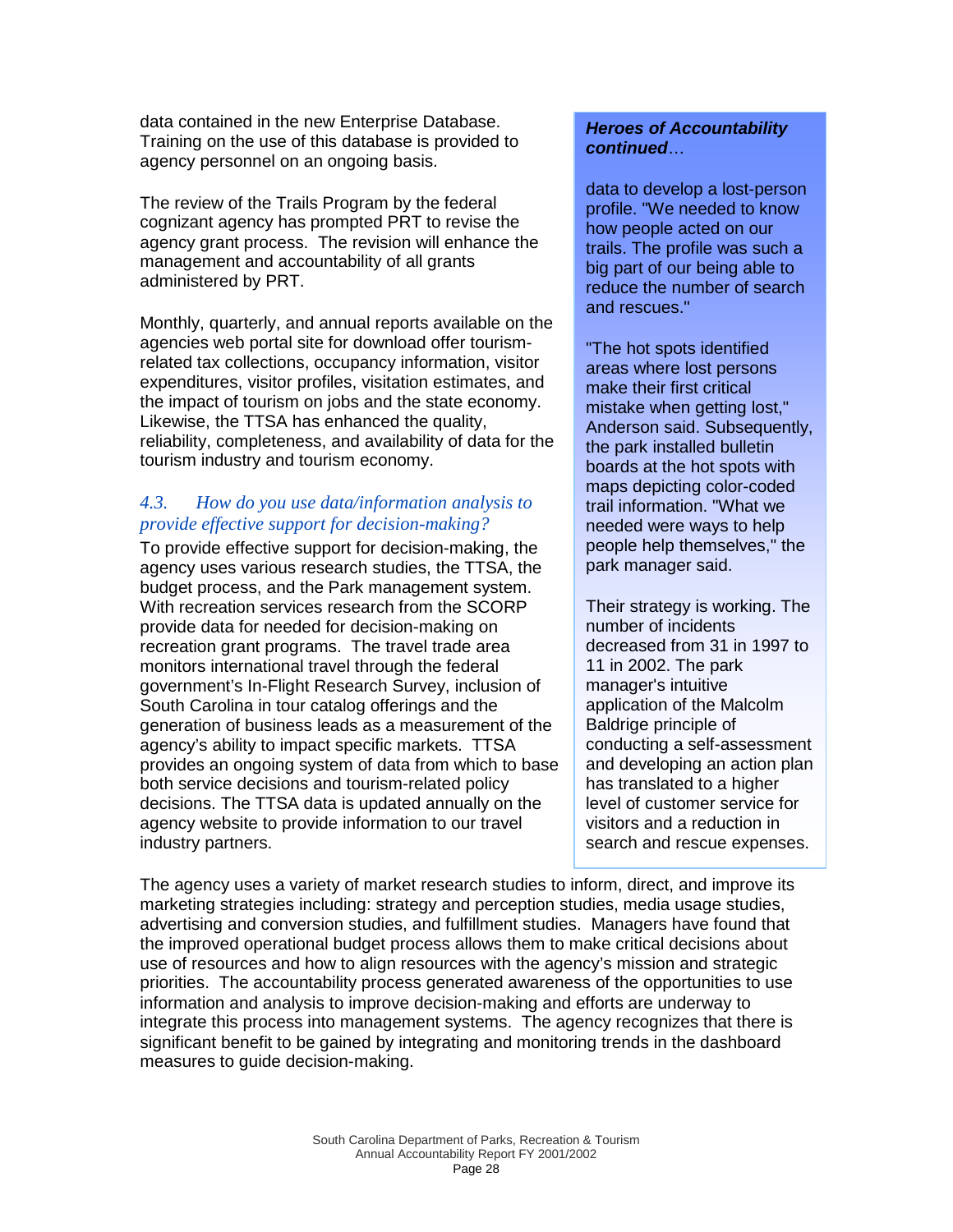The agency recently restructured the research function to improve the collection, analysis and disbursement of data. PRT will create opportunities to improve future decision-making through improved and targeted research.

#### *4.4. How do you select and use comparative data and information?*

The selection is currently limited by the lack of comparative data that correlate to the agency's key services. The Finance Office uses the industry standard established by Bank of America and Comptroller General's Office that recognizes a cost of \$50 per transaction for the office to process a single agency voucher. Through using the procurement card process, PRT has reduced the number of vouchers processed over the last three years, which reduces the number of transactions processes and saves the processing cost of \$50 each time the procurement card is used.

PRT services uniquely combine marketing/promotion, information services, economic development, technical assistance, Park's visitor services, and stewardship. This unique combination makes it difficult to compare the whole of the agency's mission to other state or national agencies. Instead the agency is in the process of identifying portions of these services that can be appropriately compared and/or benchmarked with similar services in other public sector organizations.

To date, PRT has found comparison data from the National Park Service system, other State Park systems, a few federal government performance initiatives, the TTSA system, and the strategic planning process. PRT is working to encourage other states to adopt the TTSA and accept the standards that PRT has set for its use. Staff members are presenting the system and standards to critical partner groups in other states. The goal in the coming fiscal year is to standardize the selection and use of comparative data and information.

# **Category 5 – Human Resources**

#### *5.1. How do you and your managers/supervisors encourage and motivate employees (formally and/or informally) to develop and utilize their full potential?*

Among the formal strategies are career path development tracks in the Welcome Centers and State Parks; annual State Park and Visitor Services conferences; agency wide voluntary staff meetings; and division, office and program level meetings; an Employee Appreciation and Employee of the Year program; and Service Awards. One example of how the process for encouraging and motivating employees is currently aligned with the agency's broad strategies is the management system for Park Services. The management system used in the State Park System is called the "Management Triangle" and provides Park Managers with the necessary parameters and tools to manage their parks. Moreover the triangle allows for creativity, innovation, and the ability for field staff to "make decisions." The triangle utilizes many approaches including the principles of Baldrige. Managers are working in the triangle and focusing on accomplishing the goals of the Park Service. The five Park Service goals are linked to the seven categories of Baldrige. The Annual Park Planning (APP) process has been fully implemented and includes the General Management Plan (GMP) for each state park, which serves to guide staff in the dimensions of Resource Management, Visitor Services, Facility Management, Human Resource Management, and Fiscal Management. The Specific Management Plan (SMP) provides more detail on the dayto-day management of the park. Overall, the APP enables managers to bring not only budget requests but also issues and opportunities to "the table."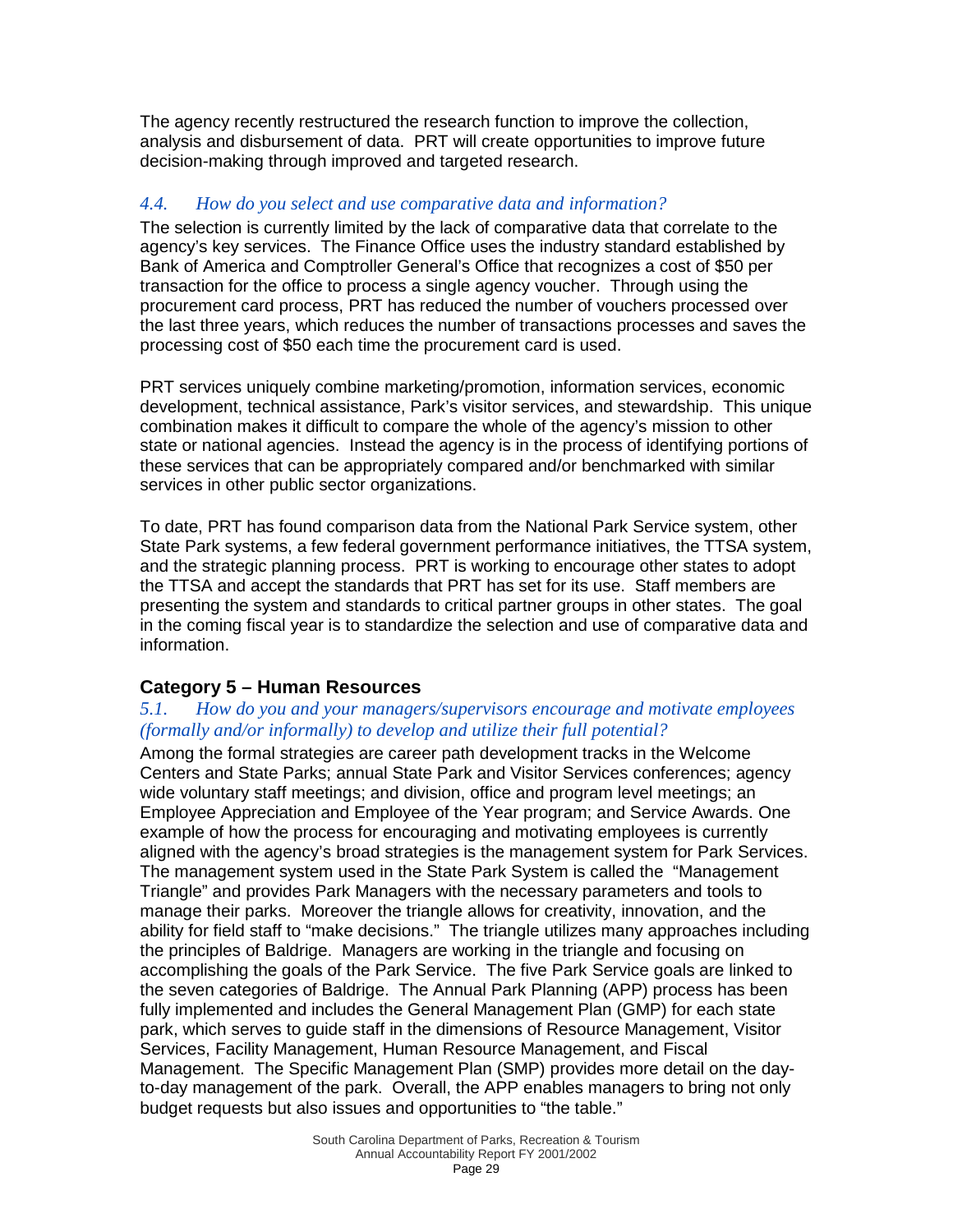Ongoing opportunities for professional development training also provide motivation to employees. The agency offers computer training to all employees; a regular schedule of professional development courses; and professional certifications -- designed, in part, to motivate the workforce. Informal incentives include one-on-one recognition; recognition in group meetings; and recognition on the agency's intranet site.

#### *5.2. How do you identify and address key developmental and training needs, including job skills training, performance excellence training, diversity training, management/leadership development, new employee orientation and safety training?*

One of PRT's Strategic Plan key results is to "Have a trained, motivated, diverse workforce." Training for new employees begins with a recently updated agency overview video, which explains the organizational structure and top lines division programs and operations. New and veteran employees also have the opportunity for ongoing learning about agency programs through a monthly, voluntary staff meeting at which different programs are highlighted.

A training needs survey conducted last fiscal year identified a broad range of needs across the agency. This fiscal year, the results of that survey were prioritized and a training plan was developed and approved by agency leadership. The plan identifies a training curriculum for six various categories of employees. For example, managers and supervisors are required to participate in training to enhance supervisory skills, and professional and technical employees are required to have other identified training. The plan will be launched agency wide during the '03 fiscal year. To help insure its successful implementation, training requirements will be incorporated as an objective into employee planning stages. In the 02/03 fiscal year, the agency will develop and implement a centralized, yet accessible, training record database that will allow for better planning and tracking.

In the area of leadership development, the agency works to develop future leaders by enrolling employees in such programs as Leadership South Carolina; the Associate Public Manager program; the Certified Public Manager program; the Excel program; and the Executive Institute.

Diversity training is offered to all employees and was provided by the Cabinet Agency Training Consortium in FY 01/02. Where continuing education is required for an employee to retain a professional license, PRT pays the tuition for continuing education.

#### *5.3. How does your employees performance management system, including feedback to and from employees, support high performance?*

The employee performance management system is a tool that helps employees see their roles and responsibilities within the agency and work toward achieving agency goals. High performance is supported through the use of this tool. Implementing a universal review date at the start of FY 02/03 will allow employees and supervisors the opportunity to better plan for training opportunities, set goals and measurements for professional development, assist the agency leadership with better annual budget planning, and tie performance objectives to the agency's operational plan.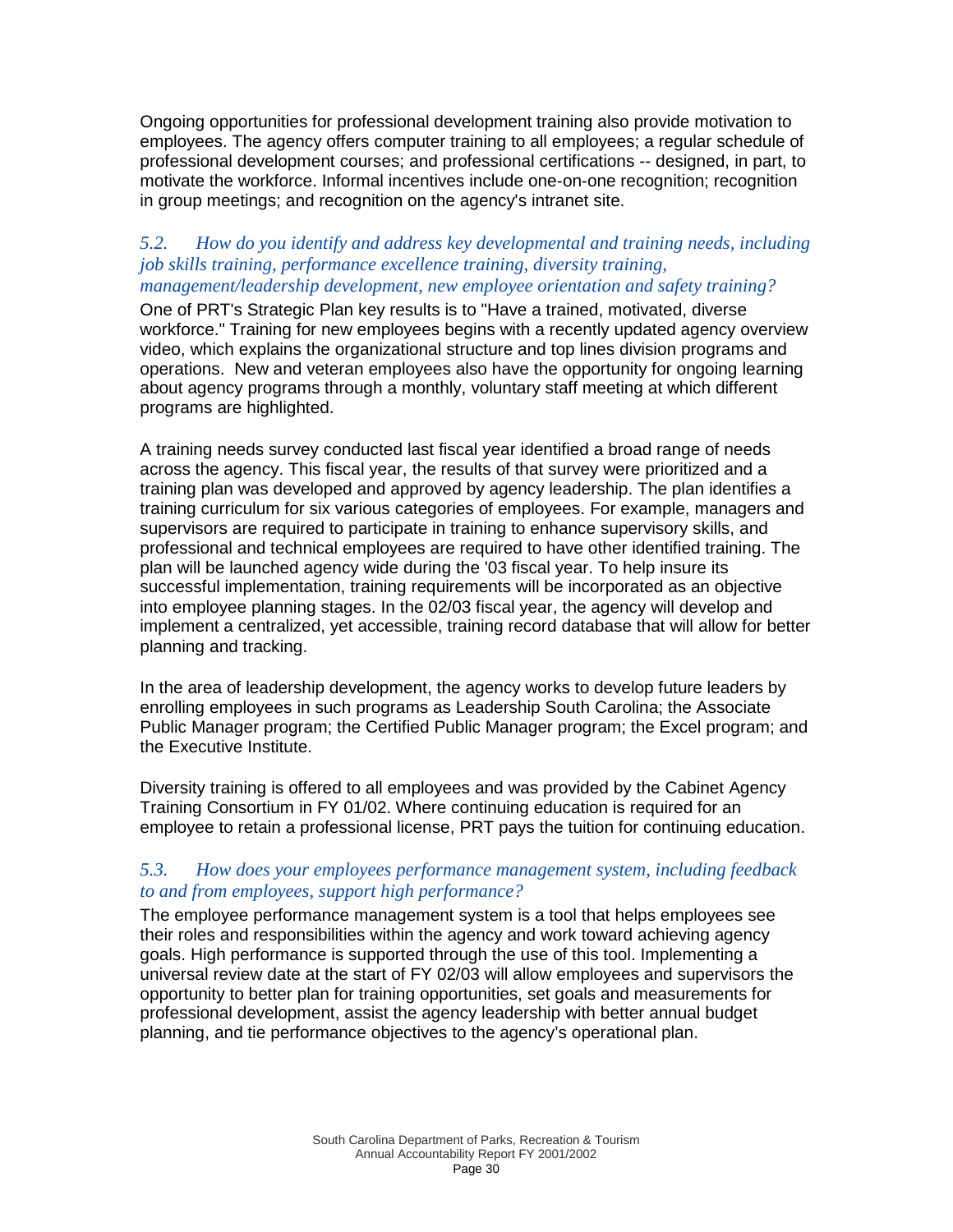# *5.4. What formal and/or informal assessment methods and measures do you use to determine employee well being, satisfaction, and motivation?*

PRT has implemented the Staff Assessment of Management Survey as a means of identifying strengths and opportunities for growth among the agency's management teams. To date, two divisions and the Directorate have participated in the SAMS process, and each individual and team have identified strategies for continued professional growth. The SAMS process will be implemented in the other two divisions during the 02/03 fiscal year. Meanwhile, the State Park Service conducts an informal staff survey to gauge employee well being and satisfaction, and a Human Resource Advisory Team comprised of employees across the agency helps "take the pulse" of staff, serving as an source for feedback on employee well being, satisfaction and motivation. An opportunity for PRT will be to develop and implement an agency wide Employee Satisfaction Survey program. This need will be addressed in the upcoming fiscal year; a CPM candidate will develop and implement the program as a class project.

# *5.5. How do you maintain a safe and healthy work environment?*

Our agency manages programs of safety and compliance for the workplace for employees as well for the more than 8 million visitors to State Parks. At every field location as well as the central office, a safety officer is responsible for maintaining a safe workplace. Material Safety Data Sheets are kept up to date and is readily available. Safety programs include but are not limited to CPR, defensive driving, hazard communication, Personal Protective Equipment (PPE), Preventive Disease Transmission, Standard First Aid, Confined Space, and Safe scaffolding construction. Selected employees that may encounter blood-borne pathogens have received hepatitis vaccinations to reduce exposure and prevent infection. Safety is communicated on a routine basis through safety meetings and at major work sites through weekly meetings.

#### *5.6. What is the extent of your involvement in the community?*

The agency is actively involved with the community. It offers employees opportunities for planned giving to support the United Way and other charitable organizations; staff members at all levels support such community organizations as Family Shelter, Boy Scouts of America, Girl Scouts of America, Habitat for Humanity, Richland County Public Library, Families Helping Families, and other community entities by serving on boards and as volunteers. In field locations, Park and Visitor Services staff is active in local chambers of commerce. Staff from throughout PRT is involved in a range of professional organizations relevant to their agency responsibilities.

# **Category 6 – Process Management**

# *6.1. What are your key design and delivery processes for products/services, and how do you incorporate new technology, changing customer and mission-related requirements, into these design and delivery processes and systems?*

As part of crisis management, PRT provides support to the tourism industry through efforts such as the 2001 Governor's Summit on Tourism and Travel. This meeting offered key members of the tourism industry the opportunity to gather and discuss September 11 impacts and concerns, as well as help create a resilience committee to address and pursue those issues.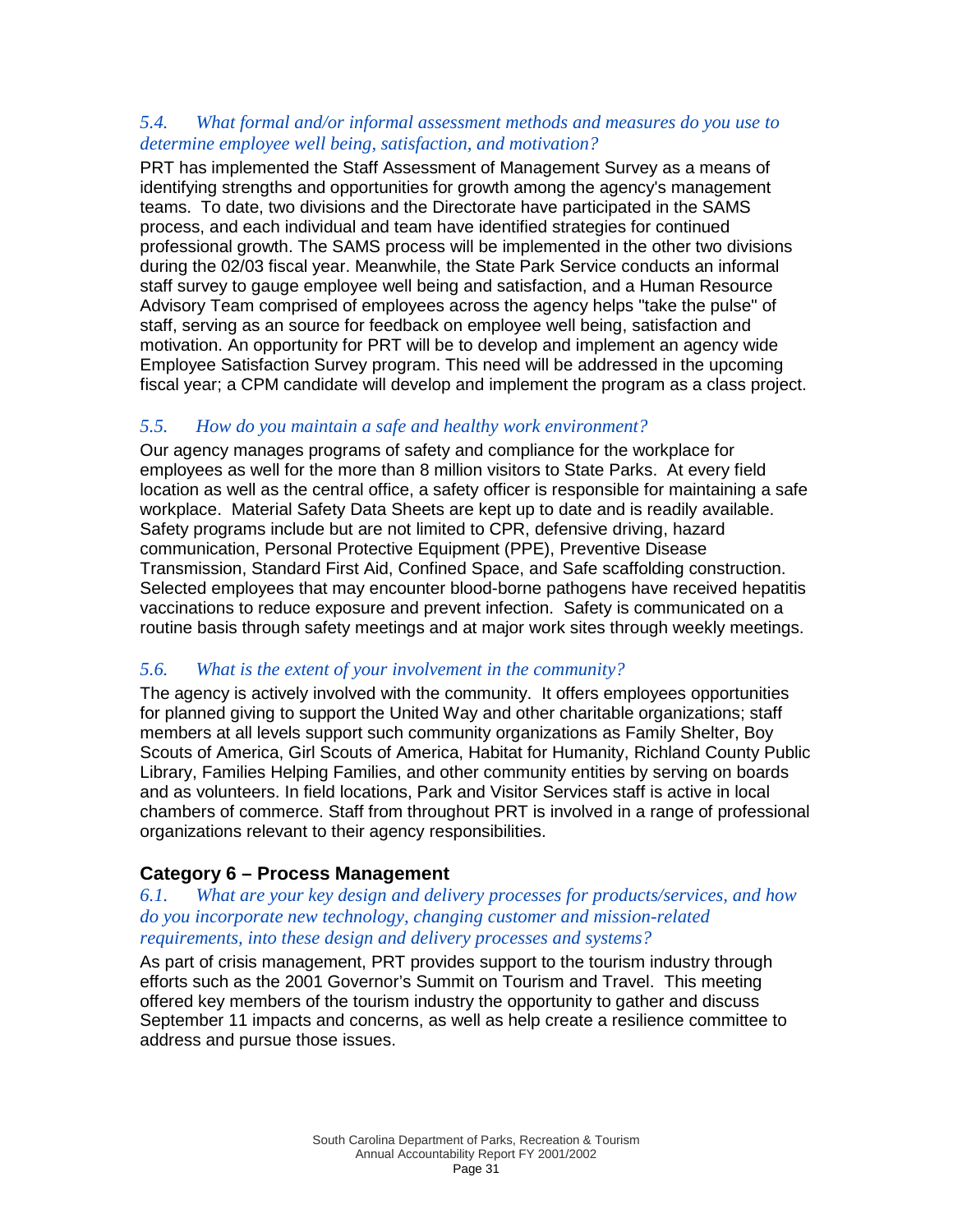Various office/program operational plans are in place:

| Diversity Plan                          | Comprehensive Interpretive Plan                              |
|-----------------------------------------|--------------------------------------------------------------|
| Marketing Plan                          | Parks Vision for the 21 <sup>st</sup> Century                |
| <b>Technology Services Plan</b>         | National Heritage Corridor Program of<br>Work                |
| <b>Nature Based Tourism Plan</b>        |                                                              |
| <b>Orientation &amp; Training Plans</b> | Finance/Budget & Fiscal Management<br>Plan                   |
| <b>Emergency Preparedness Plan</b>      | Recreation, Planning & Engineering<br><b>Operations Plan</b> |

The Tourism Sales Office initiated work on an office mission statement and operational plan in FY 01-02, and an operational plan for the Visitor Services program. Visitor Services is responsible for operating the state's nine Welcome Centers and four planned Heritage Corridor Discovery Centers. Both plans will be completed by the third quarter of the 02-03 Fiscal Year.

The business development program is responsible for attracting and facilitating tourism destination projects to promote economic growth and prosperity in South Carolina and to create a positive business climate for tourism development. Based on the unique needs of a company, services provided by PRT include the analysis of project criteria, site location assistance, customized project-related research, demographic and visitor information, tax information and business tax incentives.

PRT encourages the gathering, education and positive collaboration of ideas amongst the South Carolina tourism industry. This opportunity is made available through the S.C. Governor's Conference on Tourism and Travel. On a consistent yearly basis, industry leaders can assemble to network, discuss common issues, and learn new key processes, which in turn may facilitate a stronger and more productive tourism industry for the state of South Carolina.

The agency launched an Enterprise Database in January of 2002 that combined a number of stand-alone applications related to Welcome Centers, grants, tourism industry businesses and products, inquiries generated by advertising, the inquiry fulfillment process, and State Park programs. This allows common information to be shared across programs, eliminates duplicate data entry and provides for more in-depth research and tracking of these programs.

#### *6.2. How does your day-to-day operation of key production/delivery processes ensure meeting key performance requirements?*

To help insure excellent customer service, all eligible South Carolina Welcome Center staff is required to be certified through a national travel counselor certification program. Staff is required to participate in extensive training programs and pass a productknowledge test to attain certification. All Welcome Center supervisors and eligible staff were re-certified during the 01-02 fiscal year.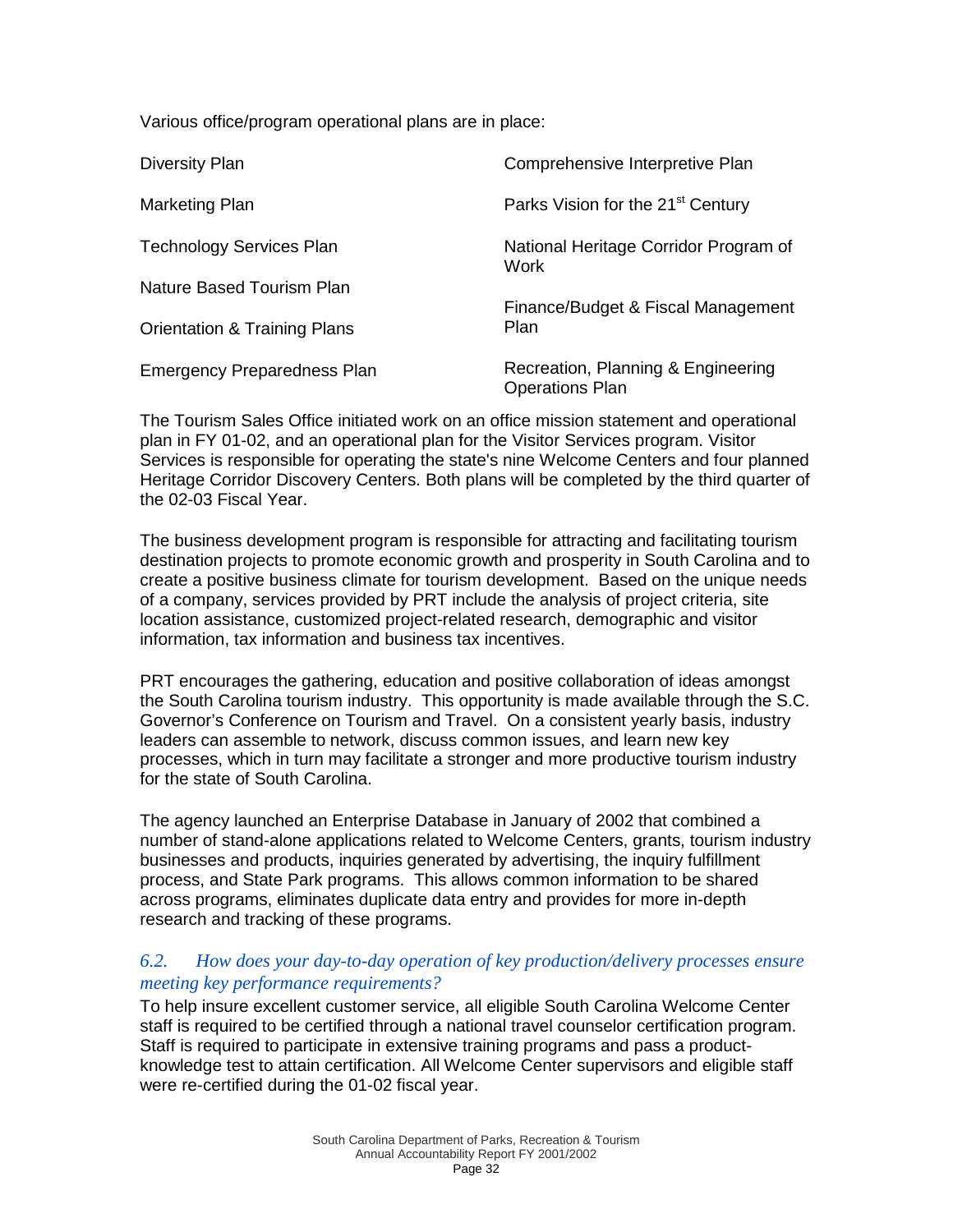PRT encourages improvement within its system by pilot testing programs, which may enhance its service to its customers. A specific example can be found in the pilot testing of the new PRT web portal. The purpose of this new web portal was to increase assistance to our consumers, by showing our available products and how they may access pertinent updated information in planning their visit to South Carolina. The Park Service program also piloted a parks reservation system in two state parks to determine how the system would best be designed to meet customer needs and gather customer data.

#### *6.3. What are your key support processes, and how do you improve and update these processes to achieve better performance?*

PRT provides comprehensive statistical research for the tourism industry in South Carolina. In addition to reporting monthly and seasonal tourism indicators at the county, state and national levels, PRT completed eight major research projects in FY2001/02:

| Marketing Workshop Post-September<br>11th Leisure Travel Study   | 2001 Visitation to South Carolina                                   |
|------------------------------------------------------------------|---------------------------------------------------------------------|
| South Carolina Travel & Tourism<br>Satellite Account Summary and | Economic Impact of Golf in South<br>Carolina, 2001                  |
| Highlights, 2001 Update                                          | <b>Expenditures of Annual</b><br><b>Accommodations Tax Revenues</b> |
| Economic Impact of Tourism by County,                            |                                                                     |
| 2001                                                             | Special Reports on Select Tourism<br><b>Niches</b>                  |

The Office of Budget and Fiscal Management successfully completed the implementation of GASB 34. PRT was able to use consulting through the Comptroller General's Office to aid in the implementation. The implementation of GASB 34 has changed and improved fixed asset management. This was accomplished with a new fixed asset system that allows for buildings, land, equipment, inventory and vehicles to be recorded and maintained and depreciated. The new system allows for electronic tracking of PRT's fixed assets and on-line record keeping versus manual tracking. We were able to design and write this system in-house using the Office of Technology Services.

PRT Technology Services supports the agency technology infrastructure with serverbased solutions. Key server components were upgraded and consolidated, reducing the number of servers needed to support critical connectivity functions, increasing infrastructure security and expanding the efficiency of resources available to the agency. In addition, Technology Services conducted an employee survey to help inform management how various Technology Services' teams met office goals and adjust the service processes accordingly. Technology Services used these survey results augmented with requests expressed from the management teams of all offices within PRT in preparing the IT Planning document for PRT's three-year plan.

PRT's marketing plan is a key blueprint the agency works from to effectively brand South Carolina as a preferred leisure travel destination. The marketing plan can influence domestic and international consumer travel decisions and promote the state's varying tourism attributes. Summarily, this can lead to growth in South Carolina's market share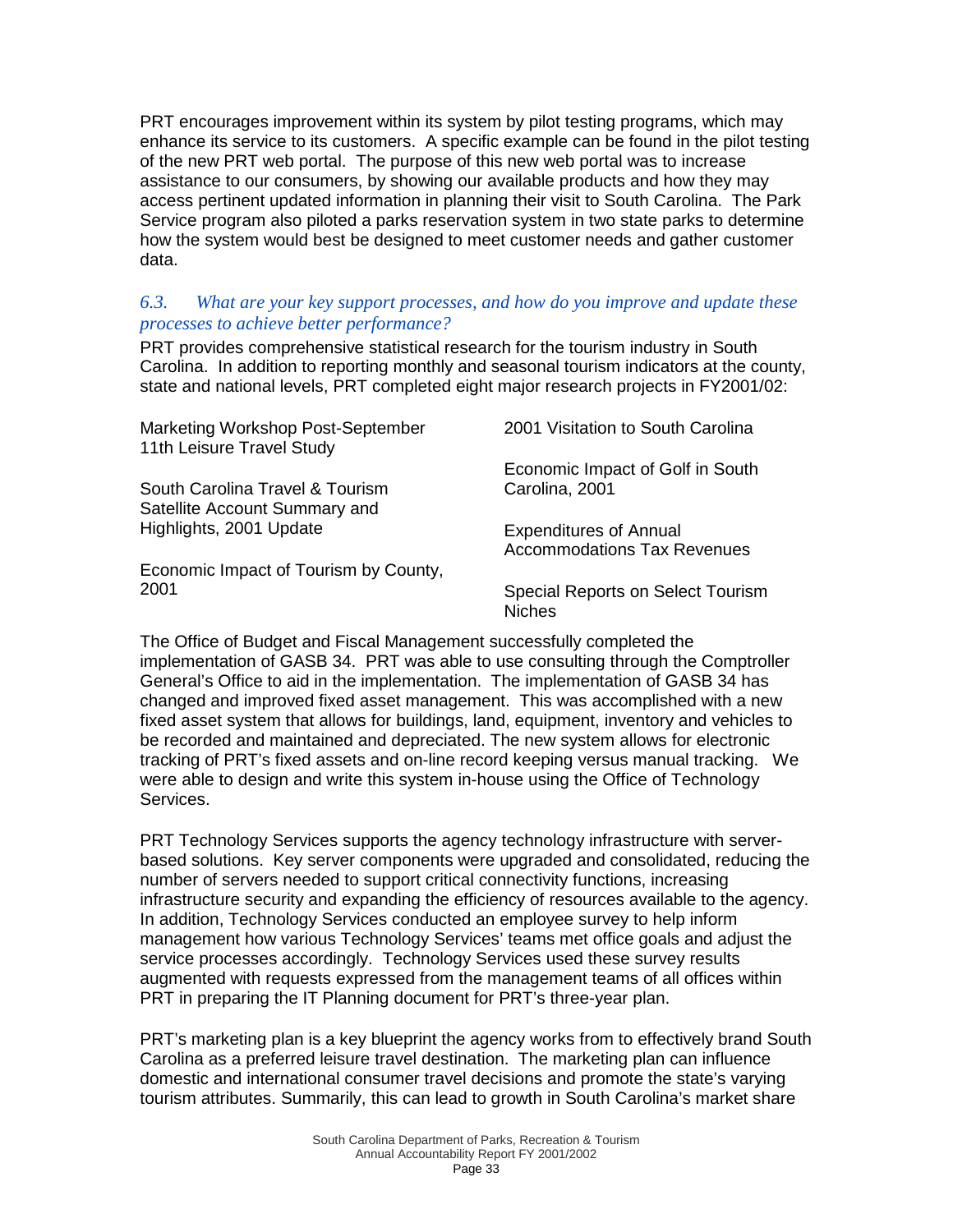while increasing monies going into state funds, which in turn can ultimately improve the quality of life for all of the state's citizens. PRT uses research, surveys and other marketing tools to determine what mediums (such as newspapers, magazines, radio, television, billboard) to employ and where to place our advertising dollars to maximize return on our investment.

PRT maintains a close relationship and a free exchange of information with its research vendors. The vendor that performs conversion and ad awareness studies has the freedom to contact PRT's advertising agency, marketing office staff or research staff at anytime to get information or materials necessary to the completion of these projects. The marketing research coordinator at PRT makes sure the vendor knows what our specific marketing objectives and goals are. This person ensures that the vendor is aware of deliverable dates and how we expect the data to be reported. This person informs the vendor of what specific information PRT needs to know in these reports and changes in informational needs that may occur from year to year. This person serves as a funnel to the vendor for suggestions by members of the marketing office, the research staff, the advertising agency, and others on ways that these reports may be improved.

#### *6.4. How do you manage and support your key supplier/contractor/partner interactions and processes to improve performance?*

As a result of a business needs analysis to determine how key Information Technologies could be leveraged to accomplish the overall business objective of increasing tourism in the State of South Carolina, the new PRT Portal web application was developed. PRT currently captures data on over 4,000 tourism products (events & festivals, golf courses, accommodations, plantations, gardens, etc.) The new PRT Portal web application utilizes cutting edge technology to create a dynamic, web-based presentation of state tourism and agency information. To this end it was designed to be easy to use, intuitive to navigate, and consistent in its message to the user.

The new portal is database driven and dynamic in nature. This allows for seamless data integration between the portals SQL database and the existing Oracle product database. As product data is updated these updates are reflected real time on the portal site giving the consumer up-to-data information.

The new PRT Portal web application has combined previous multiple websites into one location. Users now have access to all functionality and information from one location. All information from state parks, attractions, accommodations, and the agency is now in one location no more than three clicks away.

The strategic objective of the TMPP program is to strengthen and expand South Carolina's tourism industry by partnering with local industry leaders. Providing matching grants to non-profit, tourism-related organizations for their marketing efforts carries this out. Grants are payable only as a reimbursement for approved marketing activities. The purpose of these activities, when combined with the international, national and regional marketing efforts of PRT is to leverage dollars, extend South Carolina's brand image and encourage cooperative marketing.

Park & Recreation Development Fund (PARD) is a state-funded reimbursement grant program. It is a non-competitive program available to eligible governmental entities within each county area for development of new indoor or outdoor public recreation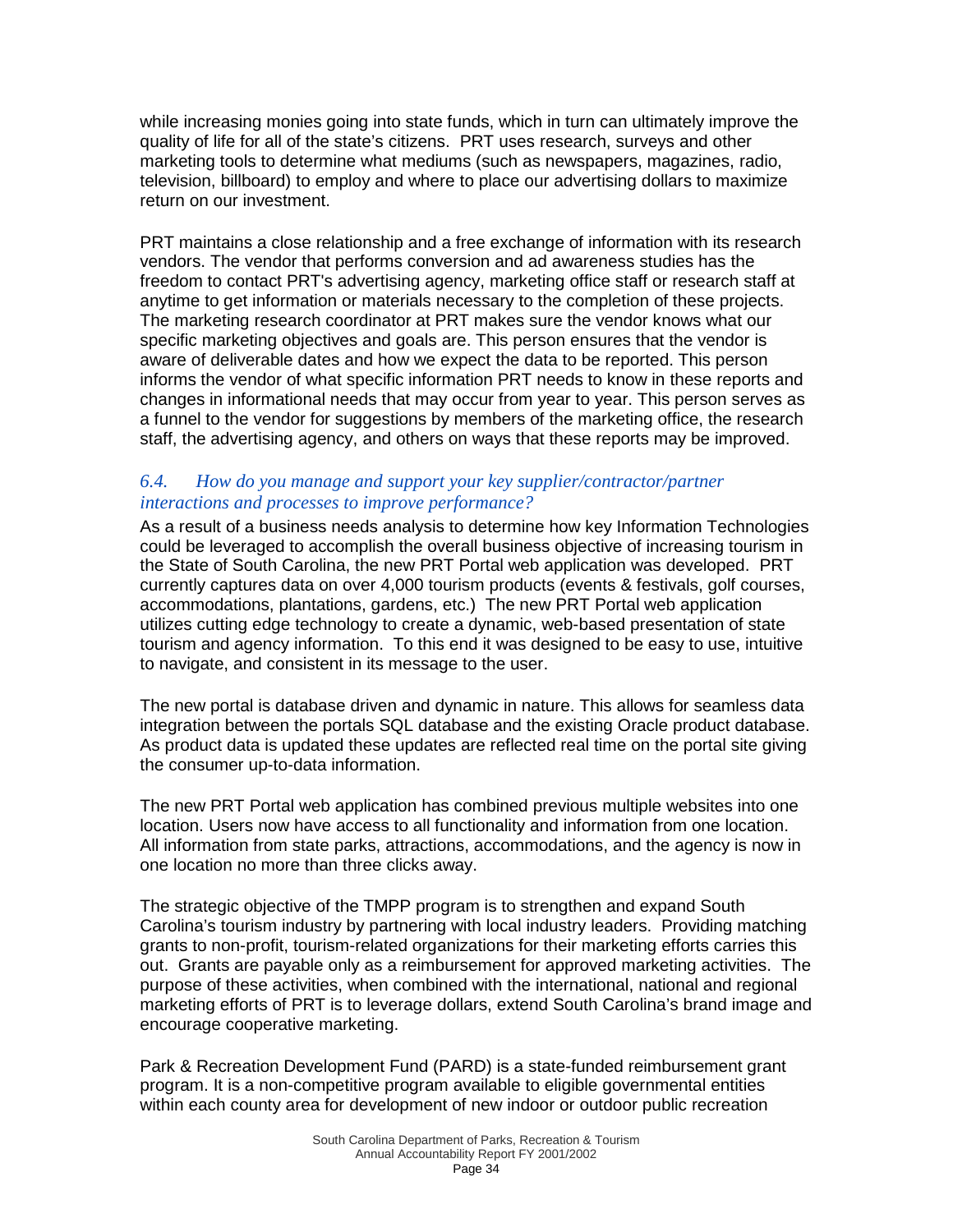facilities or enhancements/renovations to existing facilities. Each project must have the endorsement of a majority of the legislative delegation members of that county.

Recreation Land Trust Fund (RELT) is a state-funded reimbursement grant program. The funds can only be used for the acquisition of land for the purpose of public recreation. All applicants are graded utilizing established criteria reviewed by a grading team.

Land & Water Conservation Fund (LWCF) is a Federal grant program under the direction of the National Park Service, US Department of Interior. These funds can be used for either land acquisition or facility development for the purpose of public outdoor recreation. All applications are graded utilizing established criteria reviewed by a grading team.

Recreational Trails Grant Program (RTP) is a state-administered, Federal-aid grant reimbursement program under the direction of the Federal Highway Administration. Qualified non-profit organizations, municipal, county, State or Federal government agencies are eligible. All applications are graded utilizing established criteria reviewed by a grading team.

Heritage Corridor Development Grants provide federal grants for planning, product development, and marketing. Local boards plus a technical review team of other funders in the state review grants, and the Heritage Corridor Board of Directors has final approval. Processes are improved with feedback from grant recipients and applicants, as well as those involved with the various stages of review. Specifically, the Heritage Corridor board codifies policy changes for the grants program at its regular meetings.

The Fran Hanson Discovery Center is located in the South Carolina Botanical Garden at Clemson University. Exhibits represent the themes of Oconee, Pickens, and Anderson counties as well as the balance of the Corridor. Staff at the center respond to customer needs and desires, and provide feedback to the overall program coordination and improvements to the facility and interpretation with the assistance of a local committee.

The Sports Development Program works with local sports councils and event right holders in an effort to recruit and facilitate major sports events to stimulate positive economic growth. Sports Development website allows right holders, planners and sports councils to search for available venues for hosting tournaments and events taking place in South Carolina.

Through partnership with the Catawba Valley Land Trust, the SC Dept. of Natural Resources, and the SC Forestry Commission, 1,049 acres of land has been added to Landsford Canal State Park. This Forest Legacy Project protects an additional 4,700 feet of river shoreline, 5 miles of small streams, 200 acres of bottomland forest and wetlands, 150 acres of bluffs and slopes, 700 acres of uplands, and cultural resources associated with 10,000 years of human history.

The Education Center at Huntington Beach State Park is a 3047 square foot (heated) facility elevated on pilings. The building includes a classroom area, an exhibit area, a wet lab, covered porch and public restrooms. Construction of this building was started in October 2000 and the grand opening was held April 12, 2002. The total cost for this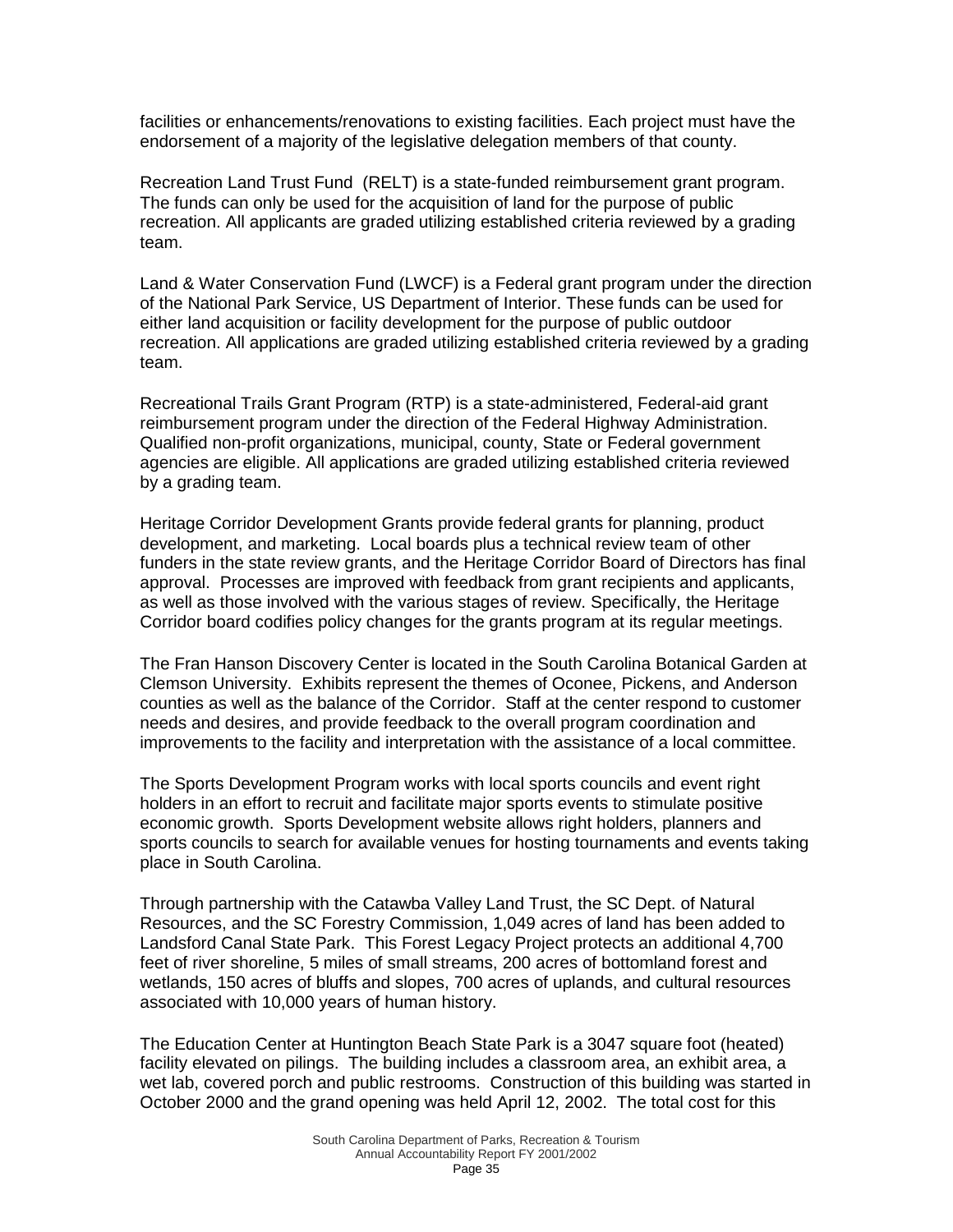facility was \$748,500. Exhibits include facts about the Huntington family and Atalaya, Ocean and Beach Habitat, Shell Collection, Salt and Marsh Habitat, Bird Life, Forest and Freshwater Marsh Habitat, Rocky Shore Habitat and the Sea Turtle display. During Fiscal Year 2002, exhibits were fabricated and installed, landscaping and parking improvements completed, and improvements were made to the wet lab area. (See Category "Heroes".)

The Lake Greenwood Interpretive Center will serve as a multi-use center for the park. Presently under construction, this new building consists of: exhibit area which will interpret the history of the Civilian Conservation Corp (CCC) and its contributions to resource conservation and an exhibit honoring Sen. John Drummond, conference area, classroom for conservation/resource education, public restrooms, reception area, and two offices. The new center is being constructed in the original 1930's CCC location and design. The building is 5923 square feet and will cost \$1.2 million. Exhibits will cost an additional \$460,000. Private funding will cover almost 50% of the cost.

The director of PRT is one of ten members serving on the South Carolina Coordinating Council for Economic Development and on it's Executive Committee. He is an alternate on Council's Enterprise Committee. The Coordinating Council administers grants including the Highway Set-Aside Fund, Tourism Infrastructure Admissions Tax funds, and Enterprise Program for qualified new and expanding economic development projects in South Carolina.

PRT has partnered with the SC Department of Natural Resources (DNR) in many activities this year. This includes co-development of the Edisto Beach State Park Environmental Education Center and continued long range planning efforts to protect resources in the Catawba River Basin, culminating in tripling the size of Landsford Canal State Park. PRT has cooperated in research and management teams and trail efforts on the DNR's Jocassee Gorges Property and served on the Heritage Trust Advisory Committee. DNR has assisted PRT by serving on the State Trails Advisory Board and assisting with wildlife management activities at a number of state parks.

The *Economic Impact of Golf in South Carolina* study was a collaborative effort between the PRT's research section and the South Carolina Golf Course Owners Association. The endorsement by this organization and their participation in distributing and collecting the survey questionnaire from golf courses around the state ensured reliable results. The report published in March/April 2002 was the third in a series of studies that began in 1993.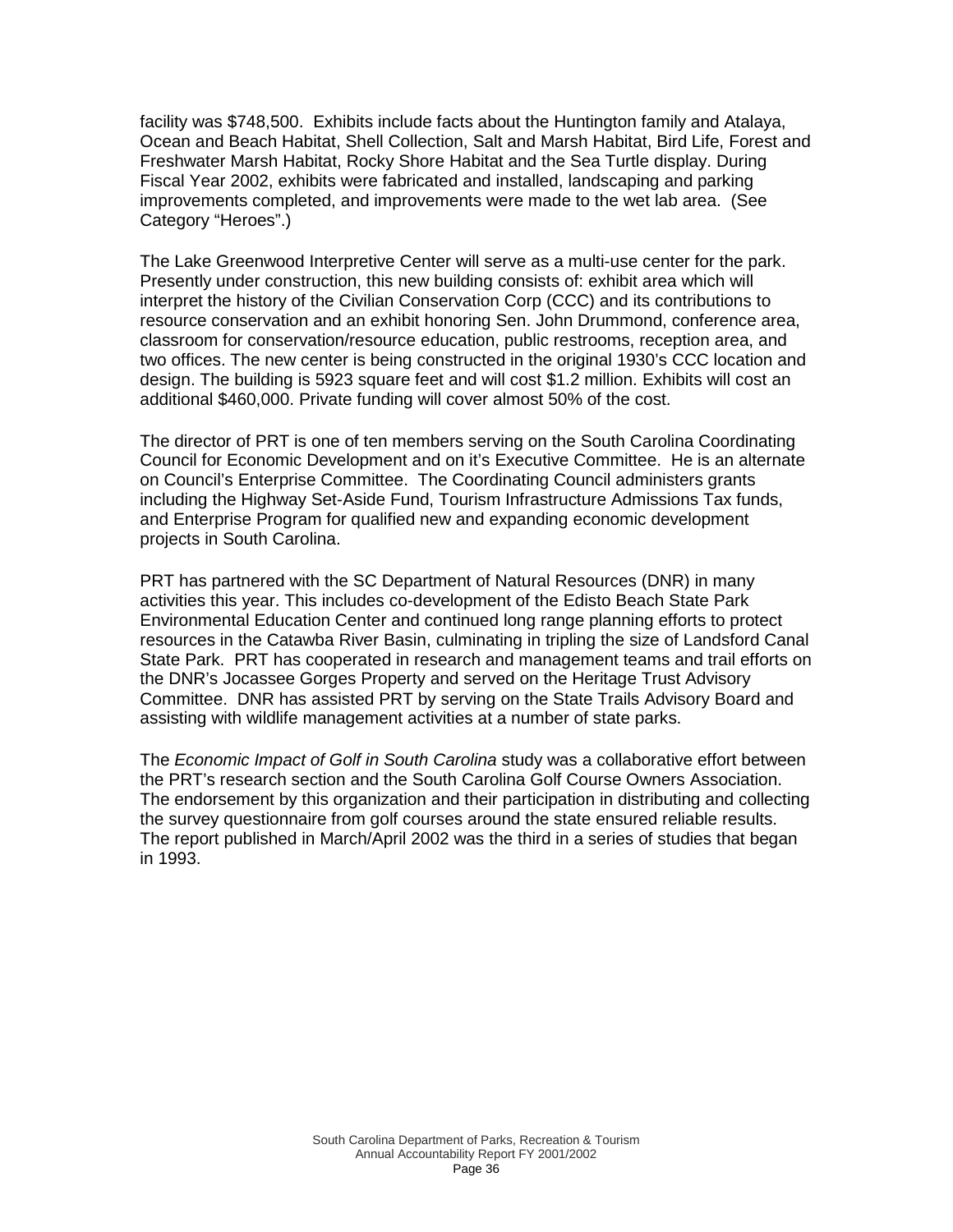# **Category 7 – Results**

#### *7.1 What are your performance levels and trends for the key measures of customer satisfaction?*

#### *Parks Service Customer Satisfaction*

A statewide survey conducted by the USC Institute for Public Service and Policy Research last spring showed that 94.5 percent of South Carolinians who visited a state park in the past 12 months (April 2001 to April 2002) were somewhat to very satisfied with their visit. Respondents were asked to mention the state park(s) they visited, and forty-five out of forty-six state parks were mentioned.

The survey also showed growth in the number of South Carolinians with a highly favorable impression of the way the Park Service is fulfilling its roles. About 80 percent believe the agency is doing a fair to excellent job in outdoor recreation, conservation, education, historic preservation and open space protection. Ratings of excellent service rose in 2002. In 2001, 11.9 percent rated the Park Service as excellent, and in 2002, 15.6 percent gave excellent ratings.

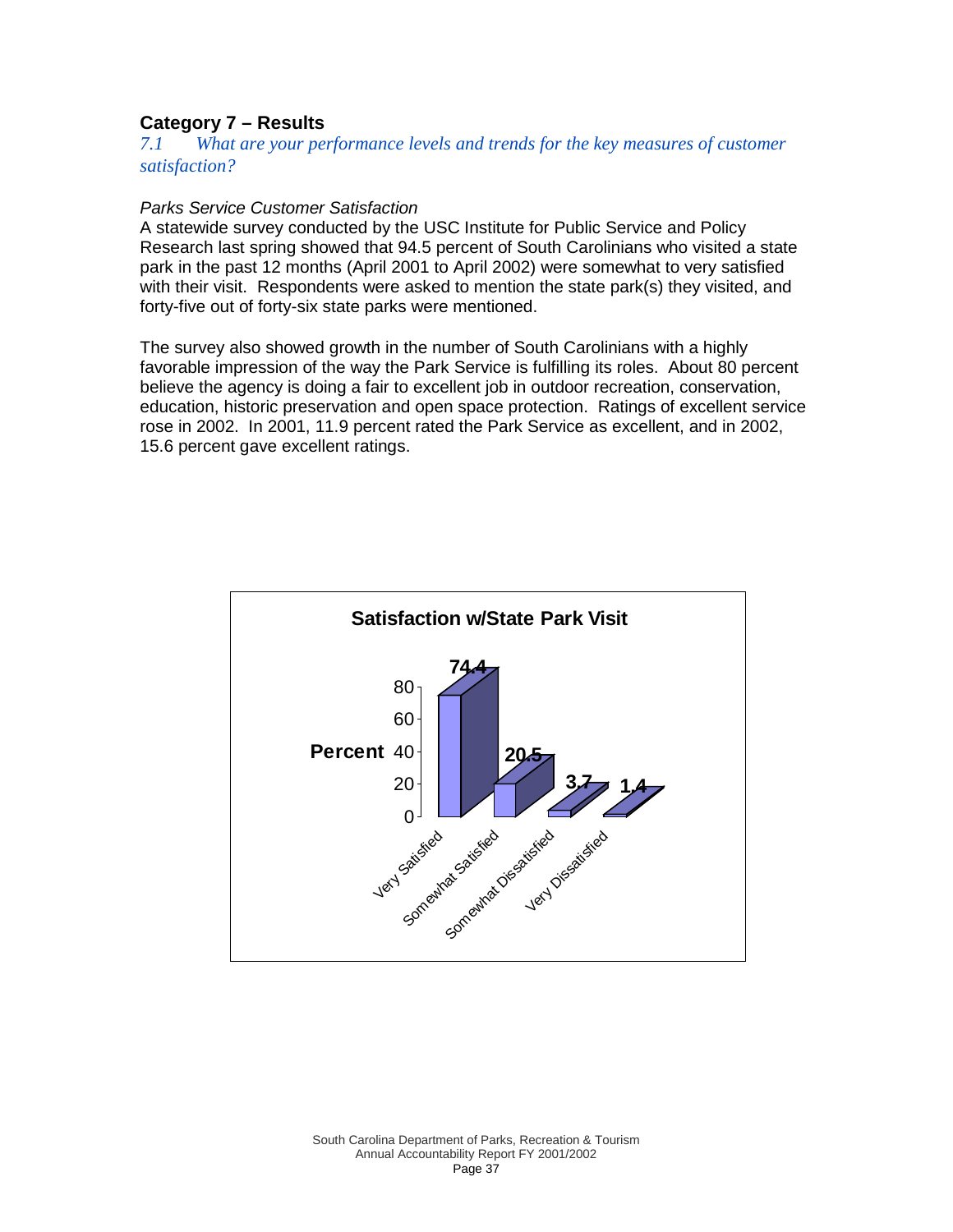

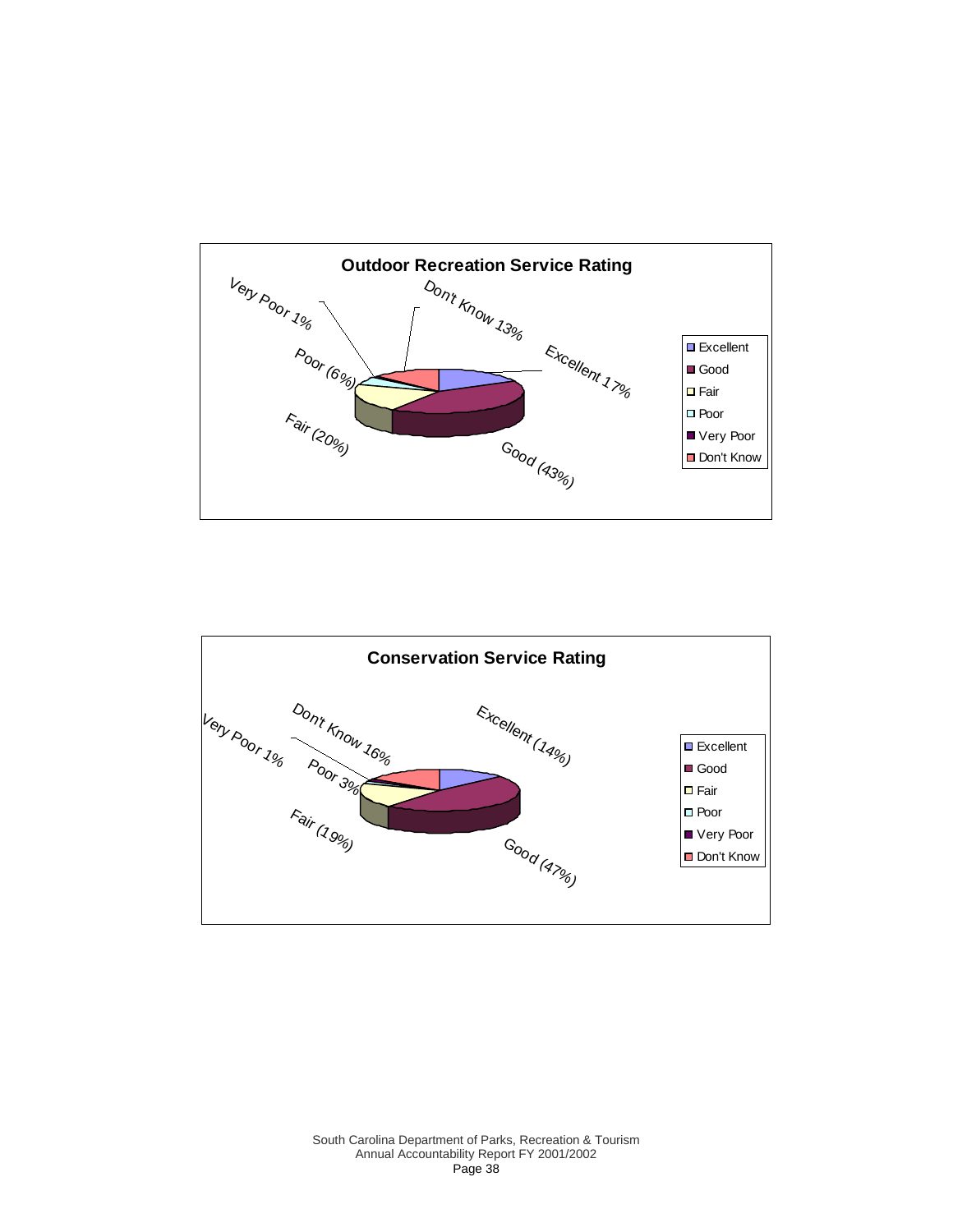



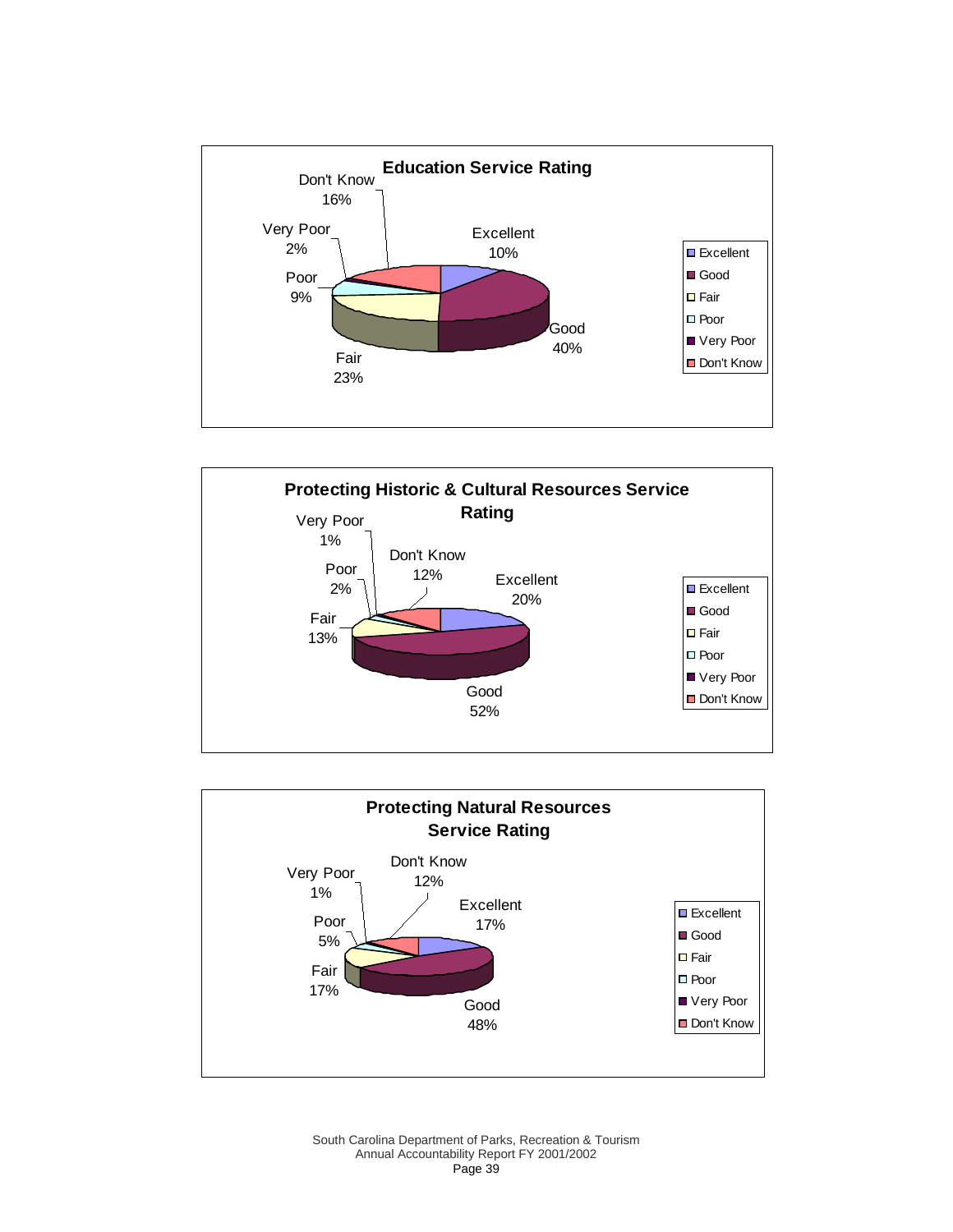#### *Discover Carolina Customer Satisfaction*

PRT partnered with Clemson University to create a systematic evaluation of the Discover Carolina school field experience program. The approach to the evaluation was to measure the perceptions of teachers and chaperones as to whether desired outcomes were being accomplished through the program. Data were not collected from students due to burdensome regulations governing conducting research "on" children. Evaluations were conducted of Discover Carolina field trips held during spring of 2002 at Myrtle Beach State Park, Hunting Island State Park, and Jones Gap State Park.

Four questions provide a measure of overall satisfaction for the program. Two of the questions are behavioral and two attitudinal. The measurement scale was a seven point bipolar scale with a range from –3 to 3 with "0" as the midpoint. Results are presented in the table below. All teachers answered these questions. Global satisfaction measures were extremely positive. One of the four items had a perfect score of 3.0.

| Global satisfaction as reported by teachers with the Discover Carolina   Mean Score |      |
|-------------------------------------------------------------------------------------|------|
| Field Trip program                                                                  |      |
| I would recommend this program to other teachers like myself                        | 2.95 |
| If possible, I will return with my class again                                      | 3.0  |
| The Discover Carolina program was a good use of class time                          | 2.95 |
| The Discover Carolina program exceeded my expectations                              | 2.86 |

The mean score is the average of all answers on a bipolar disagree-agree scale with a range of –3 to 3 with "0" being a neutral point. Any value between 0 and 3 is a positive rating. A value below 0 is a negative evaluation. A value of 3 is a perfect rating.

"Keep up the good work!" is a simple and all encompassing summary of the evaluations of the Discover Carolina programs by teachers and chaperones. Both groups were extremely pleased with their experiences and specifically commented on having the opportunity to work with and have their students learn from such knowledgeable Parks resource people. The on-site program was safe, effective, enjoyable, met their needs and enhanced the students' understanding of South Carolina State Parks and natural resources.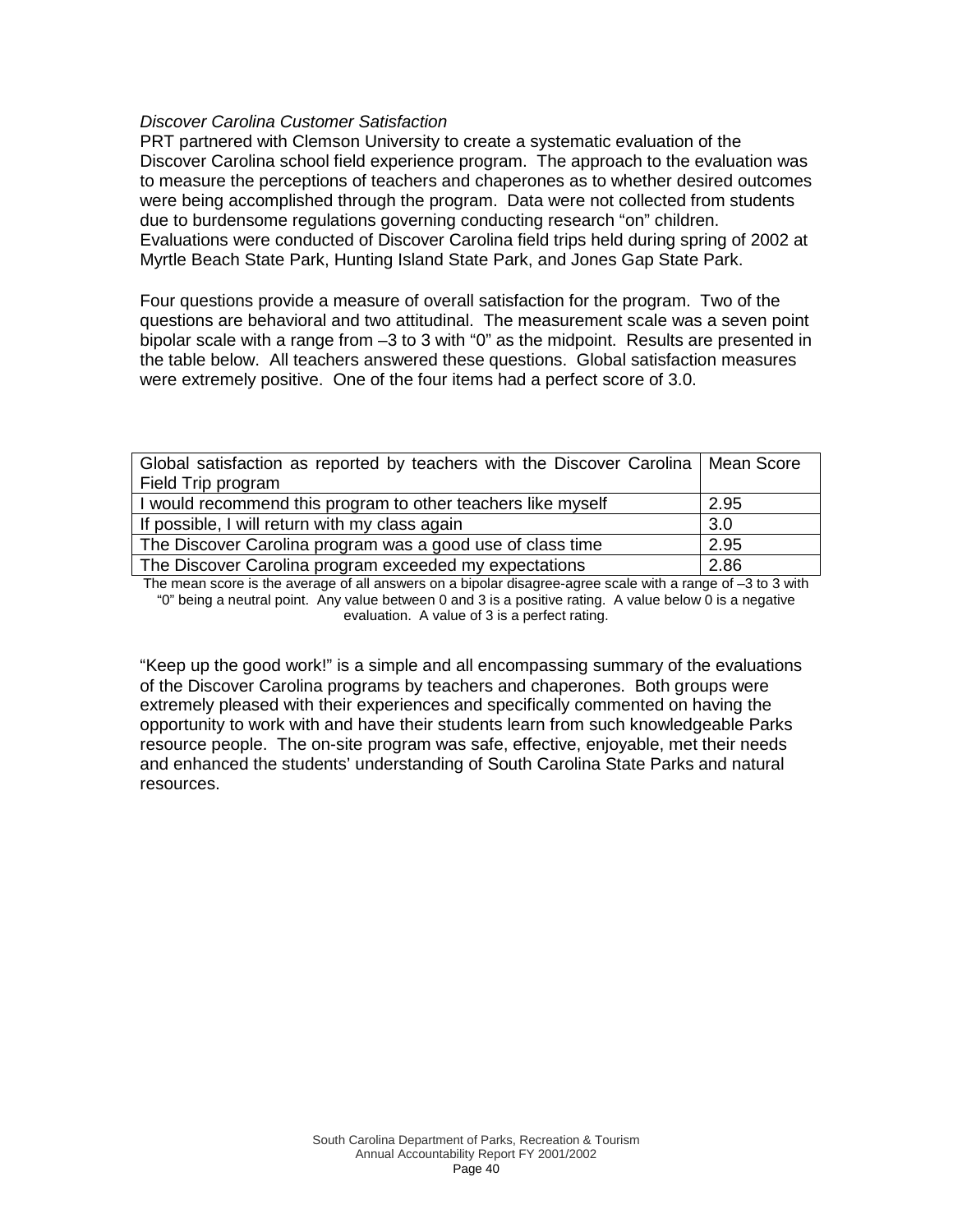#### *Parks Service Lodging Customer Satisfaction*

The South Carolina State Park Service, with 80 lodge rooms and 155 vacation cabins, achieved a rating of 1.44 (1=Excellent) from the lodging guests who completed survey cards during this past fiscal year. This rating, based on a scale of 1 to 4, with 1 being Excellent and 4 being Poor, is indicative of the overall satisfaction that park guests experienced.

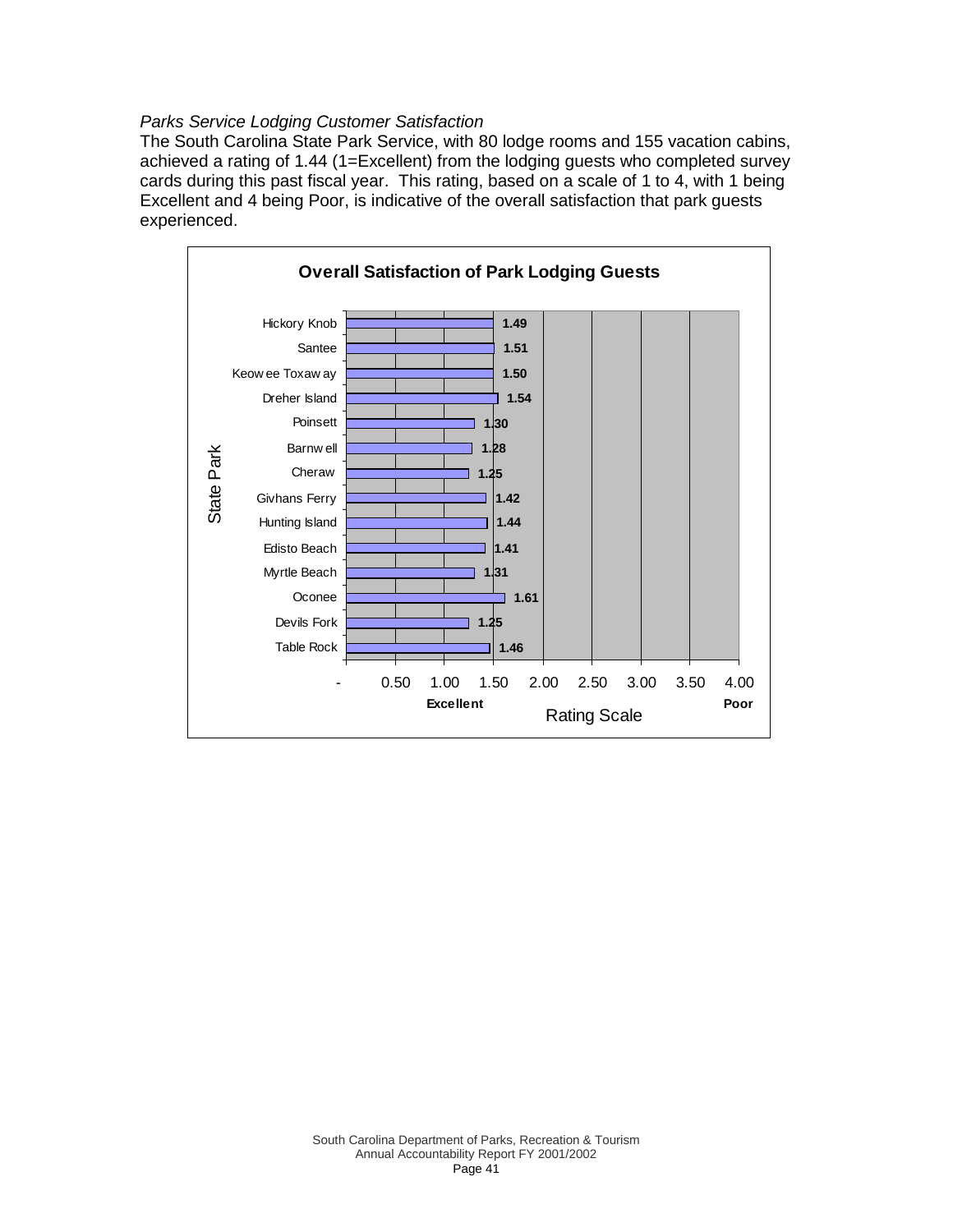#### *Marketing*

Consumer satisfaction with the message and content of the ads in the domestic consumer leisure advertising campaign is measured annually. The rating scale in this section is from one to five with five as the highest score.

The South Carolina TV ad was a clear winner as compared to the others in FY 99/00. While South Carolina benefited from weak competition that year, the same ad faced a greater challenge the next year. The findings demonstrate that South Carolina television ads are rated highly by consumers despite increasing competition. (2001 Ad Effectiveness Report, SMRI)

| Attribute                                           | GA  | <b>FL</b> | <b>SC</b> | <b>NC</b> |
|-----------------------------------------------------|-----|-----------|-----------|-----------|
| Message in the ads is believable                    | 3.9 | l3.7      | 4.2       | 3.6       |
| Make me more interested in visiting the<br>state    | 3.3 | 3.2       | 3.9       | 3.1       |
| Show attractions/activities I'm interested<br>in    | 3.3 | l3.1      | 4.0       | 3.1       |
| Ads seem like they are for a spring<br>weekend trip | 3.4 | 2.8       | 3.6       | 3.1       |
| <b>Average State Score</b>                          | 3.5 | 3.2       | 3.9       | 3.2       |

#### **FY 1999-2000 Ad Effectiveness Factor Ratings Comparative Ratings of Television Ads**

(2000 Ad Effectiveness Report, SMRI)

#### **FY 2000-2001 Ad Effectiveness Factor Ratings Comparative Ratings of Television Ads**

| Attribute                                           | GA   | FL   | <b>SC</b> | <b>INC</b> | <b>IVA</b>       |
|-----------------------------------------------------|------|------|-----------|------------|------------------|
| Message in the ads is believable                    | 3.3  | l4.0 | 3.9       | 3.9        | 3.9              |
| Make me more interested in visiting the<br>state    | 2.8  | 3.7  | 3.6       | 3.5        | 3.7              |
| Show attractions/activities I'm interested in       | 12.8 | 3.7  | 3.6       | 3.4        | $\overline{3.7}$ |
| Ads seem like they are for a spring<br>weekend trip | 2.7  | l3.0 | 3.3       | 3.2        | 3.4              |
| <b>Average State Score</b>                          | 2.9  | 3.6  | 3.6       | 3.5        | l3.7             |

(2001 Ad Effectiveness Report, SMRI)

While cable television was utilized in FY 01/02, it was a minor aspect of the campaign, and not included in this effectiveness measure. When the FY 01/02 South Carolina print ads were compared to those of competitors, they did quite well, especially in showing appealing activities and generating interest in the state.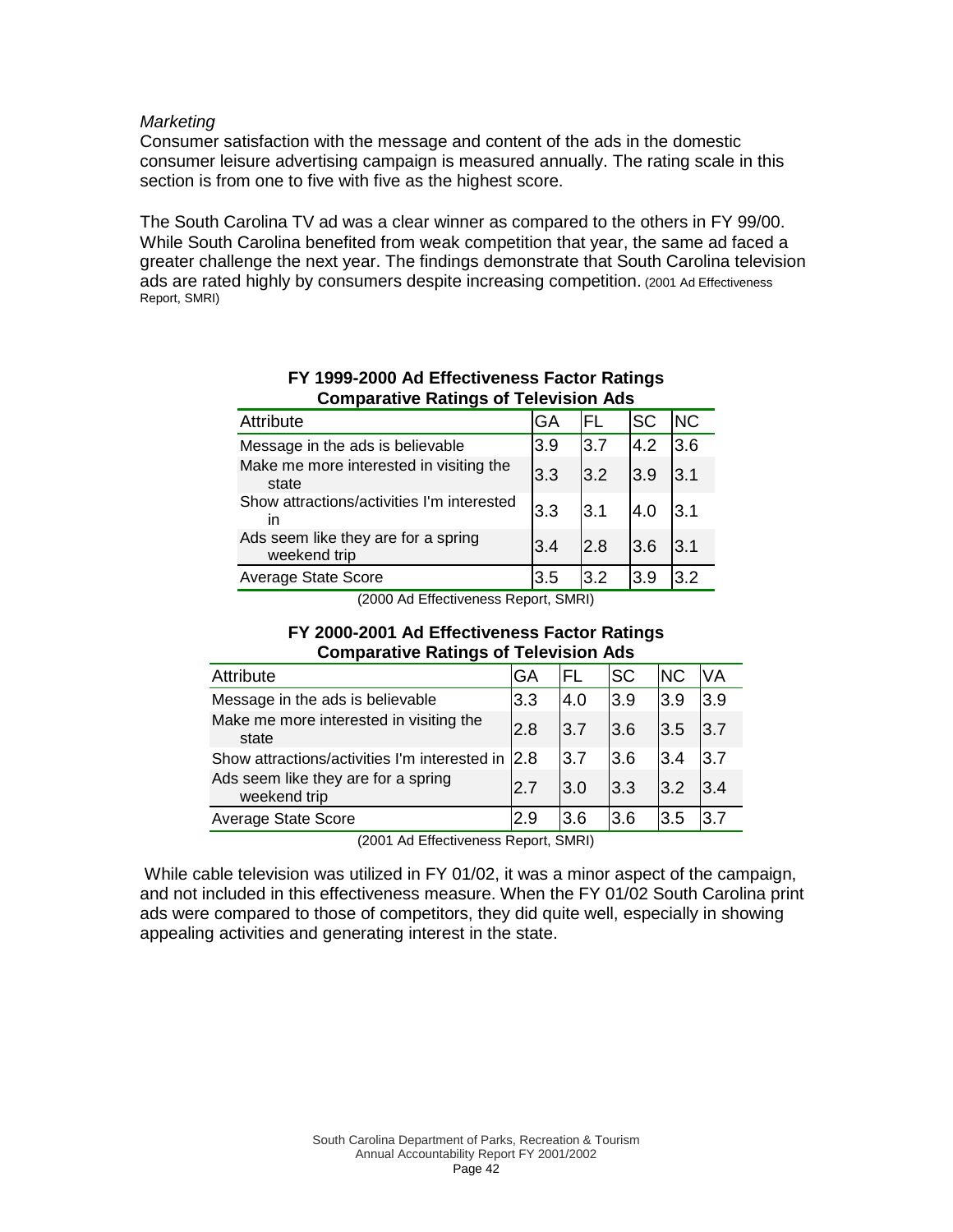#### **FY 2000-2001 Ad Awareness Factor Ratings Comparative Ratings of Print Ads**

| Attribute                                        | IGA |     | NC.  |  |
|--------------------------------------------------|-----|-----|------|--|
| Message in the ads is believable                 | 3.7 | 3.8 | 3.7  |  |
| Make me more interested in visiting<br>the state |     | 34  | 3.6  |  |
| Show attractions/activities I'm<br>interested in | 2.9 | 3.5 | l3 6 |  |

(2001 Ad Effectiveness Report, SMRI)

Consumer satisfaction with PRT's fulfillment process and fulfillment materials is measured annually. Most people who ordered SCPRT's fulfillment materials from January through April 2002 (91%) said they received the travel guide in time to help them plan a trip. (Spring 2002 Conversion Study First Wave, SMRI).

People who ordered SCPRT's fulfillment materials from January through April 2002 rated them highly for helping them find areas and attractions in South Carolina. They also rated the materials highly for convincing them to stay longer. The rating scale in this section is from one to five with five as the highest score. The fulfillment material's low score for convincing people to stay shorter in the state is a positive finding since one of its purposes is to encourage longer stays. (Spring 2002 Conversion Study First Wave, SMRI)

| Attribute                                                                                     | <b>Rating</b> |
|-----------------------------------------------------------------------------------------------|---------------|
| Convincing to stay longer in the state                                                        | 3.8           |
| Helping decide to visit a specific area in SC<br>Helping to decide to visit more or different | 4.2<br>4.5    |
| attractions                                                                                   |               |
| Convincing to stay shorter in the state                                                       | 2.9           |

#### **FY 2001-2002 Fulfillment Material Ratings From Inquiries dated 01/01/02 - 04/31/02**

(Spring 2002 Conversion Study First Wave, SMRI)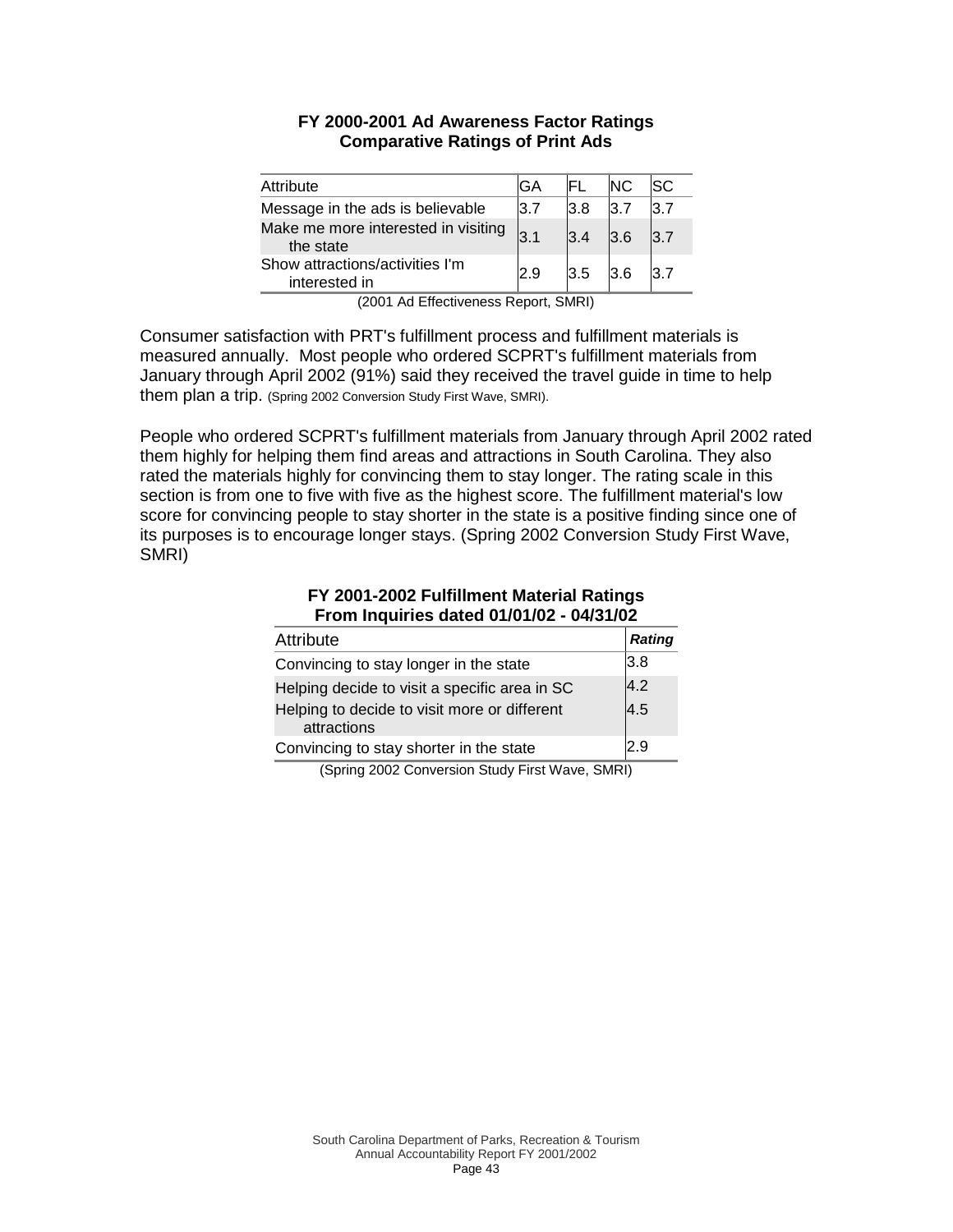#### **Technology Services**

South Carolina Department of Parks, Recreation and Tourism's Office of Technology Services uses the following mission statement as its guide:

Provide excellence in customer service and support.

Provide solutions to business problems through the use of technology

Promote and develop training and education in the use of technology

The office uses several tools to measure monitor and report on its performance as it relates to this mission statement.

The Office conducted its first end-user customer satisfaction survey in October 2001. This survey was conducted using web-based tools and was answered anonymously by the end-users. This survey will be used as an annual performance measurement tool. The results from the first survey will be used as a baseline for future surveys to measure against. One hundred fifty three people responded to this first survey. Respondents were not required to answer all questions. Key results / findings from the survey:

*Help Desk*

Question: Timeliness of Help Desk Response (124 respondents) 55 Excellent (44%) 42 Above Average (33%)

Question: Overall rating of the Help Desk 40 Excellent (32%) 51 Above Average (41%)

*Data Management and Training Section* 

Question: Overall rating of the Data management and training section (105 respondents) 33 Excellent (31%) 56 Above Average (53%)

*PC / Network Support Section* 

Question: Overall rating of the PC / Network Support Section (119 respondents) 59 Excellent (49%) 48 Above Average (40%)

#### *Application Development Section*

Question: Overall rating of the Application Development Section (41 respondents) 11 Excellent (26%) 21 Above Average (51%)

In May of 2002 the Office put in place a Help Desk Service Level Agreement (SLA) with the Agency. The SLA outlines call procedures, escalation, severity levels, response times, supported products and services. The SLA requires that 95% of all calls be responded to within 4 hours. The Help Desk has exceeded this requirement.

The *Technology Services Help Desk* received 1,137 calls in FY00/01; section staff resolved 70% of all calls within 1 to 3 days. The Help Desk call received 1,122 calls in FY01/02, and section staff resolved 44% of the calls within 1 to 3 days. The *Data Management and Training Section* conducted 91 technology training classes, training 608 students; 138 students from 6 outside agencies were trained. This broke down into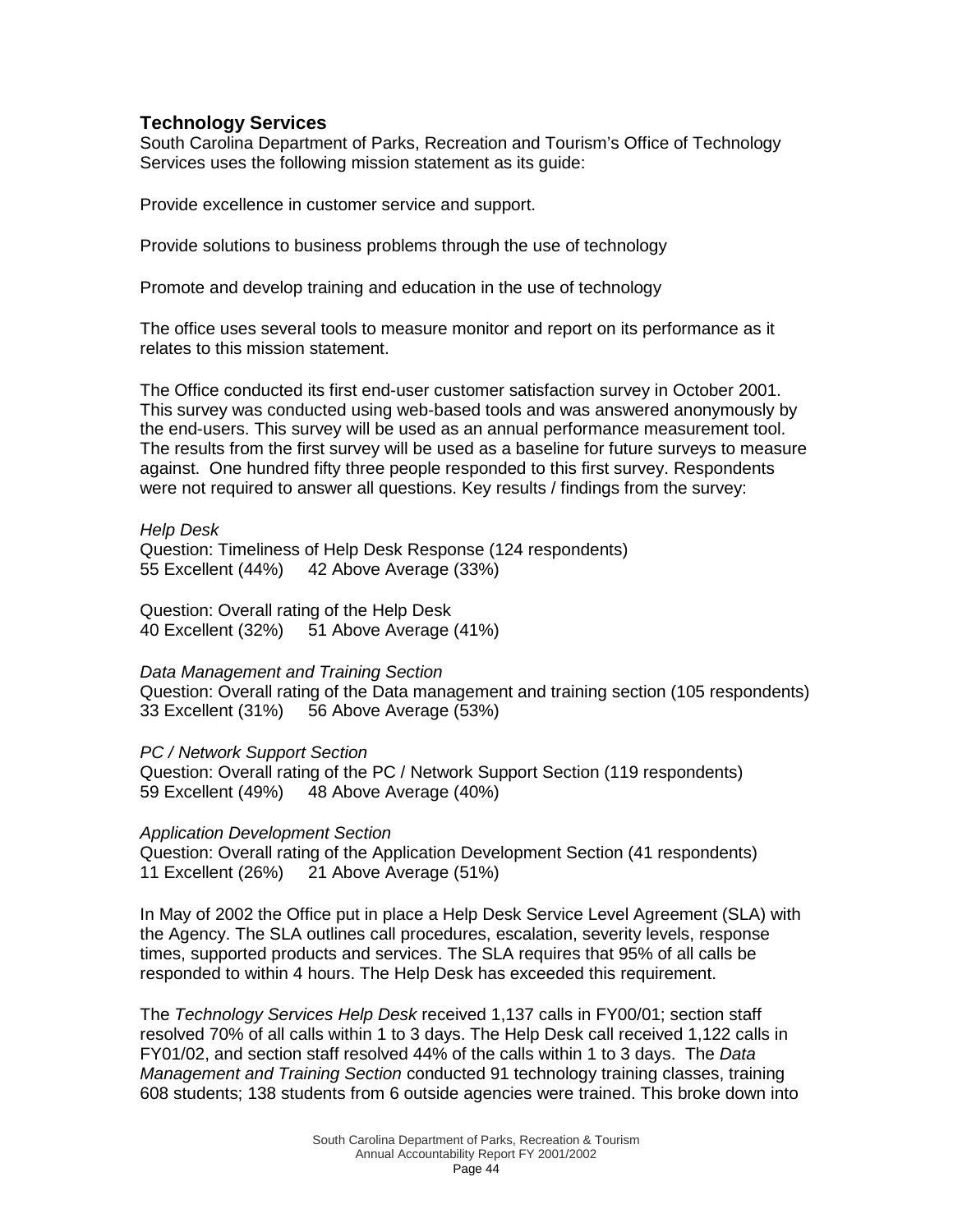students from Dept. of Corrections, Dept. of Social Services, Dept. of Natural Resources, the Governor's Office, Bureau of Labor, Licensing & Regulation, and the Dept. of Probation, Parole & Pardon.

Evaluations (scale of  $1 - 10$ , 10 being the best) of class instructors and course content are completed by students on the completion of each class. No instructor has received a score of less then 7. Overall evaluation scores average 8.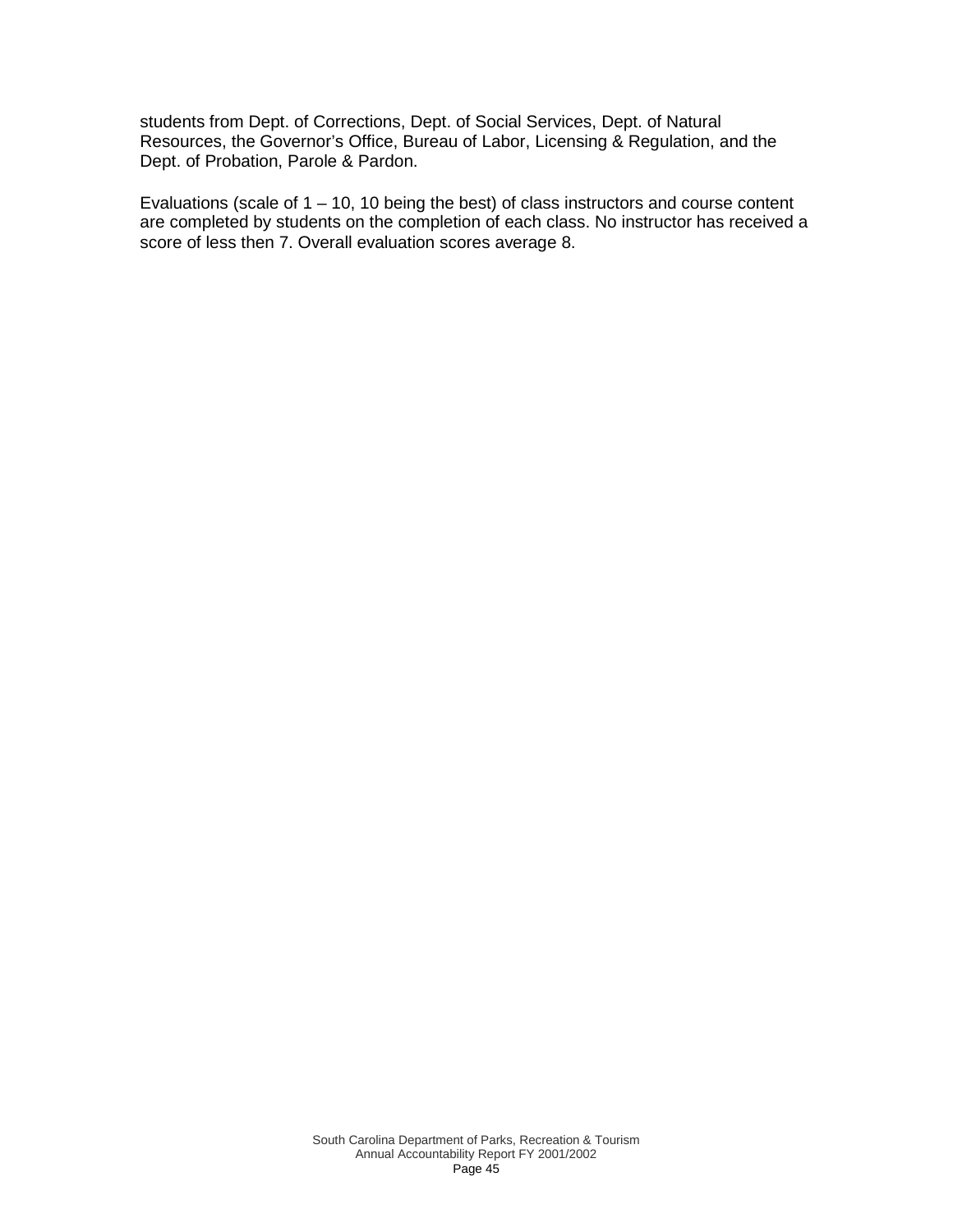# *7.2 What are your performance levels and trends for the key measures of mission accomplishment?*

As part of monitoring and improving performance, leadership of the agency including the Directorate, Division Directors, and Office Directors, participated in the development of a "dashboard" of measures. These key performance measures are tied to both the PRT Strategic Plan and the goals of key agency action plans.

|                                                                                      |                                                                                                                                                                                                                                      | <b>PRT Strategic Plan</b> |                             |                           |                |                |  |
|--------------------------------------------------------------------------------------|--------------------------------------------------------------------------------------------------------------------------------------------------------------------------------------------------------------------------------------|---------------------------|-----------------------------|---------------------------|----------------|----------------|--|
| Plan / Program                                                                       | <b>Performance Measure</b>                                                                                                                                                                                                           | <b>KR</b><br>1            | <b>KR</b><br>$\overline{2}$ | <b>KR</b><br>$\mathbf{3}$ | <b>KR</b><br>4 | <b>KR</b><br>5 |  |
| Business &<br>Community<br>Development<br><b>SC National</b><br>Heritage<br>Corridor | Corridor awareness<br>Participation<br>Visitation<br>Product development                                                                                                                                                             | ✓                         | $\checkmark$                | $\checkmark$              | $\checkmark$   |                |  |
| Statewide Heritage                                                                   | Participation<br>Partnership development                                                                                                                                                                                             | $\checkmark$              | $\checkmark$                |                           |                |                |  |
| Research &<br><b>Business</b><br>Development                                         | Web-usage on research pages<br>Internal and external research<br>requests<br>Customer service on accurate &<br>timely information<br>Indicators: capital investment & job<br>creation                                                |                           |                             | ✓                         | ✓              |                |  |
| <b>Human Resources</b>                                                               | Employee satisfaction<br>Diversity Management Plan<br><b>SAMS</b> results<br>Compliance: cost & time savings<br>Common EPMS objective<br><b>Recruitment numbers</b><br>Training numbers<br><b>EEO</b> numbers<br>Agency safety focus | ✓                         |                             |                           |                |                |  |
| Parks Service<br>Goal $1 -$<br>Responsible<br><b>Stewards</b>                        | number of National Register<br>structures in "good condition"<br>endangered species success rate<br>wildlife management studies<br>compliance archaeology<br>cost reduction & benefits of Arborist<br>program                        | ✓                         | ✓                           |                           |                |                |  |
| Goal 2 - Quality<br>Customer<br>Service                                              | visitor satisfaction<br>Discover Carolina<br>Knowledge & appreciation of Parks                                                                                                                                                       | ✓                         |                             |                           |                |                |  |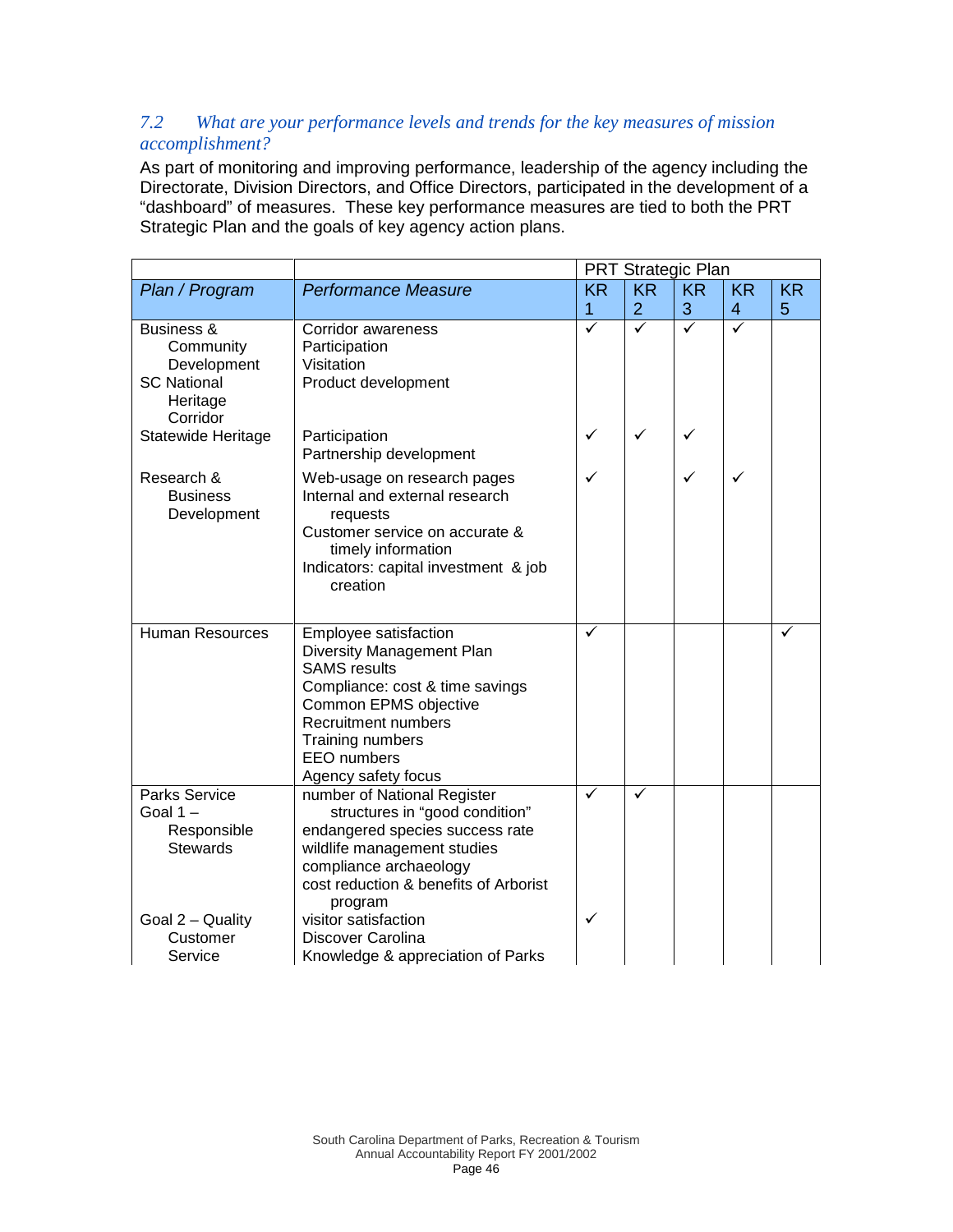|                                                                                                     |                                                                                                                                                                                                                                                 | <b>PRT Strategic Plan</b>                                     |                         |   |                |                         |  |  |
|-----------------------------------------------------------------------------------------------------|-------------------------------------------------------------------------------------------------------------------------------------------------------------------------------------------------------------------------------------------------|---------------------------------------------------------------|-------------------------|---|----------------|-------------------------|--|--|
| Plan / Program                                                                                      | <b>Performance Measure</b>                                                                                                                                                                                                                      | <b>KR</b><br><b>KR</b><br><b>KR</b><br><b>KR</b><br><b>KR</b> |                         |   |                |                         |  |  |
|                                                                                                     |                                                                                                                                                                                                                                                 | 1                                                             | $\overline{2}$          | 3 | $\overline{4}$ | $\sqrt{5}$              |  |  |
| Goal 3 - Physical<br>Environment                                                                    | Facility inspections<br>Completion ratios and cost savings on<br>Annual Maintenance Program<br>Eradication of non-native invasive<br>plant species<br>Increasing native vegetation                                                              |                                                               | $\overline{\checkmark}$ |   |                | $\overline{\checkmark}$ |  |  |
| Goal 4 - Fiscal<br><b>Resources</b>                                                                 | Retail:<br>Gross sales<br>Net profit<br>percent of mark up<br>overall proficiency<br>CENTS impact - cost savings figures<br>Occupancy rates (explore refining to<br>#nights available, occupancy, cost<br>of room)                              | $\checkmark$                                                  |                         |   |                |                         |  |  |
| Goal 5 - Human<br><b>Resources</b>                                                                  | Professional Development:<br>number of programs offered<br>number of participants<br>number of man-hours invested<br>number & diversity of internships &<br>dollars invested<br>total number of injury free days for<br>personnel & Park guests | $\checkmark$                                                  | ✓                       |   |                | ✓                       |  |  |
| Recreation, Planning<br>& Engineering<br>Goal 1 - Expertise<br>through<br>planning, TA, &<br>grants | Timely allocation of grants<br>LWCF & RTP in federal compliance<br><b>Customer satisfaction surveys</b>                                                                                                                                         | $\checkmark$                                                  | ✓                       | ✓ | ✓              |                         |  |  |
| Goal 2 - Provide<br>expertise for<br>statewide<br>projects<br>Goal 3 - Conserve<br>resources        | SCORP by 12/02<br>involvement in conservation &<br>education projects<br>Project success in protecting<br>resources<br>timely & accurate property lists                                                                                         | $\checkmark$                                                  | $\checkmark$            | ✓ | ✓              |                         |  |  |
| Goal 4 - Provide<br>facility design,<br>construction<br>mgmt. &<br>regulatory<br>compliance         | submitted to BCB<br>Annual report:<br>PIP expenditures & activity<br>sustainable measures in projects<br>active water & wastewater permits<br>utility system training & inspection                                                              |                                                               | ✓                       |   |                |                         |  |  |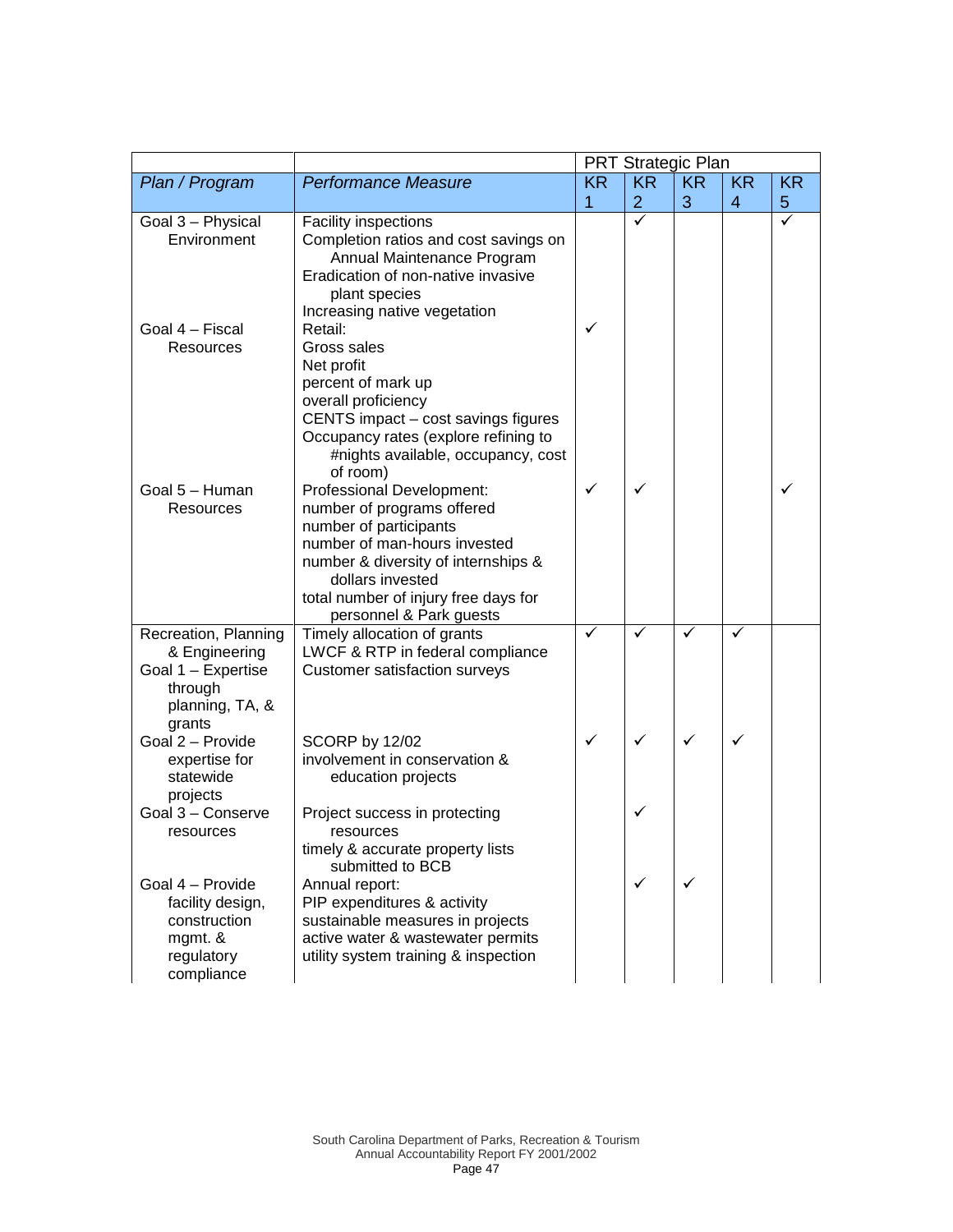|                                                               |                                                                                                                                                                                                                                                             | <b>PRT Strategic Plan</b> |                      |         |                |                |
|---------------------------------------------------------------|-------------------------------------------------------------------------------------------------------------------------------------------------------------------------------------------------------------------------------------------------------------|---------------------------|----------------------|---------|----------------|----------------|
| Plan / Program                                                | <b>Performance Measure</b>                                                                                                                                                                                                                                  | <b>KR</b><br>1            | KR<br>$\overline{2}$ | KR<br>3 | <b>KR</b><br>4 | <b>KR</b><br>5 |
| Goal 5 - Trained &<br>motivated<br>workforce                  | Up-to-date professional certifications<br>Participation in training & education<br>opportunities                                                                                                                                                            |                           |                      |         |                | $\checkmark$   |
| Tourism<br>Goal 1 - Promote<br>SC as a travel<br>destination  | Attaining best ROI with resources<br>allocated<br>Level of coop partnership funding<br>Level of inquiries from SCHNC to<br>domestic consumer<br>Positive editorial treatment<br>Customer interface, tracking &<br>communications<br>Partner support & input | ✓                         |                      | ✓       | ✓              |                |
| Goal 2 – Position SC<br>as a preferred<br>location            | Level of activity & incorporation of SC<br>tourism products<br>Partner opportunities generated<br>Positive editorial treatment                                                                                                                              |                           | ✓                    | ✓       | ✓              |                |
| Goal 3 - Maximize<br>awareness &<br>value of PRT's<br>mission | Positive editorial treatment<br>Partner input, support, & feedback                                                                                                                                                                                          | ✓                         |                      |         | ✓              |                |
| <b>Tourism Operations</b>                                     | Partner input, support, & feedback<br><b>Quality service</b><br><b>Customer satisfaction</b><br>Experienced, knowledgeable staff                                                                                                                            |                           |                      |         |                |                |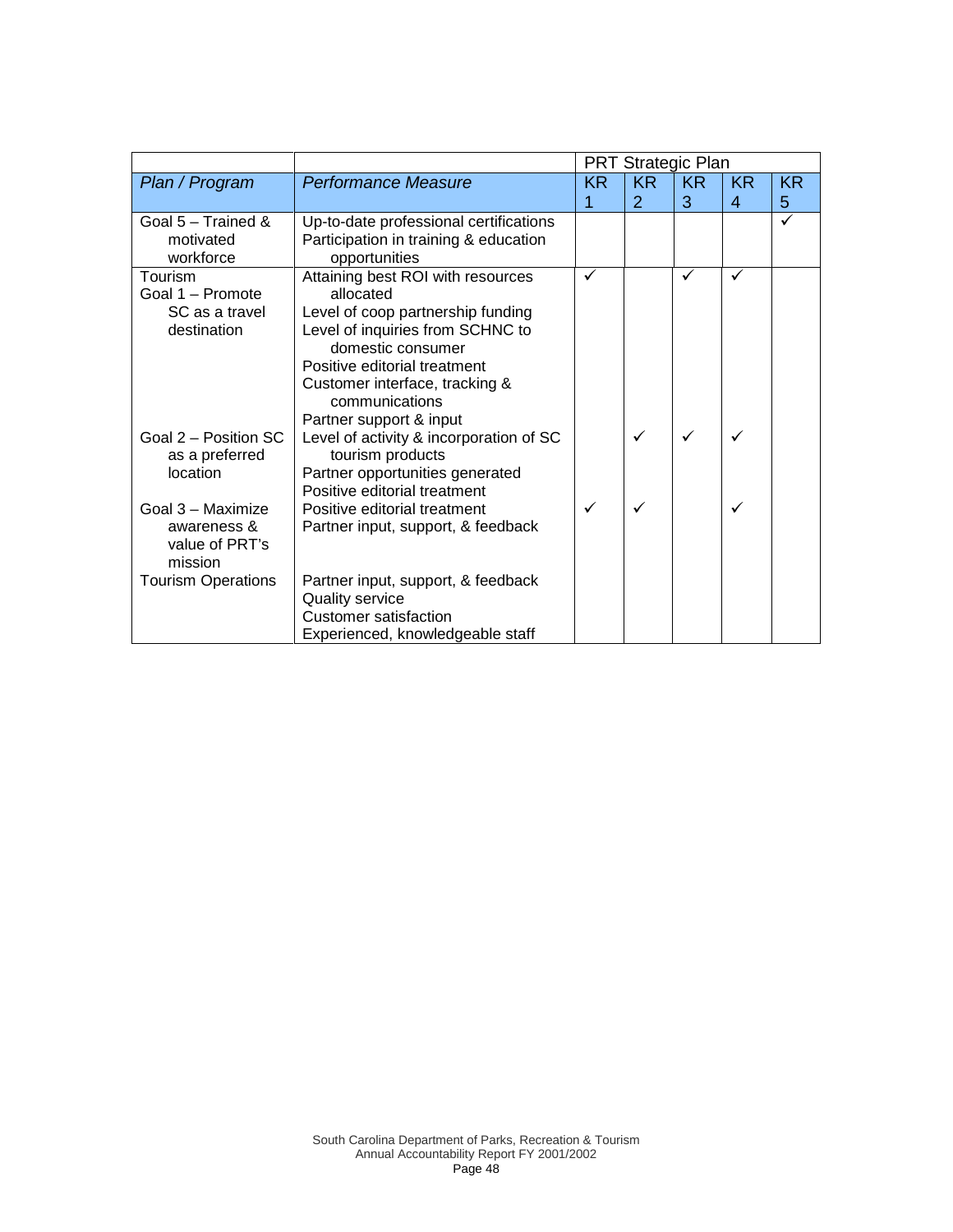#### **Welcome Centers**

South Carolina is one of only 7 states participating in TIA's (Travel Industry Association of America) national certification program. The certification program entails 3 years of experience in a SC Welcome Center, participation in eight familiarization-training trips, and scoring 85% or better on the national certification exam. Once certified, counselors must continue to update their product knowledge and take the test every 4 to 5 years. We have just completed the recertification process, and all eligible travel counselors are nationally certified.

The "We're Glad You're Here!" campaign was an opportunity to celebrate the success of our fall ad campaign. It gave us an opportunity to thank the many visitors coming to our state following 9/11. During the campaign, we provided complimentary coffee to our visitors and invited our tourism partners to the welcome centers to market their product directly to the visitors.

Travel counselors in the state's nine Welcome Centers provide travel information; distribute tourism literature; and make accommodation and other reservations for visitors. During the past fiscal year, more than 2.5 million visitors were served at a welcome center, and staff made accommodation reservations valued at \$4.1 million. Additionally, on a calendar-year basis, the centers distributed nearly 7 million brochures promoting South Carolina accommodations and attractions.

| July 1, 2001 - June 30, 2002 |           |               |                |                     |            |  |  |  |  |
|------------------------------|-----------|---------------|----------------|---------------------|------------|--|--|--|--|
| <b>Center</b>                | Door      | Accommodation | Economic       | Attraction          | 2001       |  |  |  |  |
|                              | Count     | Room Nights   | Impact         | <b>Reservations</b> | Calendar   |  |  |  |  |
|                              |           |               |                |                     | Literature |  |  |  |  |
| Blacksburg                   | 254,566   | 2,177         | \$150,909.64   | 133                 | 641,882    |  |  |  |  |
| <b>Dillon</b>                | 498,913   | 13,369        | \$926,739.08   | 257                 | 1,009,807  |  |  |  |  |
| <b>Fair Play</b>             | 165,981   | 1,364         | \$94,552.48    | 3                   | 633,467    |  |  |  |  |
| <b>Fort Mill</b>             | 402,226   | 5,962         | \$413,285.84   | 60                  | 583,644    |  |  |  |  |
| Hardeeville                  | 517,813   | 22,200        | \$1,538,904.00 | 679                 | 1,702,132  |  |  |  |  |
| Landrum                      | 156,502   | 4,124         | \$285,875.68   | 220                 | 653,994    |  |  |  |  |
| <b>Little River</b>          | 176,325   | 4,904         | \$339,945.28   | 1,141               | 734,531    |  |  |  |  |
| <b>North</b>                 | 149,975   | 3,806         | \$263,831.92   | 27                  | 463,330    |  |  |  |  |
| Augusta                      |           |               |                |                     |            |  |  |  |  |
| Santee                       | 186,030   | 1,952         | \$135,312.64   | 76                  | 371,759    |  |  |  |  |
| <b>Total</b>                 | 2,508,331 | 59,858        | \$4,149,356.56 | 2,596               | 6,794,546  |  |  |  |  |

# **SC National Heritage Corridor**

For FY 01-02, the Heritage Corridor was in its fifth year of federal funding following Congressional authorization in 1996. The amount of awareness of the program is important as residents and stakeholders within the 14 counties become knowledgeable about the opportunities for them to participate and to support the Corridor's development. The program is based on grassroots involvement, therefore the number of times individuals participate in Heritage Corridor programs and events is significant, as is the visitation for the Heritage Corridor Discovery System, which had its first full year of operation with the Fran Hanson Discovery Center at Clemson. Grant funds support Corridor projects and indicate product development growth within the Corridor and the opportunity to leverage local funds.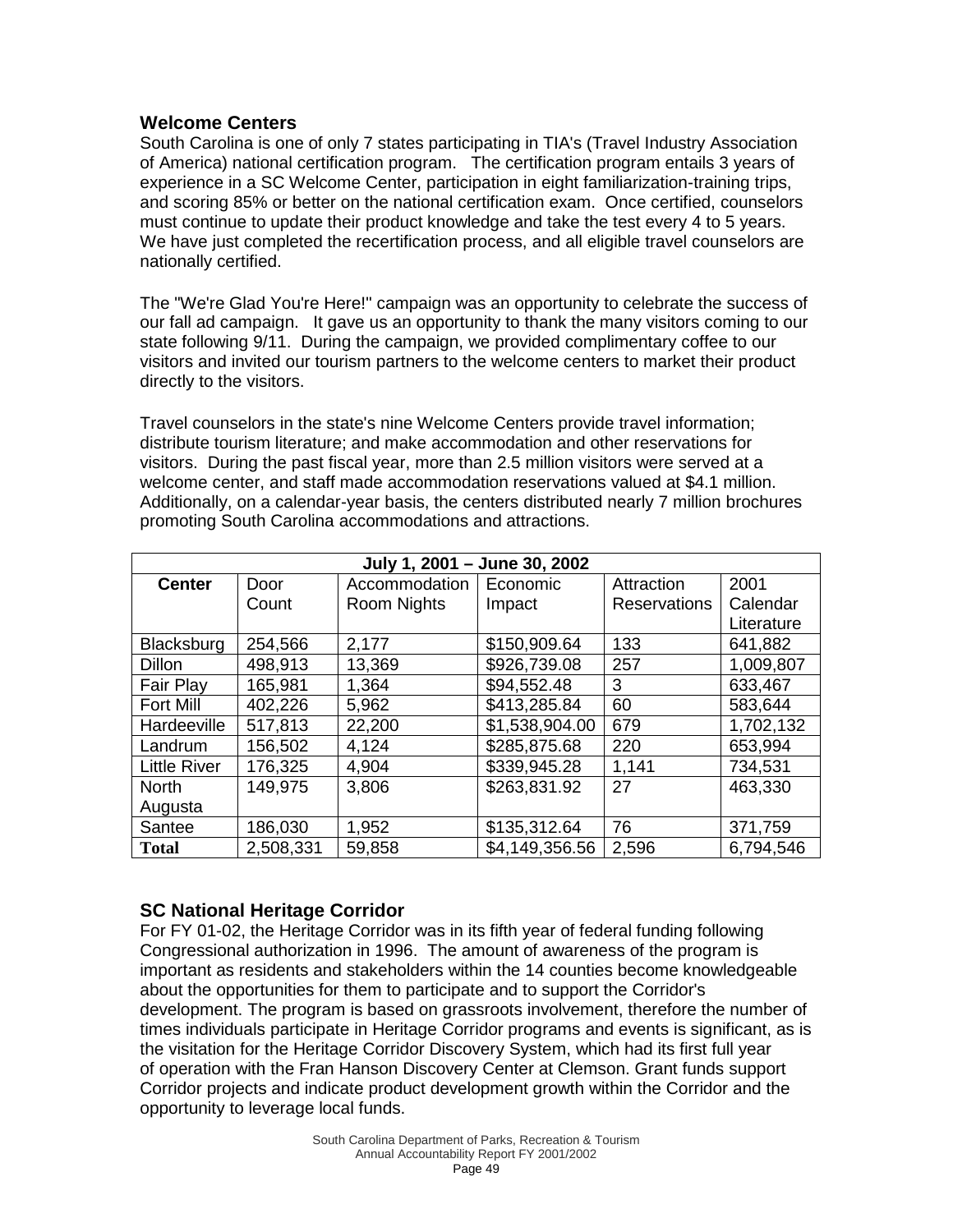As key indicators, the Heritage Corridor staff monitor visitor awareness, volunteer participation, Discovery Center visitation, product development for the Corridor, and Corridor funding. The measures for this fiscal year are:

Awareness: 6,395 column inches and \$184,281 media equivalency

Volunteers: 10,611 times Corridor volunteers attended meetings, workshops or events

Visitation: 22,144 people visited the Discovery Center

Product Development: 24 grants awarded for a total of \$296,000

Corridor funding: \$1 million Congressional appropriation

#### **Marketing**

An important measure of mission accomplishment for the domestic leisure advertising program is the awareness of customers in our target markets.

While the competitors' targeted geographies may vary from those of South Carolina, the state has to earn sufficient recall to "hold its own" in these geographies. South Carolina's awareness ratings are similar to those of its competitors, with Florida in the lead. (2002 Ad Awareness Report, SMRI)



**Comparative Awareness of Print Ads by State, 2002**

(2002 Ad Awareness Report, SMRI)

Research in FY 00/01 found that television advertising, in SCPRT's spot markets, supports awareness of the print campaign. TV ads generate interest, which increases the likelihood of people noticing the print ads. Without the same level of support through television advertising this year, the rating for print awareness is lower. (2002 Ad Awareness Report, SMRI)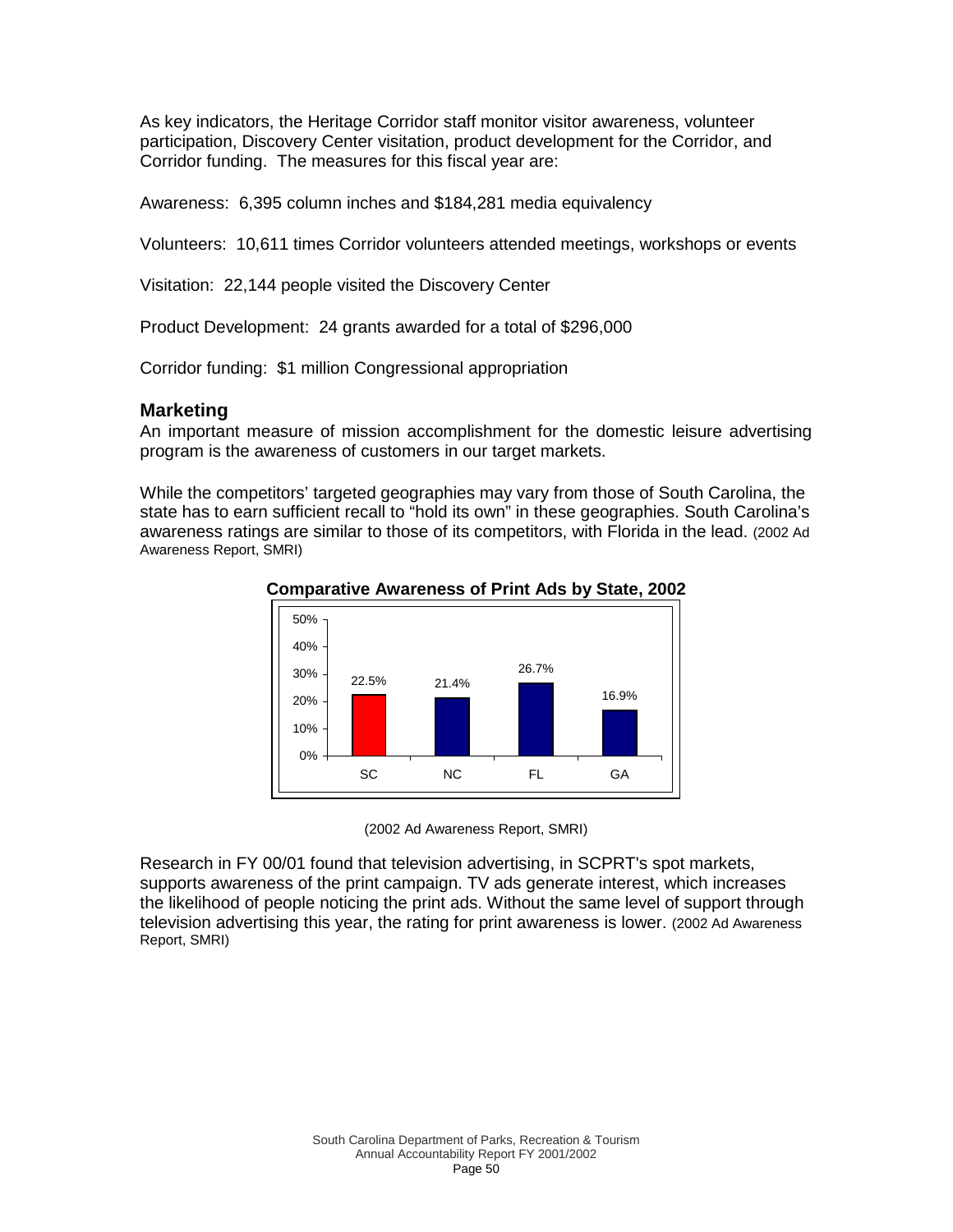

**Comparative Awareness Levels of Print Ads – 2001 vs. 2002**

(2002 Ad Awareness Report, SMRI)

However, in place of heavy television advertising, the Internet component of the FY 01/02 campaign effectively expanded the reach of the campaign overall. Almost half of the respondents (47%) reported seeing either print or Internet advertising. (2002 Ad Awareness Report, SMRI)



**Awareness of South Carolina Ads, 2002**

(2002 Ad Awareness Report, SMRI)

Last year PRT used spot television advertising in the key markets to augment its print campaign, with good results. In markets where television advertising was utilized, the overall awareness rating was quite high (65%). However, the cost of television advertising limited its use. Consequently, the television advertising raised the overall awareness rating from 27.6% to only 30.3% for the entire campaign. While cable television was utilized this year, it was a more minor aspect of the campaign, and not included in this effectiveness measure. Instead, the impact of the on-line advertising was measured. The Internet component raised the awareness rating from 22.5% to 47.2%, which is a larger increase in reach, than measured for the spot television last year. While this awareness rating was derived only from those with Internet access, as indicated earlier, this represents the largest share of the traveling pubic. As such, this rating indicates improved awareness over last year. The Internet campaign, which definitely boosted the awareness rating, should be continued. (2002 Ad Awareness Report, SMRI)

Another important measure of mission accomplishment for the domestic leisure advertising program is the economic impact generated by leads that convert into visitors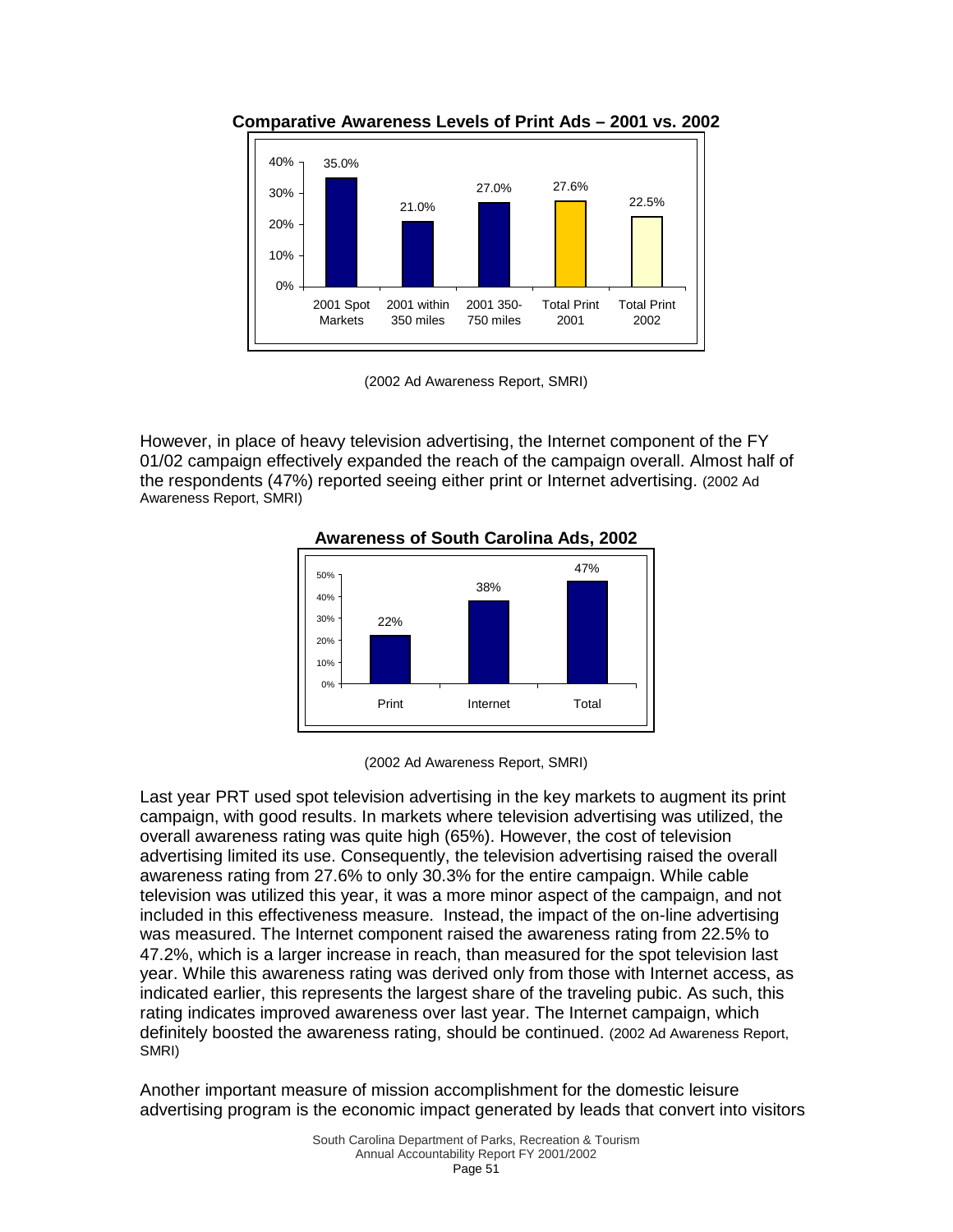to South Carolina. Currently only conversion numbers for trips that occurred in February through June are available. Numbers for conversion during the summer travel season will be available in late September and usually reflect a significantly greater economic impact.

Among leads that ordered SCPRT's fulfillment materials from January through April 2002, over 18% of them took a trip to South Carolina from February through June. About half of these trips to South Carolina (17,293) were not already planned before ordering the materials. (Spring 2002 Conversion Study First Wave, SMRI).

#### **Research & Business Development**

On average, more than 15 people utilize SCPRT's research materials on the website every day. SCPRT's research staff also responds to an average of between one and two requests for research assistance daily that come by telephone, email, or fax. (Note: Due to lack of available data, website usage for the months July 2001 through December 2001 are based on an average of the following six months rather than actual data).



**Average Daily Count of PRT Research Users**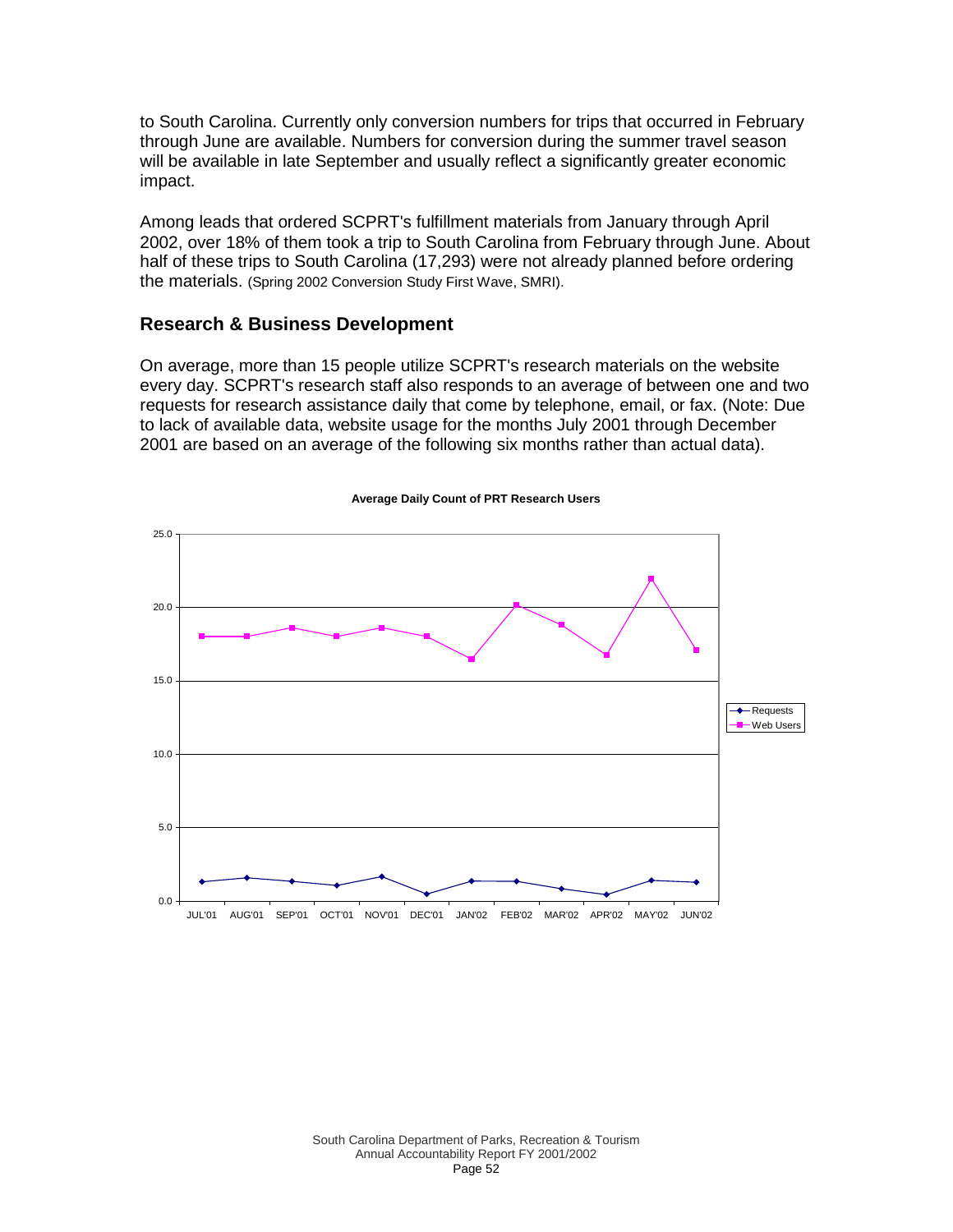# **Tourism Development**



The admissions tax grants have been generally consistent over the past three years, only showing a very slight decline in funding last year. Grants are made available to local governments to help offset the cost of public infrastructure that directly or indirectly supports the qualified new or expanding tourism development generating the admissions tax.

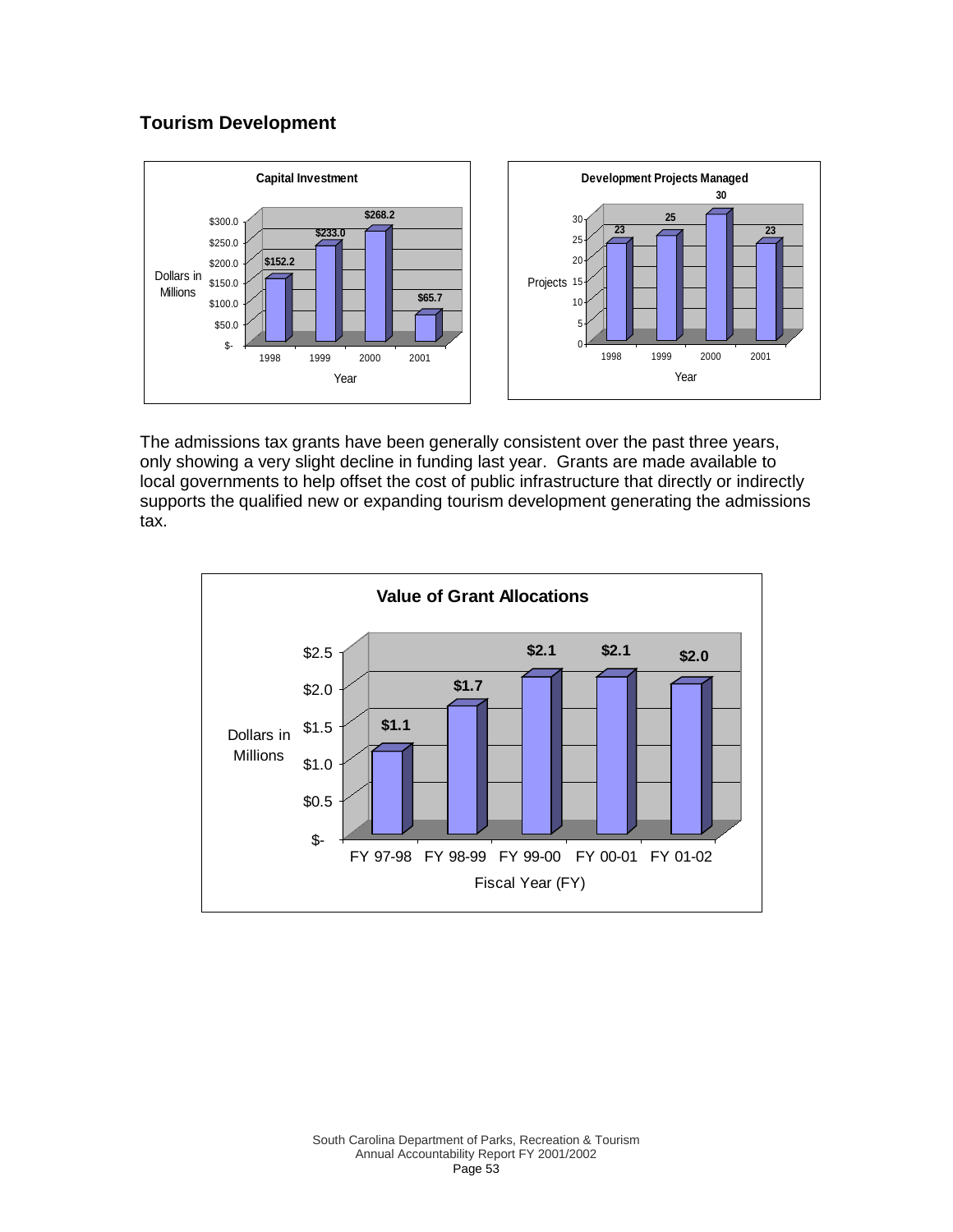# **Recreation, Planning & Engineering**

The Edisto Beach Interpretive Center is currently under construction and ahead of schedule. The project was designed to promote the principles of stewardship and sustainability. PRT partnered with DNR to obtain Federal funding on the project. To date, the agency has obtained \$3,388,798.00 of NERR grants and has used the Park property as a match to the grant. This facility will also help both agencies meet their goals in education and to help stimulate the ACE Basin Project by providing one of the satellite centers.

#### **Parks**

*Management and Control of Non-native, Invasive and Nuisance Plant Species* The uncontrolled spread of nuisance plants species can have a detrimental effect on the natural ecosystems of South Carolina, especially those special lands protected and managed by PRT through the State Park Service. Our natural environment is extremely complex with many interrelationships we, as yet, do not understand. Left unchecked, many species, especially non-native species with no natural predators or controls, are capable of out-competing and totally eliminating many native species from our landscape. If too many, or certain, essential species are removed the ecosystem can collapse. This amounts to an often-irreplaceable loss of South Carolina's natural heritage.

In addition to loss of species and ecosystems, many outdoor recreational activities can be affected by plant species remaining uncontrolled. Boating, swimming and many other recreational water activities are affected by the growth of aquatic vegetation.

Each year the lakes, ponds and streams of the State Park Service are inspected and evaluated for the presence and condition of aquatic vegetation on an annual basis. There are approximately thirty-five such bodies of water within park service properties. The water bodies that require management are then ranked in order of importance for control operations. These projects are then submitted with all other agency projects. The projects that appear to be fundable are then submitted to the South Carolina Aquatic Plant Management Council for inclusion in The State's Aquatic Plant Management Plan for all public water bodies. Projects are then funded according to their priority status with available funding until no further funds are available.

Projects funded for Fiscal year 2001/2002 were as follows:

10 acres of yellow cow lily and variable-leaf water milfoil were treated at Little Pee Dee State Park.

5 acres of fragrant water lily was treated at Barnwell State Park

4 acres of Najas minor was treated at Kings Mountain State Park

#### *Managing for Native Vegetation*

Managing and controlling the vegetation in the state park system is an ongoing process. Over 3,500 native plant species grow within the borders of state. These plants are distributed in a diverse number of different plant communities. The State Park Service manages over 80,000 acres that includes a great abundance of the best examples of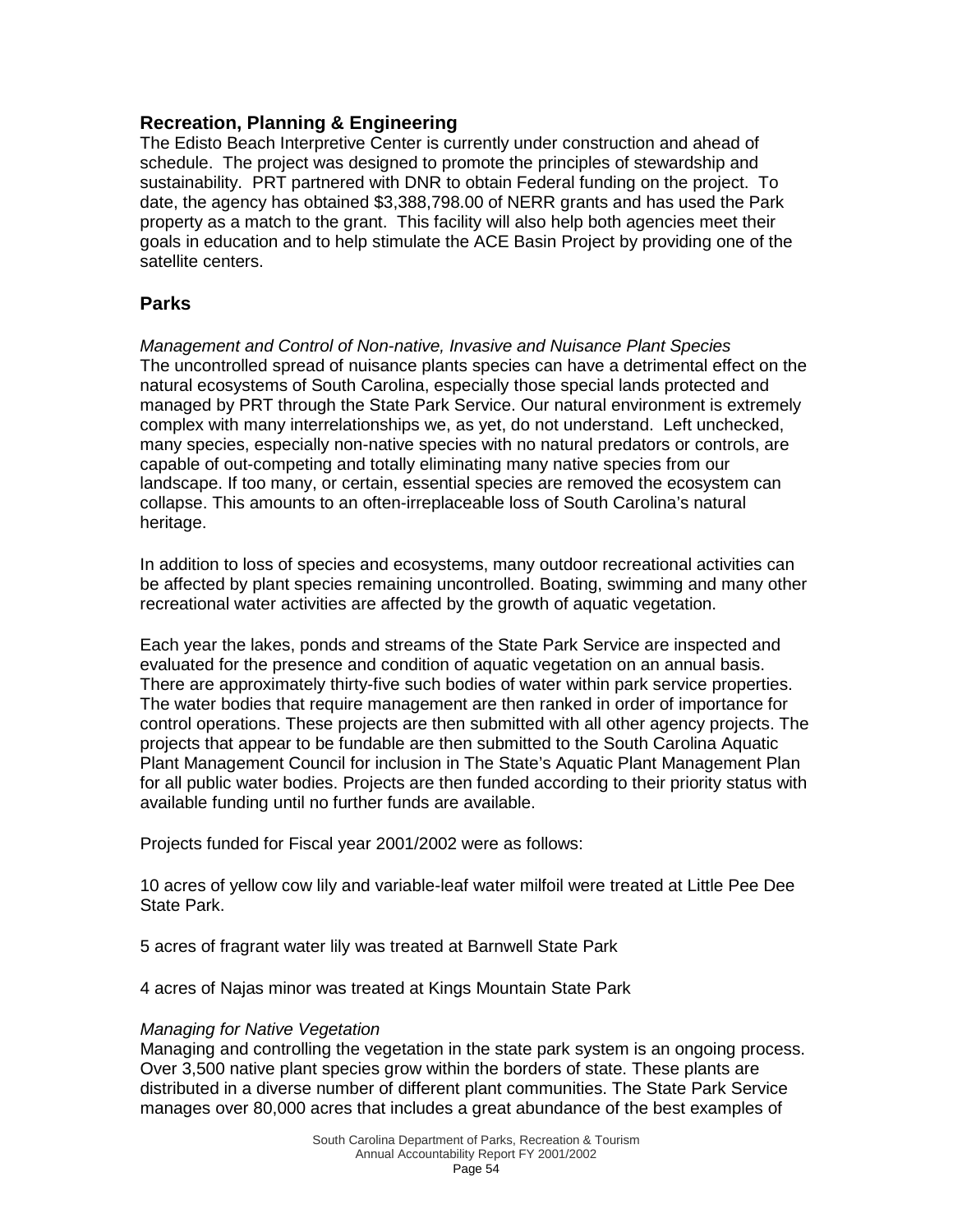these habitats. Plants in our forests and use areas continuously grow, die and are replaced. The southern forests are alive and change rapidly as they evolve.

Under most circumstances native plant material is utilized in all landscape projects on state park lands. The plants should be native to the region and area of the state in which the project park is located. Exceptions include historic sites, projects with specific desired results such as bird and butterfly gardens and situations where no appropriate native plant occur. Under no circumstance are invasive exotic plants species planted on state park lands.

A sand dune stabilization and regeneration project was initiated at Edisto Beach State Park with excellent results. Over 1 mile of primary sand dune and salt pruned forest was fenced off, except for a few specified beach access paths to allow native dune vegetation to recover from decades of human disturbance.

A sand Dune stabilization project was also initiated at Hunting Island to allow recovery of native dune vegetation.

Large quantities of 3-gallon size live oak trees were planted throughout the park use areas and campground to insure mature live oak trees for future generations.

Native Mountain Laurel was planted in several sites throughout the park.

Native grass seed was planted to help with the stabilization of the historic breastworks at Rivers Bridge State Historic Site.

Materials for drip irrigation were obtained to provide a consistent, environmentally responsible method to protect the historic magnolia trees at Rose Hill Plantation State Historic Site.

Mulch was purchased and applied to the historic gardens at Rose Hill Plantation State Historic Site.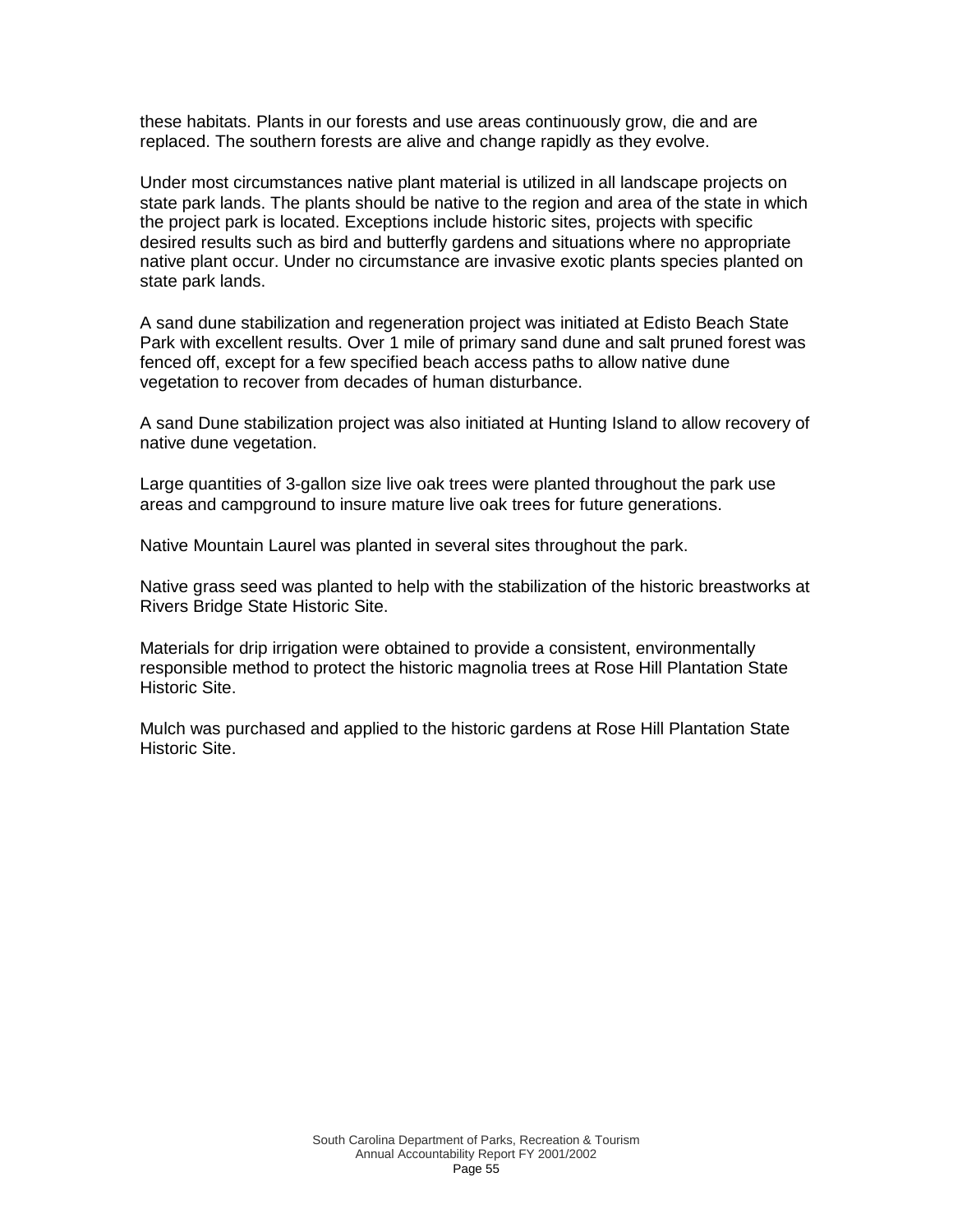# **Travel & Tourism Satellite Account**

The Travel and Tourism Industry in South Carolina directly produced \$7.4 billion of Gross State Product (GSP) in calendar year 2001. The direct and indirect effect in 2001 was \$10.4 billion, or 8.8% of the state's total GSP. (Gross State Product is the main descriptor of economic production in the economy and includes wages/salaries, transaction taxes, profits, depreciation and subsidies.)

In 2001, direct employment in Travel and Tourism Industry jobs in South Carolina totaled 160,000. Almost 240,000 jobs (direct and indirect) were generated by Travel and Tourism across the broader spectrum of the economy, including employment by travel agencies, as well as government agencies and suppliers serving the travel and tourism industry.



In 2001, Travel and Tourism capital investment in South Carolina totaled \$1.264 billion. The private sector invested \$1.046 billion in new construction and equipment expenditures, while the public sector invested \$218 million.



Travel and Tourism generated \$746 million in state and local tax revenues. In comparison, government operational expenditures on the Travel and Tourism Industry totaled \$743 million in 2001.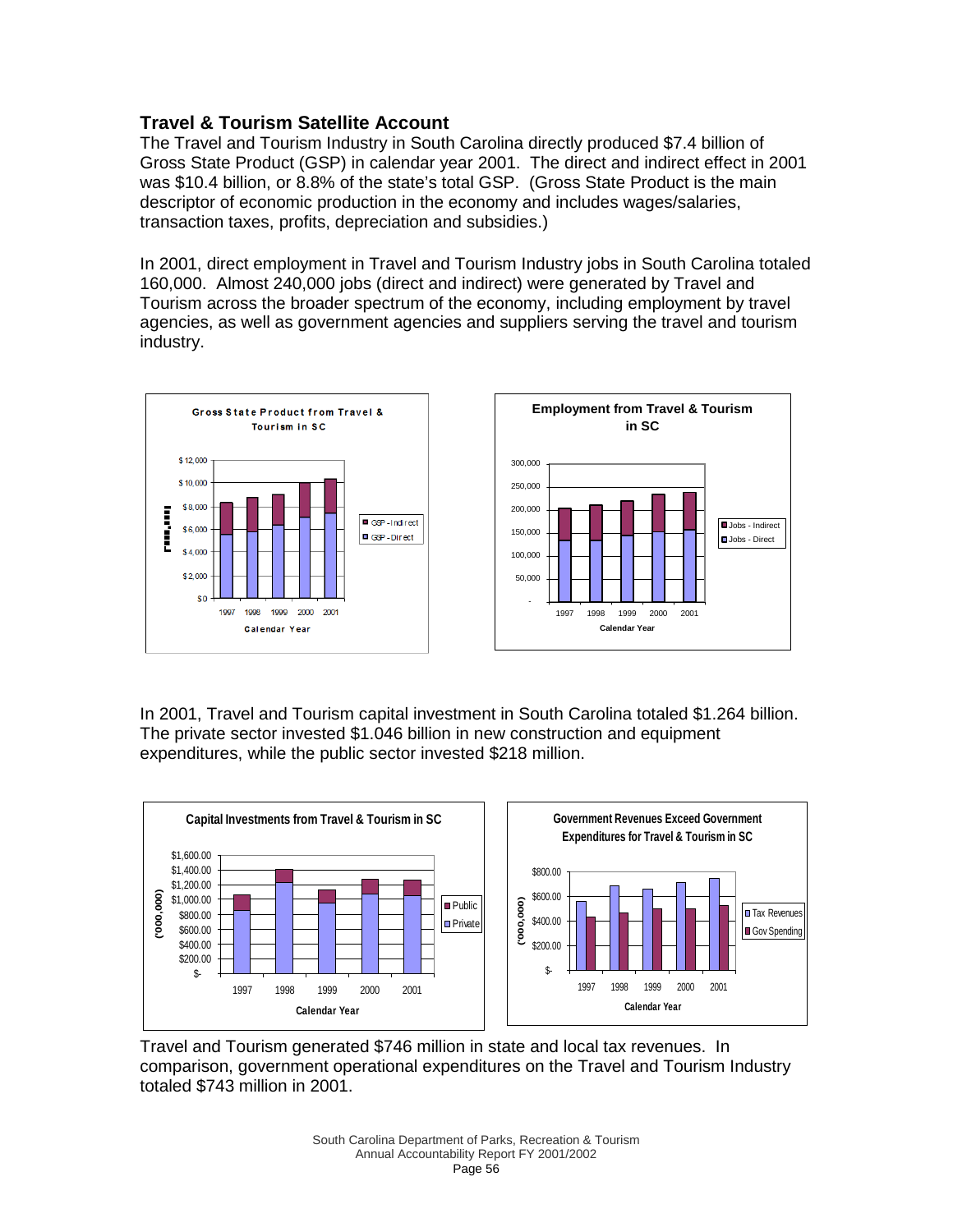# *7.3 What are your performance levels and trends for the key measures of employee satisfaction, involvement and development?*

In FY01-02, 239 employees participated in 10 training courses offered by the agency's Human Resources Training Section, two of which were specifically designed for the Business and Community Development Division and the Marketing Division. Courses were offered and presented by the agency's Human Resources Training and Development Section, representing a cost savings of \$27,173. By utilizing the Cabinet Agency Consortium, 169 employees received training at a savings of \$16,475. Through the Consortium, 125 employees received Diversity Training, conducted exclusively for PRT. In the coming fiscal year, Diversity Training will be conducted in the four State Park districts, allowing all employees an opportunity to attend.

Technology Services conducted 98 in-house computer skills training classes, bolstering the skills of 543 employees, of which 134 were employees from other agencies. Specialty training was requested from the Governor's Office and was provided free of charge by PRT, saving the participating agencies \$26,130.

Additionally, the State Park Service and Visitor Services programs conducted on-going, job-specific training. Eighty Visitor Services employees participated in the program's eight training sessions. State parks conducted 295 training programs, enhancing the skills of 2,099 participants and representing 12,825 hours of training.

A New Employee Orientation Program was developed to better familiarize new employees with the comprehensive diverse programs and functions within PRT. This program was offered to all employees within the Midlands area through voluntary staff meetings of which approximately 175 attended. The program will be offered to field employees, by district, beginning in the fall of 2002. New employees will be given the Orientation Program each quarter, dependant upon hiring opportunities. This program is available on CD for the convenience of anyone who is unable to attend.

A new Applicant Tracking System, utilizing scanned documents into Microsoft Outlook was rolled out in January 2002. This system was implemented based on feedback from multiple areas of the agency with the intent of decreasing turnover time and costs. The amount of time to receive applications for a posting was decreased by 85%. In addition, there was a complete decrease in mailing, copying and shredding costs, as the information is now transmitted electronically.

PRT's Human Resource Management Office has made a concerted effort to increase the diversity within the agency by implementing a comprehensive recruitment program that includes establishing partnerships with the minority colleges and universities, meeting with academic professors regarding customizing academic schedules tailored to a career in Parks and Recreation; attending career fairs and conducting class presentations to educate students about PRT's services and career opportunities.

A Project Based Internship Program has been developed. It will focus on creating exposure to all key functional areas of the State Park Service, as well as a predesignated project that is A) customized to the intern's area of study/interest and B) fulfills a need at the Park. The intern will receive direction and management from both State Park Managers and State Park Rangers. The internships will be designed to provide interns with a hands-on example of full-time, management track, employment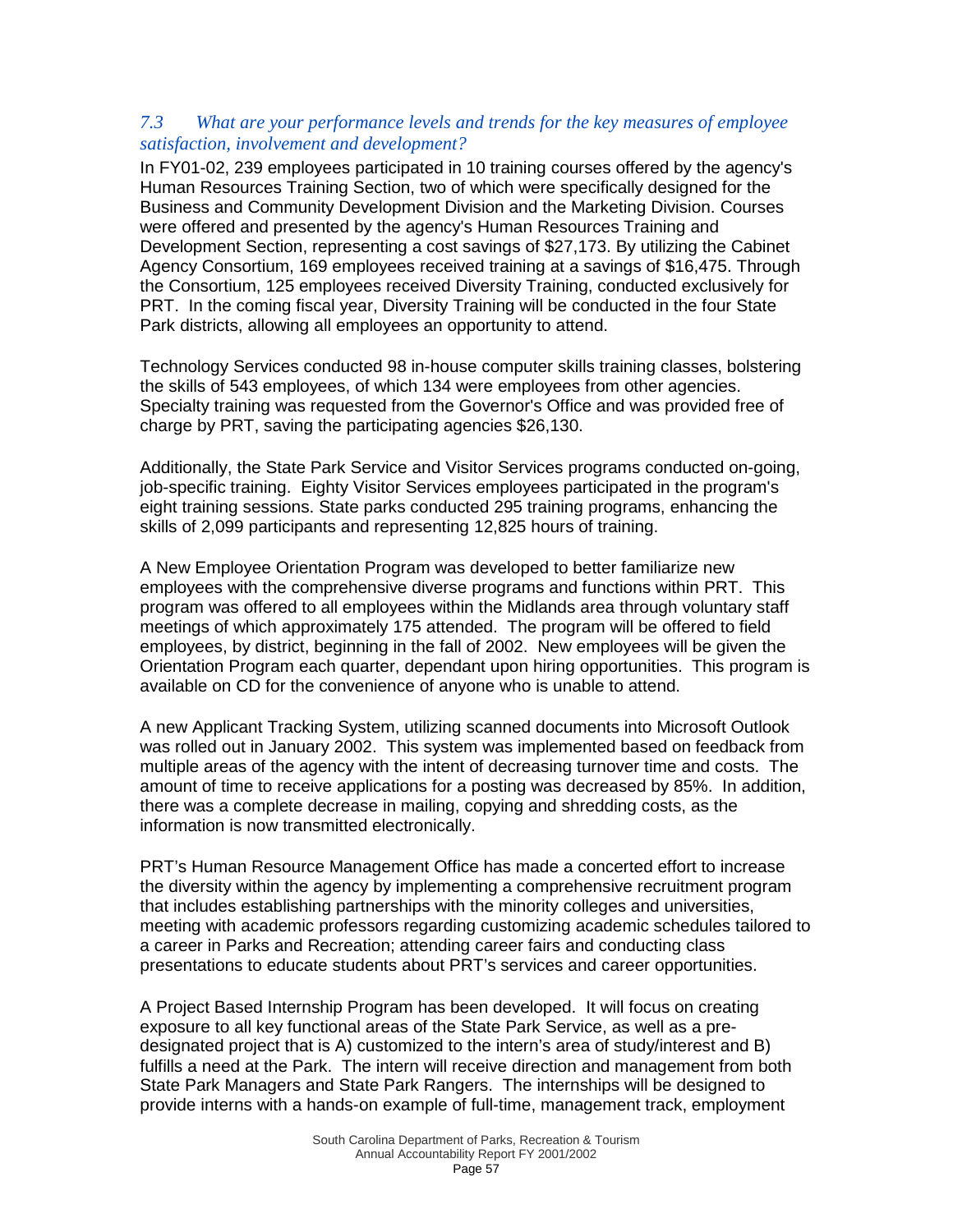with the State Park Service. Successful completion of a Project-Based Internship will be based on completion of specified criteria.

A Youth Recruitment Program is to be implemented when school resumes to heighten awareness among elementary, middle and high school aged students via hands-on initiatives. The result includes younger generations spending time at a State Park, while building a respect and understanding of PRT's mission, therefore, pursuing a career in Park Management.

A Senior Co-op program will also be implemented in the fall to recruit students seeking a degree into full time employment with the State Park Service upon graduation. Students will be classified as Senior Co-ops and will work on a temporary full-time basis with the park service for a period of one semester. Students will be asked to complete a multiple pre-designated project that relates to their area of study/interest as well as daily operational and maintenance functions. Students will be recruited from minority based educational institutions, organizations and professional references from state minority leaders.

This year PRT implemented a formalized Shadowing Program and a Work-Place Program to encourage students to pursue degrees in the areas of Parks Management, and Natural and Cultural Sciences. This will hopefully encourage them to develop interest in pursuing careers with the State Park Service. During the first year, contacts were made with three (3) high schools in each of the four (4) state park districts. All districts have plans for related programs for the fall, while some were able to conduct programs during the current school year. Huntington Beach State Park will participate in a two-phased program involving a shadow program and a work-place program, beginning in August. The shadow program is geared for ninth graders and is a one-day experience that gives students a quick glance as to what Park Rangers do on a daily basis. The work-place program is geared to high school juniors and seniors, which involves four (4) days per week, two (2) hours per day for an entire semester. Huntington Beach will complete evaluation forms as part of the work-place program for which the students will receive credits toward graduation. At Santee State Park, a relationship has been developed with the Orangeburg-Calhoun Preparatory Consortium. This organization coordinates these types of programs for several schools in the local area, which has the ability to affect even more students. These are examples of how these programs will not only benefit the students, but will hopefully benefit the recruitment program for the agency.

Full-time employee (FTE) minority recruitment initiatives have also been a main focus for PRT during the past year. These efforts will work in tandem with the Internship Program. In addition to the mandated Vacancy Announcement distribution, announcements are being sent to targeted colleges/universities (including specific minority institutions); Legislative Black Caucus; targeted media publications; and minority interns and current employees working in the agency are also being encouraged to apply. Diverse Interview Teams are being utilized for all positions. Training in the newly adopted interviewing techniques has been provided for 75 employees in order to have a sufficient pool from which to pull. The HRM Office has processed a total of 847 applications for 35 positions, since October 1, 2001. New hires have resulted in three African American males, five African American females and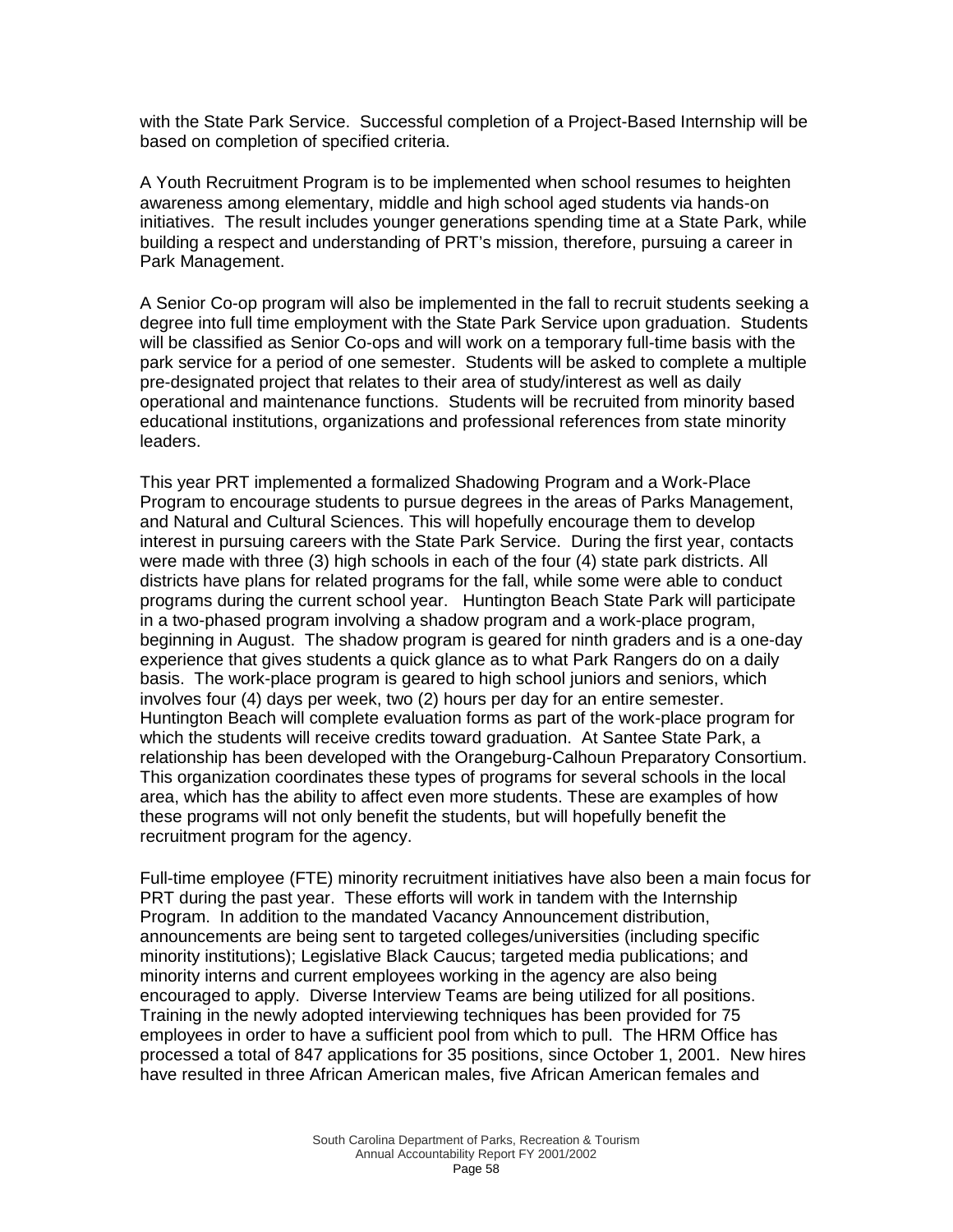thirteen Caucasian females, one Hispanic male being hired into FTE's. Promotions resulted in one African American male and five Caucasian females.

The Summer Park Internship Program has resulted in 14 minorities being hired. They represent the following institutions: Coastal Carolina, USC, Southern Adventist University, Clemson University, Morris College, Limestone College, Brigham Young University, Benedict College, Central Carolina Tech and Pennsylvania State.

The Employee Performance Management System (EPMS) is a tool that helps employees see their roles and responsibilities within the agency and work toward achieving agency goals. High performance is supported through the use of this tool. By implementing the Universal Review Date, this will allow the employee and supervisors the opportunity to better plan for training opportunities, and set goals and measurements for professional development. The Universal Review Date will assist the agency leadership with better yearly budget planning.

# **Staff Assessment of Management Survey (SAMS)**

To address management feedback and employees' satisfaction with their supervisory relationship, senior leaders utilized the Staff Assessment of Management Survey (SAMS). Employees fill out rating questions and open-ended questions about their supervisor's performance in five key areas: leadership, communication / flexibility, innovation / planning, problem solving / decision making, and organization / time management. Results from the survey are compiled, analyzed, and used to plan for performance improvements with each manager evaluated by the employee feedback system. In addition, results are aggregated and used to set leadership team goals in each agency division. The rating scale for feedback ranges from 5 "does this very effectively" to 1 "does not seem to try."

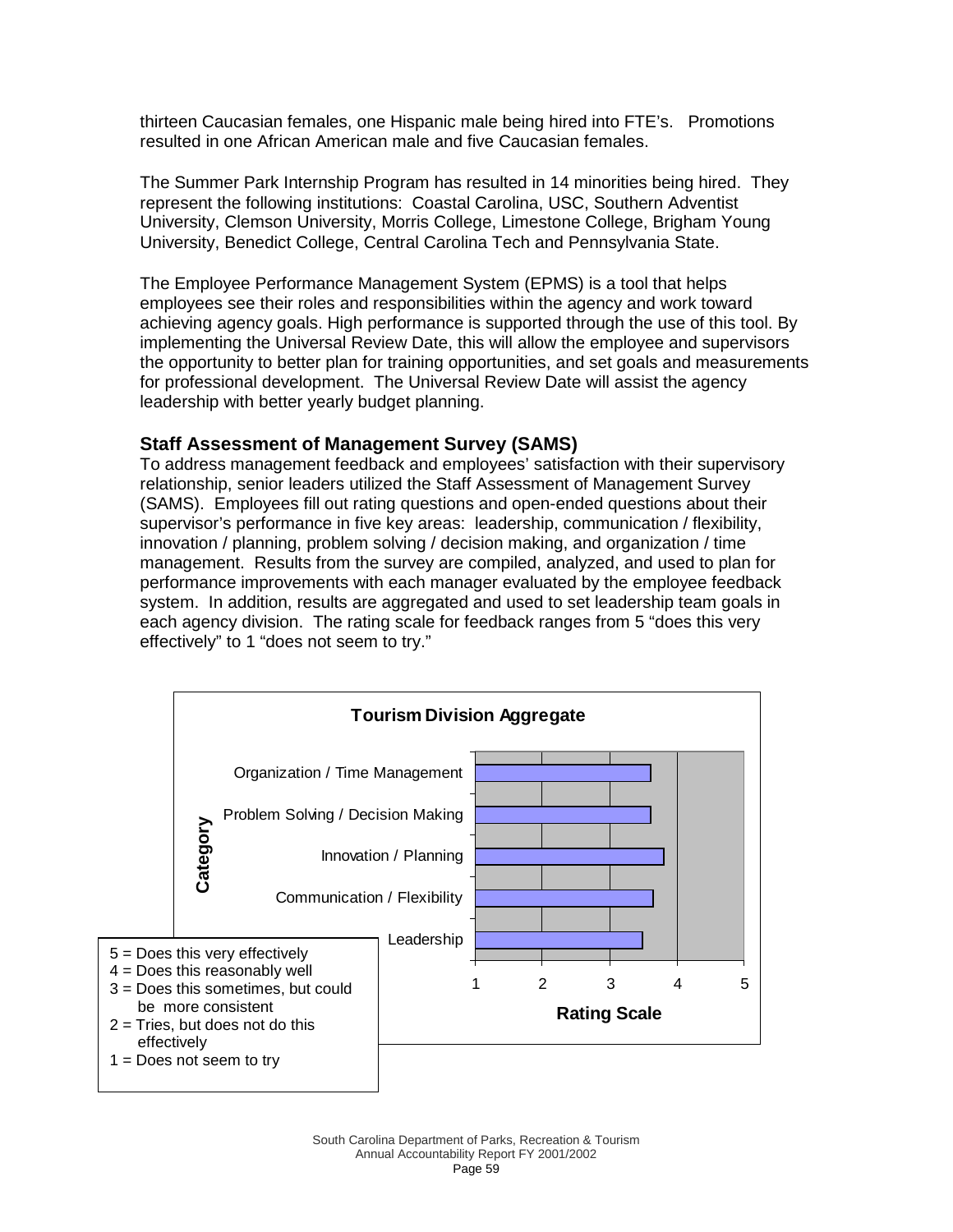

# **Staff Assessment of Management Survey (SAMS) continued**

- 5 = Does this very effectively
- 4 = Does this reasonably well
- 3 = Does this sometimes, but could be more consistent
- 2 = Tries, but does not do this effectively
- $1 = Does not seem to try$

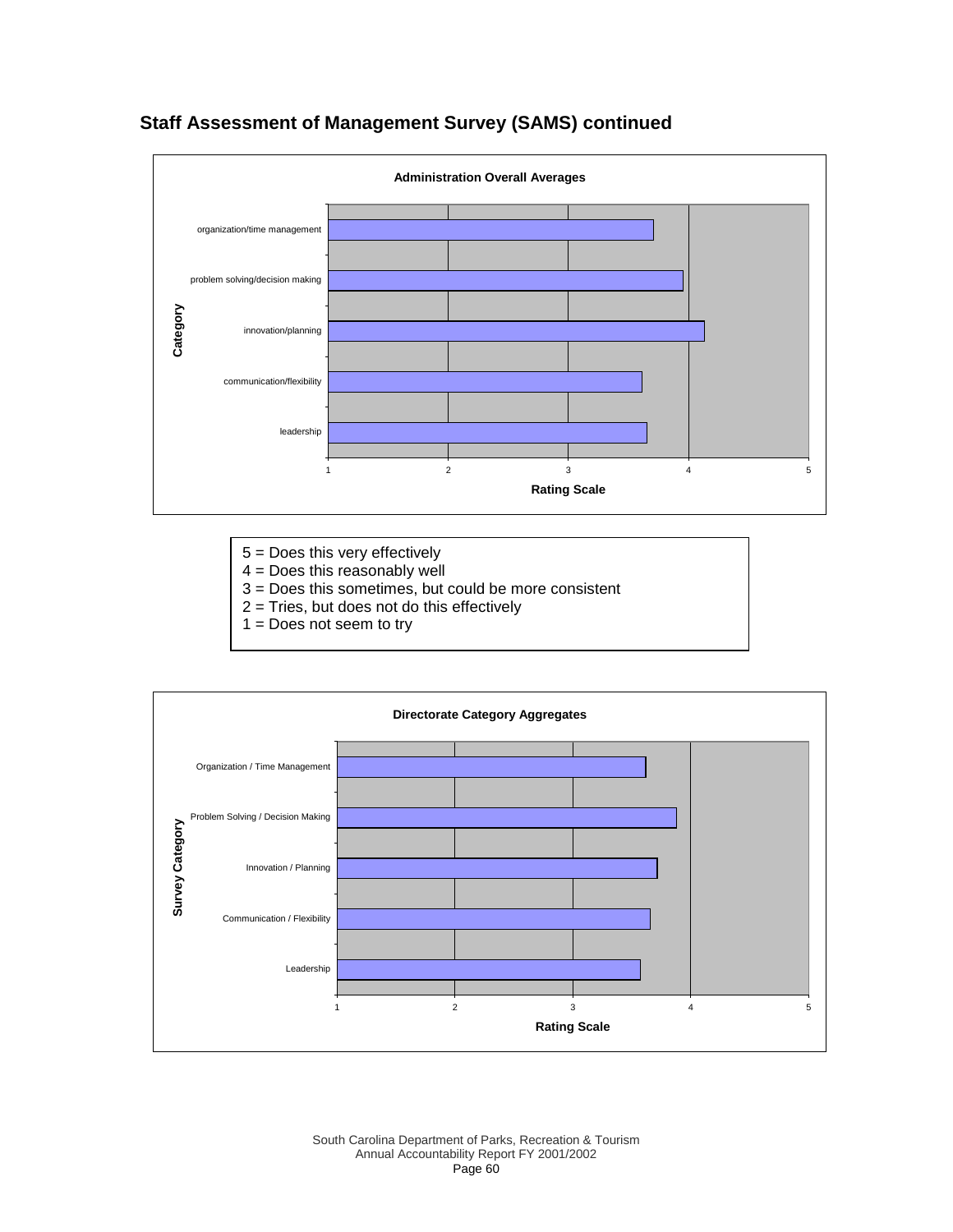# *7.4 What are your performance levels and trends for the key measures of supplier/contractor/partner performance?*

#### *2001-02 Cooperative Advertising Programs*

Spring 2002 Magazine Insert Programs included customized four-page/four color inserts targeting six different types of travelers. The insert program combined partner brochure advertising units and included a reader service reply card with editorial stories. Total circulation for the six customized inserts was 11,169,995. Industry partners could participate in one or all six inserts. Advertisers also receive a free listing on South Carolina's "HotDeals" web page.

Partner Participation: 66 Industry Participants Revenue Generated: \$146,803.30

The Fall 2002 Magazine Insert Programs used customized four-page/four color inserts targeting three different types of travelers. The insert program combined partner display advertising units and brochure page advertising units with editorial stories. Total circulation for the three customized inserts was 2,549,858. Industry partners could participate in one or all three inserts. Advertisers also receive a free listing on South Carolina's "HotDeals" web page.

Partner Participation: 22 Paid Partners + 6 PRT in-house ads = 28 total Revenue Generated: \$48,202.00

For the USA Today Newspaper, New York, New Jersey, Ohio and Pennsylvania were selected as target markets. A full-page/four color advertisement ran in six issues during January and February. Total circulation for all six insertions was 1,607,557. Advertisers also receive a free listing on South Carolina's "HotDeals" web page. Partner Participation: 72 Revenue Generated: \$ 70,560.00

The Internet Programs Coolsavings.com, Travelocity.com, PGATour.com and 24/7 Media provided advertisers with a variety of web marketing options including: shared banner ads, e-mail newsletters, hot links, per-inquiry leads, and sweepstakes. Advertisers also receive a free listing on South Carolina's "HotDeals" web page. Partner Participation: 10 Revenue Generated: \$ 49,965.00

The *South Carolina Smiles* Magazine is a four-color, lifestyle magazine. As one of three pieces of South Carolina's official vacation kit, it is distributed in response to inquiries generated from the marketing and advertising campaigns. Partner Participation: 60 Revenue Generated: \$413,859.95

*South Carolina Places* is a digest-sized publication designed as a reference guide on the state. It includes information on attractions, activities and interests, directions, festivals and seasonal events. One of three pieces of the official vacation kit distributed in response to inquiries generated from the marketing and advertising campaigns. Partner Participation: 1 Revenue Generated: \$19,642.70

*South Carolina Highways* is a four-color state highway map and it has a nine-panel foldout format. Also one of three pieces of the official vacation kit, it is distributed in response to inquiries generated from the marketing and advertising campaigns. Partner Participation: 2 Revenue Generated: \$ 43,013.88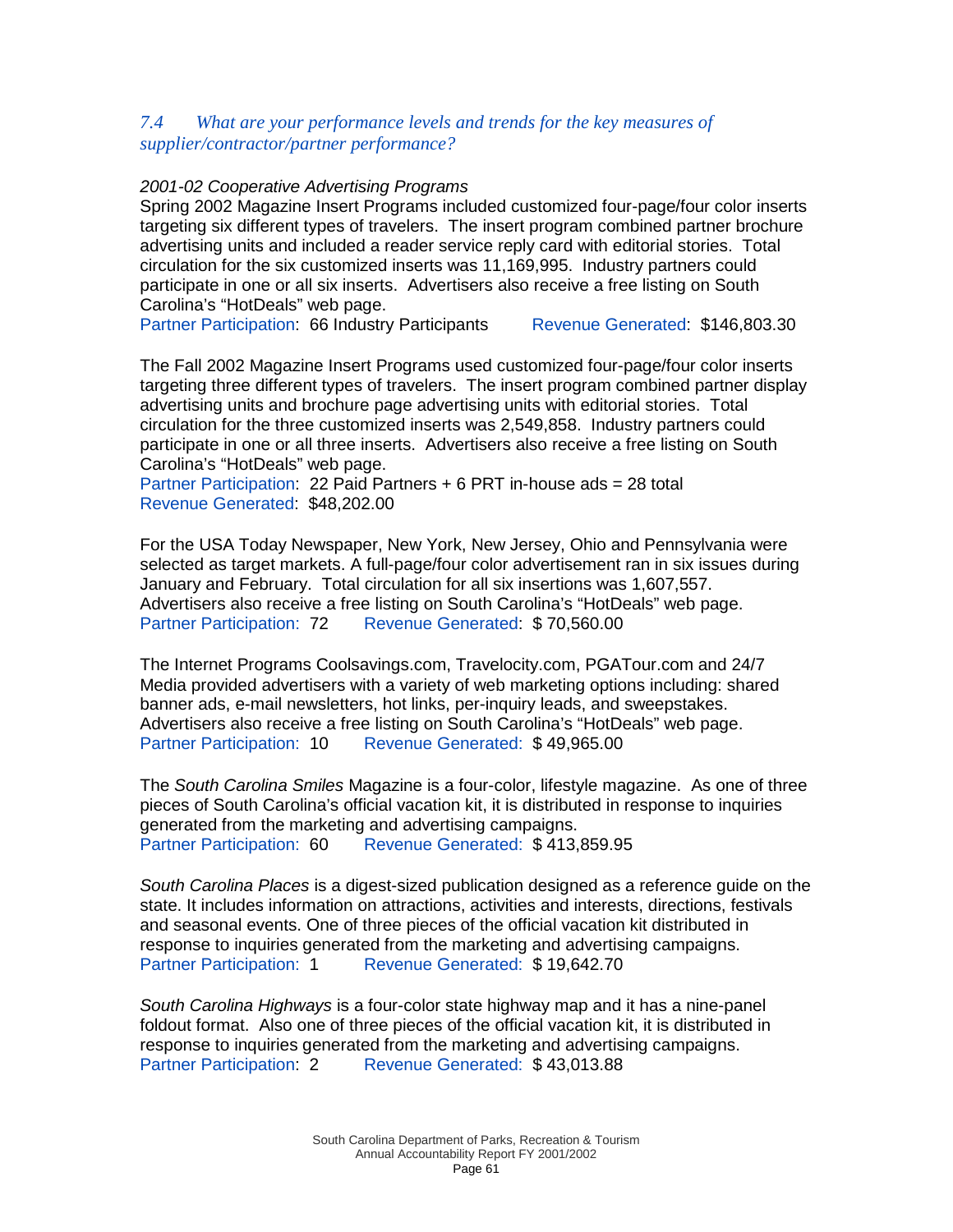# **Tourism Marketing Partnership Program (TMPP)**

The allocated amount for FY 01-02 was \$2,411,599.12. Evaluation forms for this fiscal year have not been received or calculated at this time as the program uses fiscal year data two years pervious to determine economic impact.

The economic impact relative to FY 00-01:

Allocations for FY 00-01 were \$2.2 million.

Of the total allocations, \$1,890,492 was accounted for from grant recipients' evaluation forms.

The TMPP grants for FY00-01 generated state taxes totaling \$33,367,606.

Using these figures, this amount equates to a return of investment of \$17.65 per TMPP dollar.

(Note: These totals are based on the premise that TMPP organizations reported their economic impact based on their grant allocation not their total marketing budget.)



# **Parks & Recreation**

The Lake Greenwood project includes \$1 million in state bond funds supplemented with approximately \$460,000 in private donations and \$250,000 in local funds.

The Edisto Beach Interpretive Center is currently under construction and ahead of schedule. The project was designed to promote the principals of stewardship and sustainability. PRT partnered with DNR to obtain Federal funding on the project. To date, the agencies have obtained \$3,388,798.00 of NERR grants and have used the Park property as a match to the grant. This facility will also help both agencies meet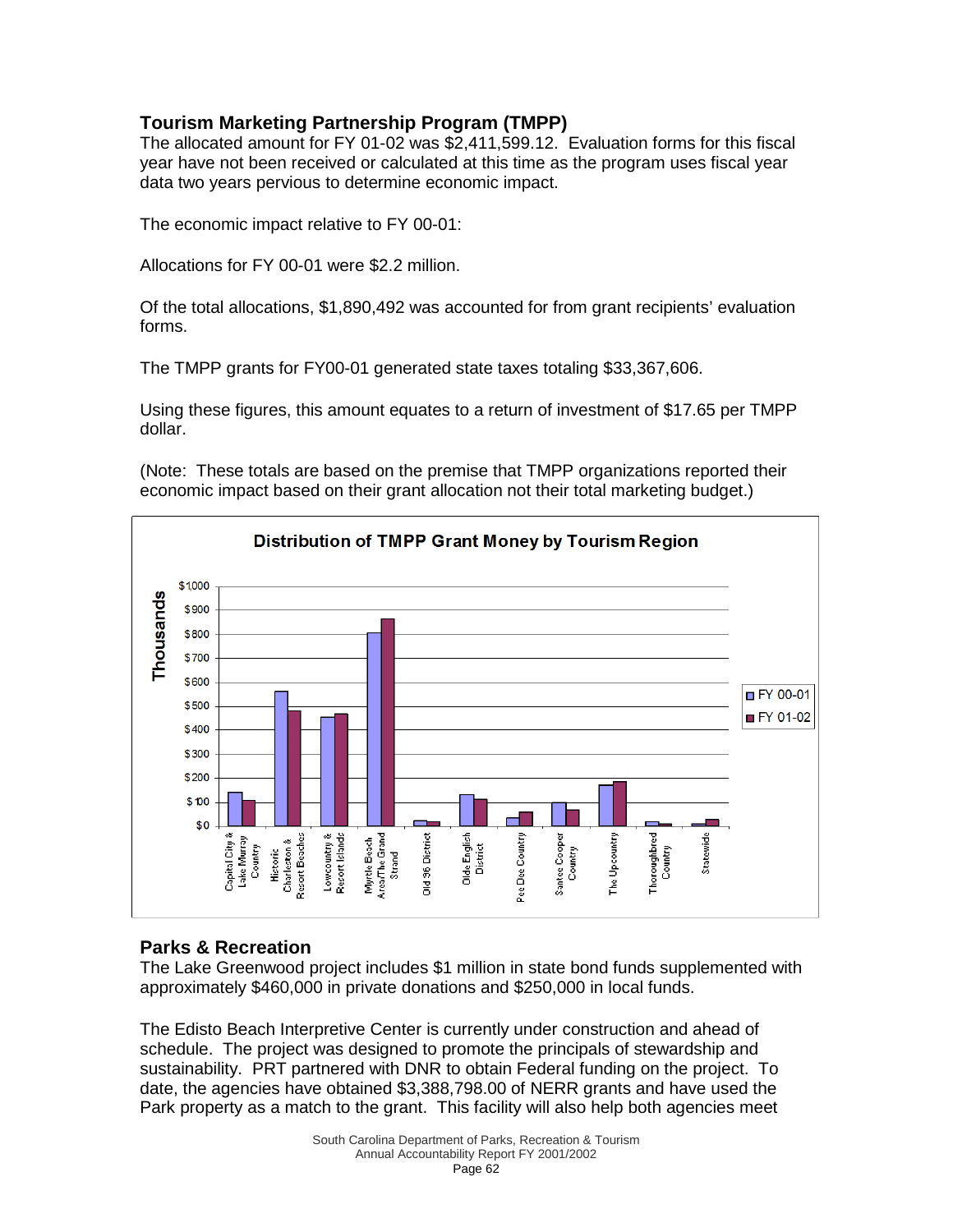their goals in education and to help stimulate the ACE Basin Project by providing one of the satellite centers. PRT has applied and received preliminary approval on a LWCF grant for trails at the park.

For the development of the Musgrove Mill site PRT partnered with the Palmetto Conservation Foundation to obtain additional funding and to develop interpretive materials.

To create the Savannah River Scenic Highway town entrance enhancements the agency partnered with five small towns to obtain grants from the Federal Highway Administration to enhance town entrances.

PRT partnered with Palmetto Conservation Foundation (PCF) on implementation of the Palmetto Trail, a cross-state hiking and biking trail linking a variety of public recreational areas, natural areas, historic sites, and communities from the mountains to the sea. PRT also supported PCF's efforts on regional trails plans and is working on a memorandum of agreement to jointly develop the state trails and greenways plan.

The marketing plan for the Savannah River National Scenic Highway and the Cherokee Foothills National Scenic Highway was completed, printed and distributed. A color brochure and map for the highways was also completed, printed and distributed. This project was funded (80%) with a scenic highway grant through the Federal Highway Administration.

PRT is working with Leadership Greenville to develop plans and gain funding for the renovation of the CCC bathhouse at Paris Mountain into an office and visitors center complex.

At Hunting Island, the Dept. of Health & Environmental Control (DHEC) Office of Coastal Resource Management (OCRM) has provided \$4.2 million in funding to restore the beach. PRT is currently working with the Army Corps of Engineers to obtain section 206 and section 14 funding (\$ 5 million) to supplement the corps funding for beach restoration.

The Dreher Island wastewater treatment project was accomplished with a local government grant in the amount of \$400,000.

An additional 1,049 acres has been protected around the 448-acre Landsford Canal State Park historic and natural area through a partnership with Duke Energy, Katawba Valley Land Trust, SC Department of Natural Resources, and the SC Forestry Commission. KVLT secured an option on the property and it was purchased by DNR through the Forest Legacy Program. Management will be by PRT with assistance of DNR and the Forestry Commission.

Implementation of the Catawba River Planning Framework, completed in 2000, has continued through a partnership between PRT, DNR, and Duke Energy. Acquisition of the additional property at Landsford Canal was one of the key priorities successfully completed. Protection of islands and view sheds at Great Falls/Stumpy Pond is another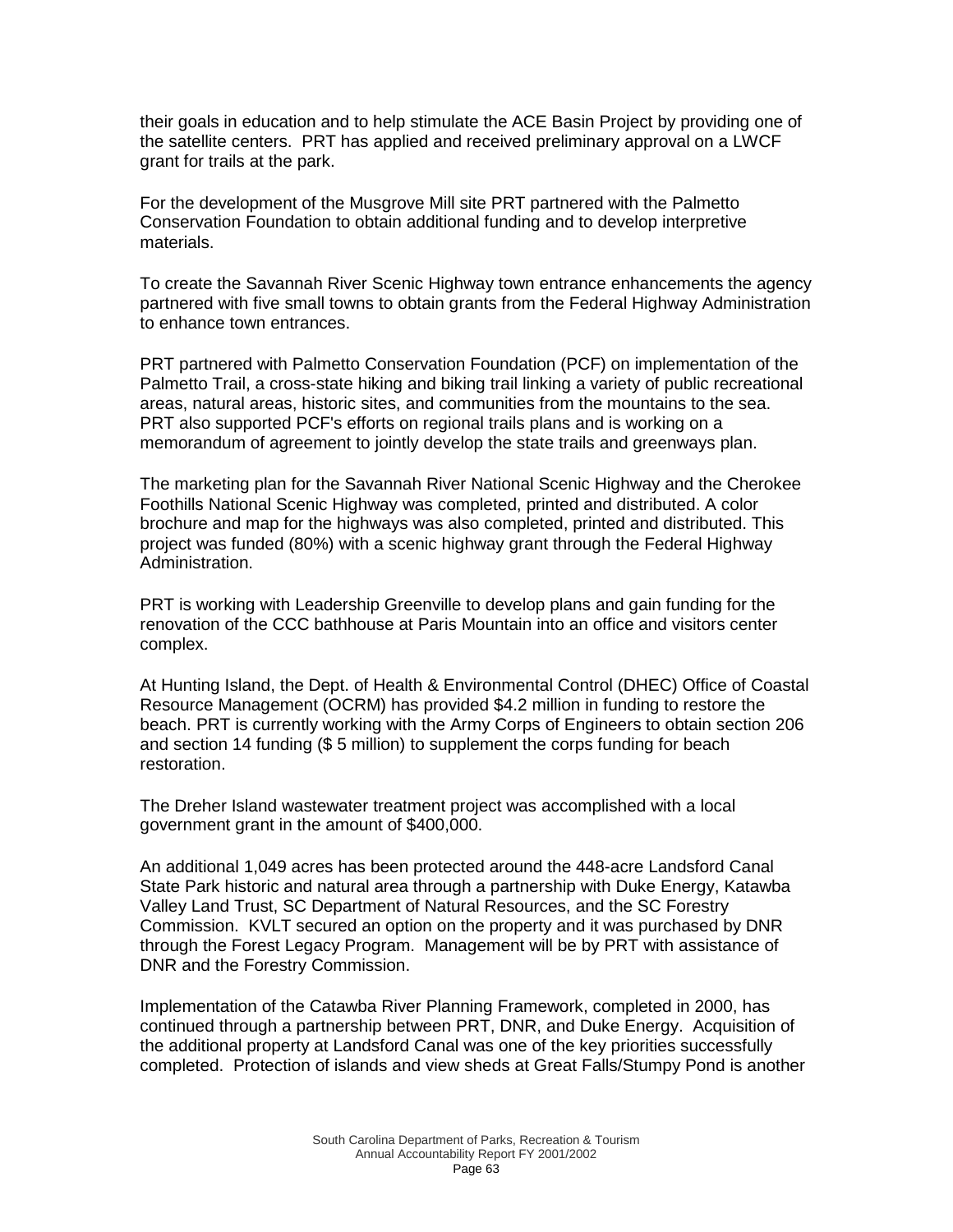priority that is being actively pursued. Efforts are underway to examine options to expand conservation management of all pertinent lands along the Catawba River and lakes.

#### *7.5 What are your performance levels and trends for the key measures of regulatory/legal compliance and citizenship?*

#### *Recreation, Planning & Engineering*

This office provided design, engineering, and construction oversight for a variety of projects at these State Park locations:

| <b>Charles Towne Landing</b> | Devil's Fork Edisto          |  |
|------------------------------|------------------------------|--|
| <b>Hamilton Branch</b>       | Hunting Island Hickory Knob  |  |
| Lake Greenwood               | Musgrove Mill Paris Mountain |  |

Santee

At Table Rock the office worked with the State Historic Preservation Office to preserve historically relevant CCC-era granite piers. The spanned the bridge over these piers with a timber bridge and used "rock-formed" concrete to maintain the "look" of Table Rock State Park.

The Huntington Beach Education Center was part of the DNR Stewardship Award winning project. We provided design and construction oversight on the facility and the exhibits. At this time, we believe the site is the first use of pervious concrete in South Carolina, which is being touted as a sustainable alternative to asphalt parking lots and trails. The facility teaches stewardship and diversity of habitats. The facility recently was awarded a local award for stewardship called the Golden Oyster Award by Murrells Inlet 2007.

Parks and Recreation Technical Assistance were provided to thirty-two communities. Eight of these communities were awarded federal grants as a result of the assistance provided.

PRT staff participated on the Board of the SC Wildlife Federation to interact with representatives of a variety of agencies and organizations and provided leadership regarding planning, conservation, outdoor recreation, and nature-based tourism efforts around the state.

The agency partnered with Palmetto Conservation Foundation to construct additional segments of the cross-state trail. A key segment underway is between Table Rock State Park and Keowee-Toxaway State Natural Area through DNR's Jocassee Gorges Natural Resources Area. The SCTRAILS website also provides critical links to PCF and the Palmetto Trail to help residents and visitors discover these resources.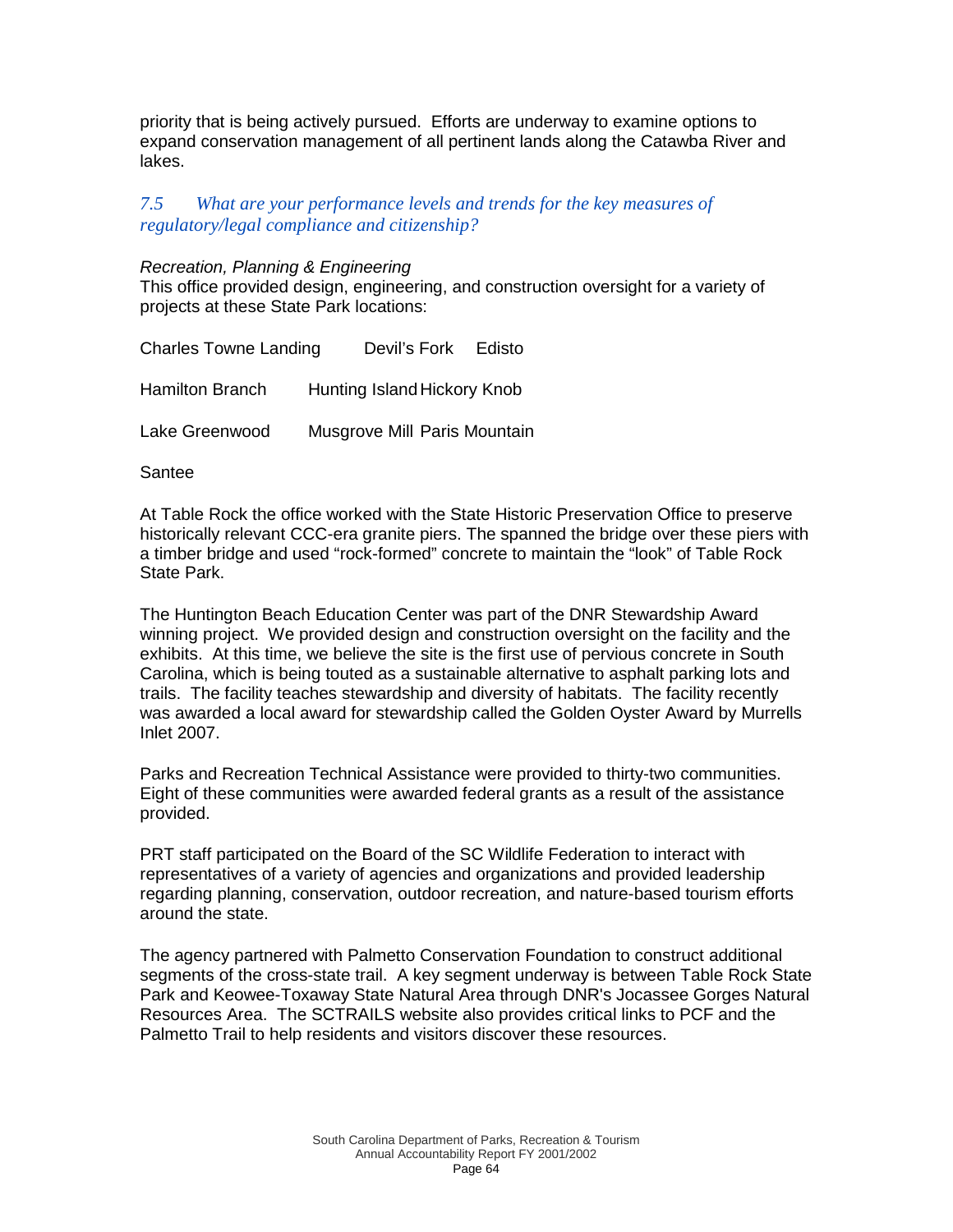SC Forestry Commission Recreation Advisory Committee - Served on the advisory committee to assist our sister agency in developing new recreational policies, operating guidelines, and facility plans to accommodate growing demands from recreational interests.

PRT participated in the Great Falls Nature Based Tourism Implementation Committee and Great Falls Heritage Celebration Committee providing technical assistance in this small town with limited financial resources. The community's plan to capitalize on its natural and cultural resources through a variety of efforts and partnerships is well underway.

As a member of the SC Chapter of the American Planning Association, staff chaired the Environment, Recreation, and Tourism Subcommittee of the Legislative Committee, keeping members informed of important state and federal legislation affecting professional and volunteer planning members around the state.

PRT partnered with SC Recreation and Parks Association (SCRPA) and Clemson University to re-design the Rural Recreation Program so that it now focuses on a systematic analysis of a county area for the delivery of parks and recreation services as opposed to just providing programs for the summer.

PRT staff maintained and updated the http://www.SCTRAILS.net website providing information and maps on trails throughout the state, as well as links to numerous trail user groups, trail management agencies and organizations, and a variety of trail resources.

| South Carolina Department of Parks, Recreation, and Tourism<br>Source of Funds Analysis<br>Fiscal Year 1999 through Fiscal Year 2003 |                    |                    |             |                    |                    |  |  |  |  |
|--------------------------------------------------------------------------------------------------------------------------------------|--------------------|--------------------|-------------|--------------------|--------------------|--|--|--|--|
|                                                                                                                                      | <b>Fiscal Year</b> | <b>Fiscal Year</b> | Fiscal Year | <b>Fiscal Year</b> | <b>Fiscal Year</b> |  |  |  |  |
|                                                                                                                                      | 1998-1999          | 1999-2000          | 2000-2001   | 2001-2002          | 2002-2003          |  |  |  |  |
| <b>State</b>                                                                                                                         |                    |                    |             |                    |                    |  |  |  |  |
| Appropriat                                                                                                                           |                    |                    |             |                    |                    |  |  |  |  |
| ions                                                                                                                                 |                    |                    |             |                    |                    |  |  |  |  |
| Recurring                                                                                                                            |                    |                    |             |                    |                    |  |  |  |  |
| SCATR                                                                                                                                | 825,000            | 1,375,000          | 1,375,000   | 1,375,000          | 1,375,000          |  |  |  |  |
| Contributions                                                                                                                        | 381,552            | 381,552            | 441,552     | 441,552            | 441,552            |  |  |  |  |
| Operations                                                                                                                           |                    | 26,988,464         | 32,128,083  | 31,538,083         | 34,233,808         |  |  |  |  |
| Non-                                                                                                                                 |                    | 8,000,000          | 4,000,000   | 4,000,000          | 4,000,000          |  |  |  |  |
| Recurring                                                                                                                            |                    |                    |             |                    |                    |  |  |  |  |
| <b>Earned Funds</b>                                                                                                                  |                    |                    |             |                    |                    |  |  |  |  |
| Admissions                                                                                                                           | 27,332,848         |                    |             |                    |                    |  |  |  |  |
| Tax                                                                                                                                  |                    |                    |             |                    |                    |  |  |  |  |
| Park                                                                                                                                 | 15,000,000         | 15,200,000         | 15,700,000  | 15,700,000         | 15,700,000         |  |  |  |  |
| Revenue                                                                                                                              |                    |                    |             |                    |                    |  |  |  |  |
| Total Funds                                                                                                                          | 43.539.400         | 51.945.016         | 53,644,635  | 53,054,635         | 55,750,360         |  |  |  |  |

# *7.6 What are your levels and trends of financial performance?*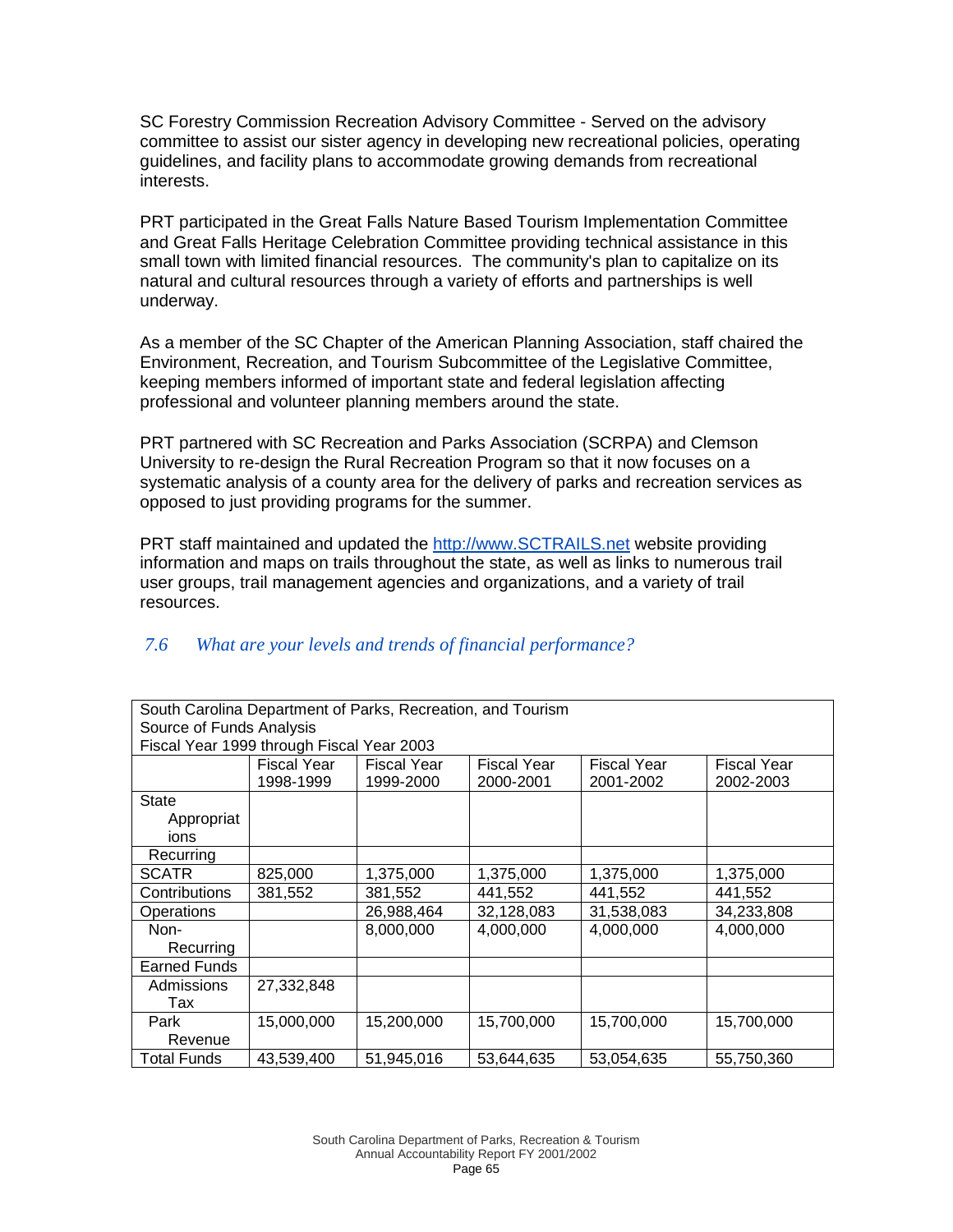In Fiscal Year 1998-1999, Parks, Recreation, and Tourism operated on Admissions Tax Revenue and Park Revenue for its operations. In Fiscal Year 1999-2000 Admissions Tax funding was traded out for State Appropriations. PRT also received \$8 million in non-recurring funds to stabilize our agency spending. This non-recurring money was used to repay the PARD loan (\$4 million) that was being used to help PRT regain the lost market share that was lost due to the lack of funding. In Fiscal Year 2000-2001 we were able to annualize \$4 million of the \$8 million and received the remainder in nonrecurring. In Fiscal Year 2001-2002, PRT annualized \$2 million of the \$4 million, but due to the net effect of budget reductions this annualization was not realized. Also PRT received a \$2 million loan for emergency advertising in the wake of September 11. In Fiscal Year 2002-2003, PRT annualized the remaining \$2 million of the original \$8 million.

# **Parks and Recreation**

#### *State Park Service Light/Power/Heat Expenses – CENTS Savings*

This table shows the expenditures for light, power, and heat for Fiscal Year 01-02 compared to the previous two fiscal years. The high-energy costs in FY 00-01 reflect the process of clearing up all outstanding power bills and consolidating power bills for more timely payment. The efforts by Park staff in putting the CENTS (Conserving Energy Now Through Stewardship) program in place have decreased energy costs from 18.1% from FY 01 to FY 02. Costs also decreased 4.9% from FY 00 to FY 02.

|                                | <b>Fiscal Year</b><br>1999-2000 | <b>Fiscal Year</b><br>2000-2001 | <b>Fiscal Year</b><br>2001-2002 | Per Cent Change Per Cent Change<br>FY 00 to FY 02 | FY 01 to FY 02 |
|--------------------------------|---------------------------------|---------------------------------|---------------------------------|---------------------------------------------------|----------------|
| <b>DISTRICT I TOTAL   \$</b>   | 408,118                         | 487,127                         | 406,344                         | $-0.43%$                                          | $-16.58%$      |
| <b>DISTRICT II TOTAL   \$</b>  | 300,509                         | 350,764                         | 292,609                         | $-2.63%$                                          | $-16.58%$      |
| <b>DISTRICT III TOTAL   \$</b> | 353,327                         | 426,803                         | 330,894                         | $-6.35%$                                          | $-22.47%$      |
| <b>DISTRICT IV TOTALI \$</b>   | 555,085                         | 611,627                         | 507,413                         | $-8.59%$                                          | $-17.04%$      |
|                                |                                 |                                 |                                 |                                                   |                |
| <b>Totals</b>                  | 1,617,039                       | 1,876,322                       | 1,537,260                       | $-4.93%$                                          | $-18.07%$      |

# **Recreation, Planning & Engineering**

Park & Recreation Development Fund (PARD) is a state-funded reimbursement grant program. It is a non-competitive program available to eligible governmental entities within each county area for development of new indoor or outdoor public recreation facilities or enhancements/renovations to existing facilities. PARD funded 118 new projects totaling \$733,680 and conducted 149 inspections.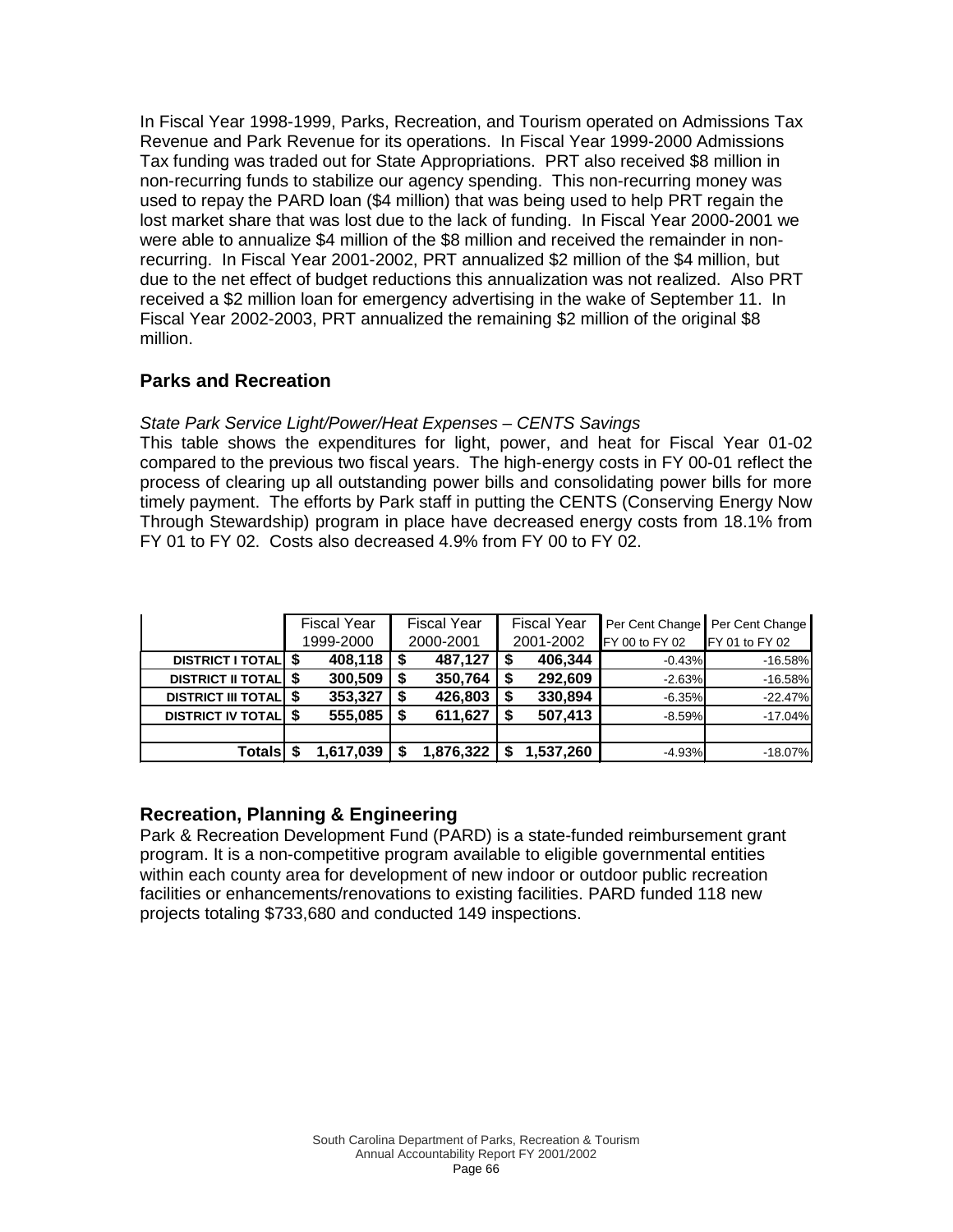

# **Grants and Contributions**

Land & Water Conservation Fund (LWCF) is a Federal grant program under the direction of the National Park Service, US Department of Interior. These funds can be used for either land acquisition or facility development for the purpose of public outdoor recreation. LWCF funded 7 new projects totaling \$1,389,740 and conducted 81 inspections. Recreation Land Trust Fund (RELT) is a state-funded reimbursement grant program. The funds can only be used for the acquisition of land for the purpose of public recreation. RELT funded 8 new projects totaling \$258,800.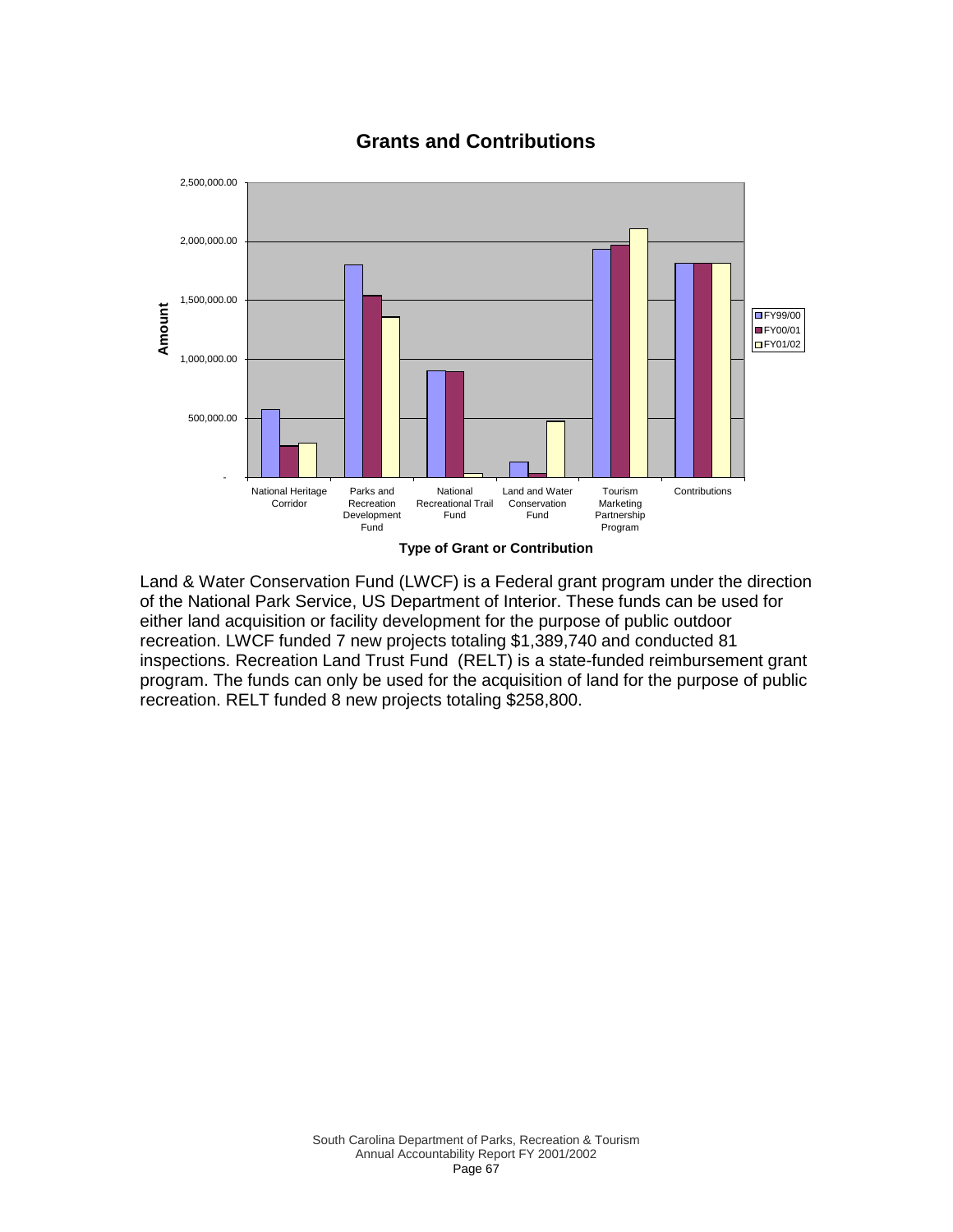# **Finance**

The data serve as a measure for the Finance Office to ensure the workflow and systems in place are efficient. The chart reflects the monthly processing times have become stable and barring any significant changes should continue to be stable in FY-03.



#### **Processing Time For Payments**

#### **State Park Economic Impact**

Each state park is assigned a State Identification Number and this number remits all returns. The first two digits of the number reflect the county in which each park is located. However, accommodations tax that is remitted to DOR for a particular county may not be remitted to that county because of the way the state calculates the funds. For example, Horry County does not receive the full amount of accommodations tax reported to DOR. Therefore, the accommodation can be shown on the state level, but we shouldn't use the information to discuss or reflect any tax generated for a county.

The Local Option tax which includes; Local Option Sales Tax, School District Tax and Capital Project Tax, is remitted directly to the county or city via DOR. These taxes do have a direct impact on the county or city in which that state park operates.